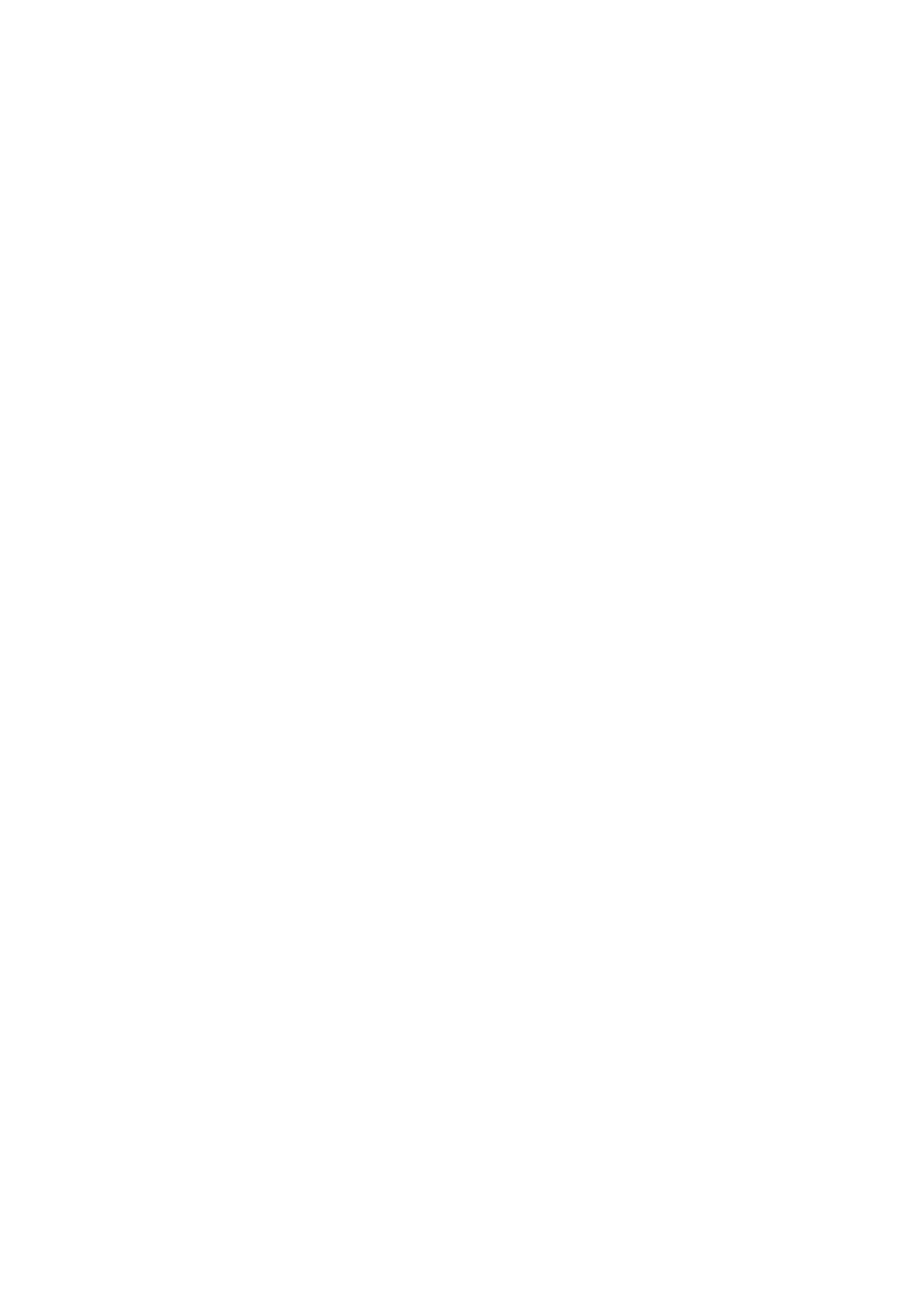# **1 Introduction**

In proton-proton (pp) collisions at the CERN LHC, the large density of partons inside the proton at small *x*, where *x* is the momentum fraction of the proton carried by a parton, results in a significant probability for the simultaneous occurrence of two or more parton-parton interactions within a single pp collision [\[1\]](#page-14-0). These short-distance inelastic processes, called multipleparton interactions (MPI), usually produce particles with relatively small transverse momenta  $(p_T)$  that predominantly constitute the so-called "underlying event". With increased parton densities at high center-of-mass energies, there is a nonnegligible probability for the production of high- $p<sub>T</sub>$  or high-mass particles even from the second-hardest parton-parton scattering, a process known as double-parton scattering (DPS). The production cross section for a DPS process,  $\sigma_{AB}^{DPS}$ , involving two independent processes "A" and "B" with respective individual production cross sections  $\sigma_A$  and  $\sigma_B$ , can be factorized as:

<span id="page-2-0"></span>
$$
\sigma_{AB}^{DPS} = \frac{m}{2} \frac{\sigma_A \sigma_B}{\sigma_{\text{eff}}},\tag{1}
$$

where *m* is a combinatorial factor ( $m = 1$  for identical and  $m = 2$  for different processes) and *σ*eff is an effective cross section, mainly determined by the transverse profile of partons inside the colliding hadrons and their overlap in a collision. Such a simple geometric interpretation of  $\sigma_{\rm eff}$  assumes negligible parton-parton correlations (in momentum, space, colour, flavour,...) [\[2\]](#page-14-1), which is an assumption particularly well justified at low *x* values where the parton densities are very large [\[3\]](#page-14-2).

The measurement of the DPS cross section is important as it provides valuable information on the distribution of partons inside the proton in the transverse direction and on the correlations between them [\[2](#page-14-1)[–7\]](#page-15-0). DPS also constitutes a background to searches for new physics, in rare final states with multiple heavy particles, as well as to measurements of standard model processes, such as the associated production of a Higgs and a W or Z boson [\[8,](#page-15-1) [9\]](#page-15-2). Studies of DPS have been proposed using a variety of processes, including double Drell–Yan (DY) production [\[10\]](#page-15-3), the production of same-sign W bosons [\[3\]](#page-14-2), W or Z boson production in association with jets [\[11,](#page-15-4) [12\]](#page-15-5), and four-jet production [\[13,](#page-15-6) [14\]](#page-15-7). A number of experiments have previously measured DPS cross sections, using various final states at different collision energies [\[15](#page-15-8)[–22\]](#page-16-0). The magnitude of the cross section for a given DPS process depends on the value of  $\sigma_{\rm eff}$  and on the cross sections for the individual single-parton scattering (SPS) processes involved, ac-cording to Eq. [\(1\)](#page-2-0). In the simplest approaches,  $\sigma_{\text{eff}}$  is expected to be independent of collision energy and of the processes involved [\[2,](#page-14-1) [4,](#page-14-3) [5,](#page-15-9) [23,](#page-16-1) [24\]](#page-16-2). Values of  $\sigma_{\text{eff}} \approx 20 \text{ mb}$  are predicted by Monte Carlo (MC) event generators, tuned to reproduce low- $p<sub>T</sub>$  MPI measurements [\[25\]](#page-16-3), that assume the independence of  $\sigma_{\rm eff}$  with respect to the scale of MPI, as defined by the momentum transfer in a given parton-parton interaction. However, the existing measurements of *σ*<sub>eff</sub> have large systematic uncertainties [\[21\]](#page-16-4) and hence it is not possible to draw a firm conclusion about the dependence of  $\sigma_{\rm eff}$  on either the process or the collision energy. It is therefore important to perform further DPS cross section measurements using a variety of processes at different center-of-mass energies.

This paper presents the first measurement of the DPS process for same-sign WW events in the dilepton final state using pp collision data collected by the CMS experiment at a centerof-mass energy of <sup>√</sup> *s* = 8 TeV. In the case of WW production via DPS, the scale of the second hard interaction is comparable to the mass of the W boson, which is the largest scale explored experimentally so far in DPS cross section measurements. Only same-sign WW events are considered in order to suppress the contribution from the DY and SPS processes. Leptonic decays of the two W bosons into either a pair of muons or an electron-muon pair are considered, as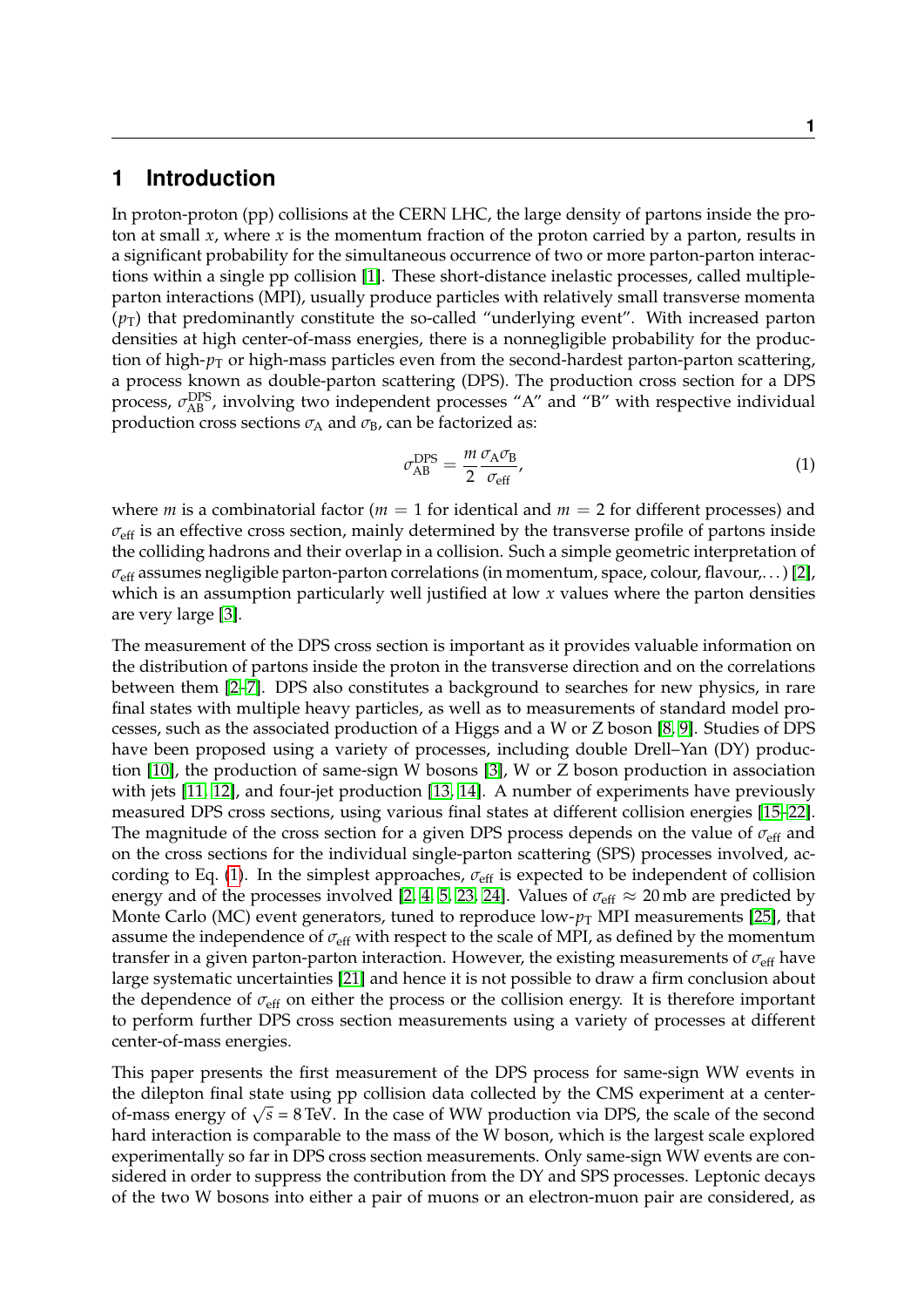only these W decay channels result in a properly-reconstructed final state that is not completely overwhelmed by background. Figure [1](#page-3-0) illustrates the production of a same-sign W boson pair via the DPS process (left) and via a selection of leading order SPS processes (right). A set of DPS-sensitive observables is used in a multivariate analysis based on boosted decision trees (BDT) to enhance the signal sensitivity. The shape of the BDT discriminant is then used to set a limit on the cross section for same-sign WW production via DPS, and subsequently on *σ*<sub>eff</sub>.

<span id="page-3-0"></span>

Figure 1: Schematic diagrams corresponding to the production of a same-sign W boson pair via the DPS process (left) and via SPS processes (right).

This paper is organized as follows: In Section [2,](#page-3-1) a brief description of the CMS detector is presented, followed by a description of the data and the simulated samples in Section [3.](#page-4-0) The event selection criteria, a description of the BDT, and the systematic uncertainties affecting the measurement are described in Section [4.](#page-5-0) The results are presented in Section [5,](#page-11-0) and Section [6](#page-13-0) summarizes the studies presented here.

# <span id="page-3-1"></span>**2 The CMS detector**

The central feature of the CMS apparatus is a superconducting solenoid of 6 m internal diameter, providing a magnetic field of 3.8 T. Within the solenoid volume are a silicon pixel and strip tracker, a lead tungstate crystal electromagnetic calorimeter (ECAL), and a brass and scintillator hadron calorimeter (HCAL), each composed of a barrel and two endcap sections. Forward calorimeters extend the pseudorapidity (*η*) coverage provided by the barrel and endcap detectors. Muons are detected and measured using the gas-ionization chambers embedded in the steel flux-return yoke outside the solenoid. The first level (L1) of the CMS trigger and data acquisition systems is designed to select potentially interesting events with high efficiency [\[26\]](#page-16-5). The L1 trigger uses information collected by the calorimeters and muon detectors to select the most interesting events in less than 4 *µ*s. The detector data are pipelined to ensure negligible deadtime up to a L1 rate of 100 kHz. After L1 triggering, data are transferred from the readout electronics of all subdetectors to the high-level trigger processor farm, where a further reduction of event rate to few hundred Hz is achieved for the purpose of data storage. A more detailed description of the CMS detector, together with a definition of the coordinate system used and the relevant kinematic variables, can be found in Ref. [\[27\]](#page-16-6).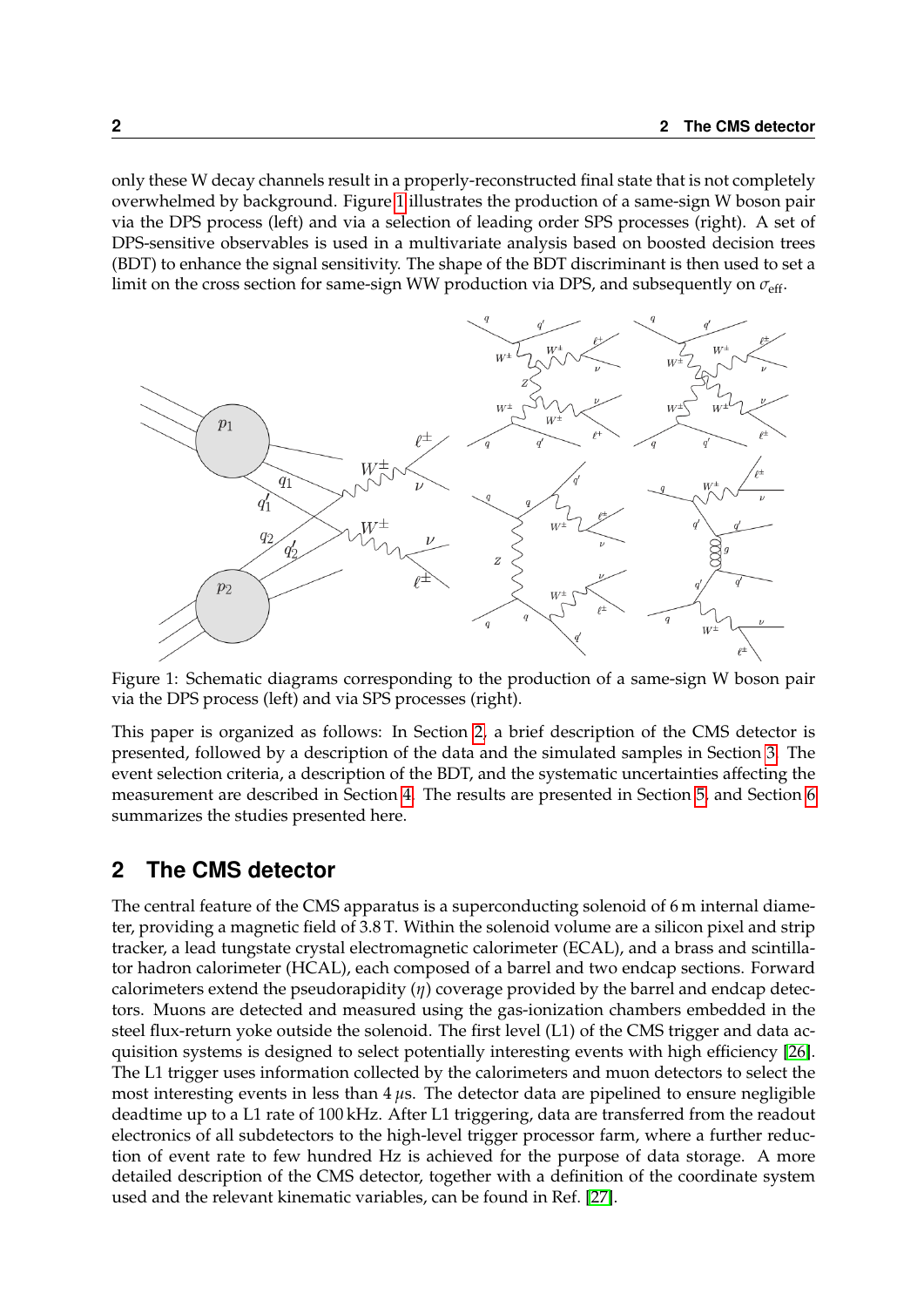# <span id="page-4-0"></span>**3 Data and simulated samples**

The analyzed data correspond to an integrated luminosity of 19.7 fb<sup>-1</sup> recorded by the CMS The analyzed data correspond to an imegrated funtifieshly of 19.7 to a fecorded by the CM3 detector during 2012 in pp collisions at  $\sqrt{s} = 8$  TeV. The decays of W bosons into a muon or an electron (plus the corresponding neutrinos) are considered, but only the same-sign dimuon and electron-muon final states are actually used in the current analysis. These final states also include the contributions from the leptonic decay of  $\tau$  leptons coming from the W bosons. The dielectron final state is not considered because of the relatively high probability of charge misidentification for electrons, which results in this final state being overwhelmed by background from the DY process. The trigger used to select dimuon events requires the presence of a pair of muons with the leading (subleading) muon having  $p_T > 17(8)$  GeV. The dilepton trigger, used for the online selection of the electron-muon final state, required one electron (muon) with  $p_T > 17$  GeV and one muon (electron) with  $p_T > 8$  GeV. The efficiencies of the dimuon and electron-muon triggers with respect to the offline selection are 90% and 94%, respectively.

The simulated signal events for DPS W boson pair production are generated using the PYTHIA8 event generator (version 8.165) with the 4C tune [\[28,](#page-16-7) [29\]](#page-16-8) to describe the underlying event processes. The contribution of W boson pair production via SPS is removed from the signal sample. In PYTHIA8, MPI are predominantly driven by the amount of overlap of the transverse matter distributions of the protons in impact parameter space [\[1\]](#page-14-0), and are interleaved with parton showering. For the tune used, the DPS cross section for (leading order) inclusive same-sign WW production (including all W boson decays) is 0.30 pb, and the corresponding effective DPS cross section amounts to  $\sigma_{\text{eff}} = 28 \text{ mb}$ .

Several SPS processes share the same like-sign dilepton final state as our DPS signal. All backgrounds have been studied in detail with MC simulated events as well as with datadriven estimates. The production of same-sign W boson pairs, electroweak and strong production of W boson pairs in association with jets (WW+jets), fully leptonic decays of top quarkantiquark pairs (tt), DY, W $\gamma^*$ , and W/Z $\gamma$  events are simulated using the <code>MADGRAPH5</code> (version 5.1.3.30) event generator [\[30\]](#page-16-9). The single top quark production processes in *t*- and *s*-channels are modeled using the POWHEG (version 1.0) event generator [\[31\]](#page-16-10). The WZ and ZZ production processes are generated with the PYTHIA6 event generator. All simulated samples use the CTEQ6L1 [\[32\]](#page-16-11) parton density functions (PDF) set, with parton showering and hadronization performed with PYTHIA6 (version 6.4.25) using the Z2\* tune for the modeling of underlying event activity [\[33,](#page-16-12) [34\]](#page-16-13). The generated MC simulations are scaled to their respective theoretical cross sections (at next-to-leading order or next-to-next-to-leading order (NNLO) accuracy, the highest order prediction available in each case) [\[35–](#page-17-0)[38\]](#page-17-1), and multiplied by the integrated luminosity of the data sample. In addition, other background processes that result from jets being misidentified as leptons—such as single W boson production in association with jets (W+jets),  $t\bar{t}$  in lepton+jets, and quantum chromodynamics (QCD) multijet production—are directly estimated from the data, as discussed in Section [4.2.](#page-6-0)

The data sample analysed in this work was collected with high instantaneous luminosities which lead to additional pp interactions (pileup) produced within the same bunch crossing. The simulated samples include the effect of pileup, with a multiplicity of pp interactions matching that from the data. The average number of measured pileup interactions per beam crossing in the 8 TeV data set is about 21. The detector response is simulated using the GEANT4 package [\[39\]](#page-17-2) and the resulting simulated events are reconstructed with the same algorithms used for the data.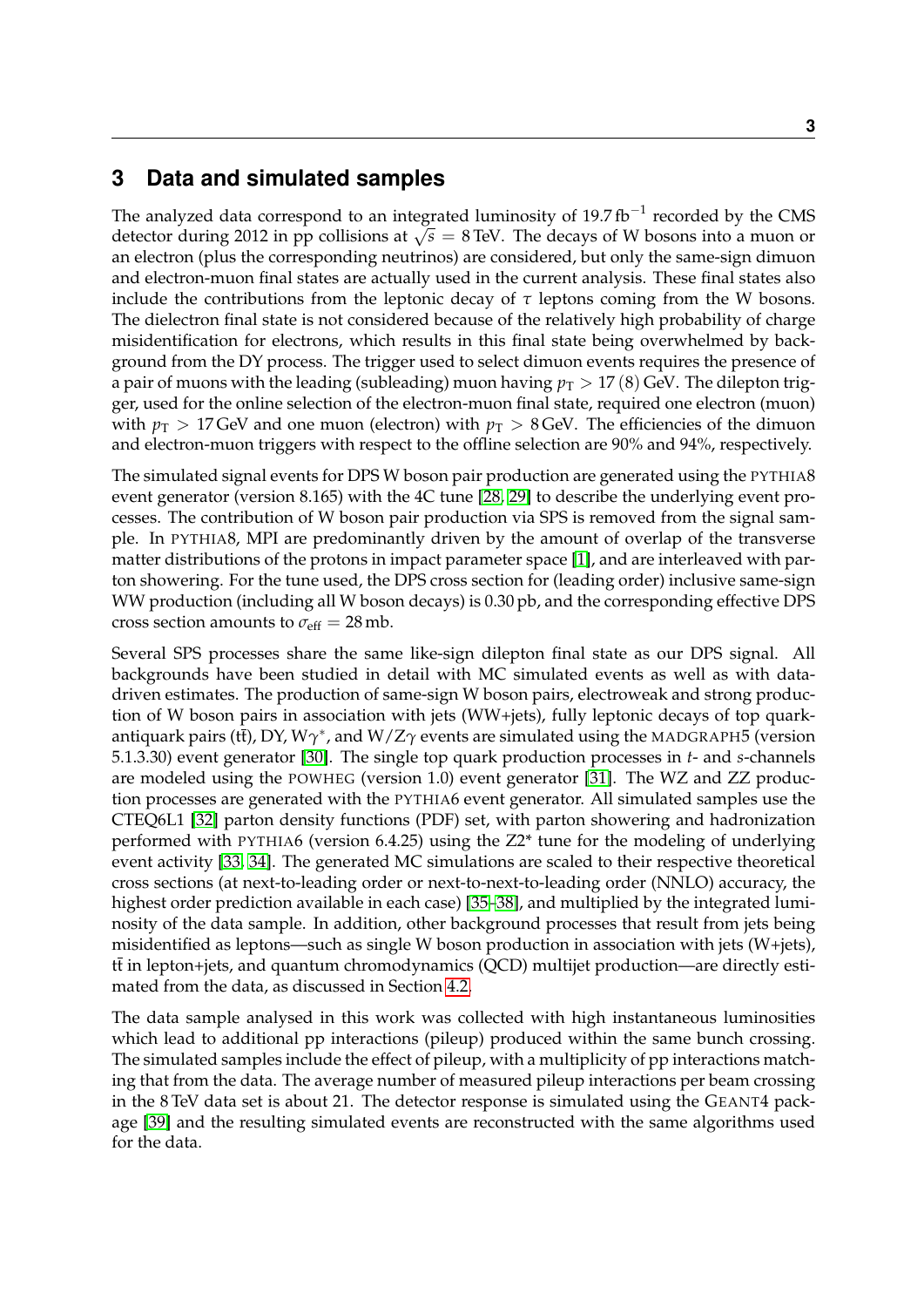# <span id="page-5-0"></span>**4 Experimental methods**

# <span id="page-5-1"></span>**4.1 Event selection**

A particle-flow (PF) algorithm [\[40\]](#page-17-3) is used for event reconstruction. The information from all subdetectors of the CMS detector is combined to reconstruct individual candidates for muons, electrons, photons, as well as charged and neutral hadrons produced in an event.

The offline event selection criteria require the presence of at least two well reconstructed and isolated leptons with the same sign (either two muons or an electron and a muon). The leading (subleading) lepton is required to have  $p_T > 20 (10)$  GeV. The muon candidates are identified using charged-particle tracks reconstructed in the muon system that are compatible with the tracks reconstructed in the central tracking system [\[41\]](#page-17-4). The muon candidates are required to lie within a geometrical acceptance defined by  $|\eta|$  < 2.4. The electrons are identified using a multivariate approach based on shower shape variables, the energy sharing between the ECAL and HCAL, and the matching information provided by the tracker [\[42\]](#page-17-5). The electrons with  $|\eta|$  < 2.5, except those falling in the transition region between the barrel and endcap of the ECAL (1.44  $<$   $|\eta|$   $<$  1.57), are considered for this analysis.

A lepton isolation variable ( $R_{Iso}$ ) [\[38\]](#page-17-1), measured relative to the lepton  $p<sub>T</sub>$ , is used to discriminate between the prompt leptons originating from a W/Z boson decay and those from quark and hadron decays. This variable is defined based on the sum of the transverse energies of all reconstructed particles, charged or neutral, within a cone of  $\Delta R = \sqrt{(\Delta \eta)^2 + (\Delta \phi)^2} < 0.3$ around the lepton direction, after subtracting the contributions from pileup and underlying event activity [\[43,](#page-17-6) [44\]](#page-17-7) on an event-by-event basis. The value of  $R_{Iso}$  is required to be smaller than 0.12 (0.15) for muon (electron) candidates. The two lepton candidates also need to be associated with the same primary vertex, through the requirement that the longitudinal (transverse) impact parameter of each lepton is smaller than 0.1 (0.02) cm.

The missing transverse momentum vector  $(\vec{p}_T^{\text{miss}})$  is defined as the projection of the negative vector sum of the momenta of all reconstructed PF objects in an event onto the plane perpendicular to the beam axis. Its magnitude is referred to as  $p_T^{\text{miss}}$ , and is corrected for anisotropic detector responses, inactive calorimeter cells, and detector misalignment. To suppress  $Z \rightarrow \ell^+ \ell^$ contributions,  $p_T^{\text{miss}}$  is required to be greater than 20 GeV.

The jets are reconstructed using the anti- $k<sub>T</sub>$  clustering algorithm with the FASTJET (version 2.1) package [\[43,](#page-17-6) [45\]](#page-17-8) with a distance parameter of 0.5. To eliminate the jets originating from or being seeded by noisy channels in the calorimeters, a jet quality requirement, primarily based on the energy ratio between the charged and neutral hadrons, is applied [\[46\]](#page-17-9). Jet energy scale corrections [\[47,](#page-17-10) [48\]](#page-17-11) are used to account for the nonlinear energy response of the calorimeters and other instrumental effects. The effect of jet energy scale corrections is also propagated to  $p_{\rm T}^{\rm miss}$ .

To reduce the contributions from ZZ, WZ, and  $W\gamma^*$  production processes, where the final state can have more than two leptons, events having three or more well reconstructed and isolated leptons with  $p<sub>T</sub> > 10$  GeV are rejected. Furthermore, to reduce events from low-mass resonances, the two selected leptons are required to have an invariant mass  $(m_{\ell}\ell)$  greater than 20 GeV. Additionally, for the dimuon final state,  $m_{\ell\ell}$  is also required to be away from the Z boson mass peak ( $m_{\ell\ell} \notin [75, 105]$  GeV). A minimum threshold of 45 GeV on the scalar sum of the  $p<sub>T</sub>$  of the two muons is also applied to reduce the contributions from QCD multijet events.

The main background in the electron-muon final state comes from events in which a pair of top quarks are produced and subsequently decay via their semileptonic mode  $t \to bW$ ;  $W \to \ell \nu_l$ ,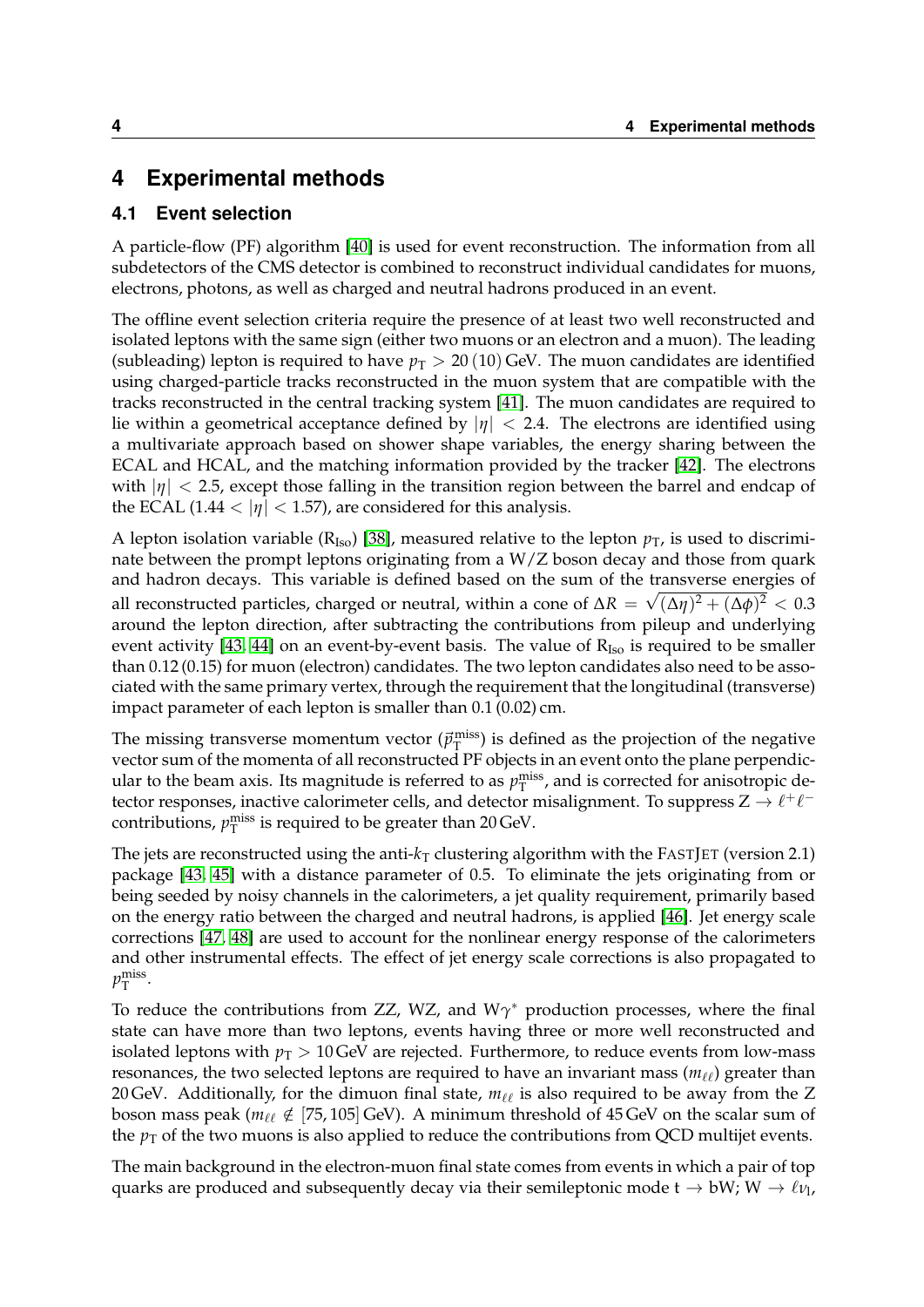<span id="page-6-1"></span>Table 1: Event selection criteria for same-sign W boson pair production in dimuon and electronmuon channels.

| Dimuon channel                                                        | Electron-muon channel                                  |  |  |  |
|-----------------------------------------------------------------------|--------------------------------------------------------|--|--|--|
| Pair of same-sign leptons                                             |                                                        |  |  |  |
| Leading lepton $p_T > 20$ GeV                                         |                                                        |  |  |  |
| Subleading lepton $p_T > 10$ GeV                                      |                                                        |  |  |  |
| No third isolated and identified lepton with $p_T > 10$ GeV           |                                                        |  |  |  |
| $p_T^{\text{miss}} > 20 \,\text{GeV}$                                 |                                                        |  |  |  |
| $m_{\ell\ell} > 20 \,\text{GeV}$                                      |                                                        |  |  |  |
| $m_{\ell\ell} \notin [75, 105] \,\text{GeV}$                          |                                                        |  |  |  |
| $ p_{\mathrm{T}_{u_1}}  +  p_{\mathrm{T}_{u_2}}  > 45 \,\mathrm{GeV}$ |                                                        |  |  |  |
|                                                                       | No b-tagged jet with $p_T > 30$ GeV and $ \eta  < 2.1$ |  |  |  |

with  $\ell = e, \mu, \tau$ . The contribution from this background for the dimuon channel is found to be negligible. A b jet veto is applied in the electron-muon final state to reduce the contribution from this source. The combined secondary vertex b tagging algorithm [\[49\]](#page-17-12) is used to identify jets that are likely to originate from the hadronization of b quarks. Events containing one or more b-tagged jets with  $p_T > 30$  GeV and  $|\eta| < 2.1$  are vetoed. The b tagging efficiency is 60–80%, while the mistag rate for light-flavored jets is about 2–3% after the same-sign WW selection criteria, given in Table [1,](#page-6-1) have been applied.

#### <span id="page-6-0"></span>**4.2 Background evaluation**

The majority of background events originate from processes in which one or both of the leptons, coming from leptonic decays of heavy quarks or in-flight decays of light mesons, pass the event selection criteria. In the case of the electrons, overlaps of  $\pi^0\,\rightarrow\,\gamma\gamma$  decays with charged hadrons may also contaminate the sample. These lepton candidates are referred to as *misidentified leptons*. Events containing one prompt and one misidentified lepton, referred to as *prompt-misid.* events, mainly come from W+jets production and from semileptonic decays of top quarks. The QCD multijet events fall into the category of *misid.-misid.* events, as both leptons are misidentified. A method based on control samples in the data is used to estimate the contributions of *misid.-misid.* and *prompt-misid.* backgrounds [\[38\]](#page-17-1). The method relies on a lepton misidentification rate estimated from the efficiency for a lepton-like object, passing loose lepton selection criteria of  $R_{Iso} < 1.0$  and  $p_T > 10$  GeV, to also pass the complete set of lepton selection criteria described in Section [4.1.](#page-5-1) The lepton misidentification rates are measured using a control sample in the data that is enriched with misidentified leptons, and are parametrized as a function of the lepton  $p_T$  and  $\eta$ .

Table [2](#page-7-0) lists the selection criteria used to construct two regions (referred to as Region 1 and Region 2) in the data that are enriched with misidentified leptons. Region 1 is used for the dimuon final state while Region 2, which additionally requires the presence of at least one b-tagged jet, is used in the electron-muon final state, since it includes a major contribution from semileptonically decaying  $t\bar{t}$  events. Both regions require the presence of only one loosely identified ("loose") lepton in order to suppress  $Z \to \ell^+ \ell^-$  contributions. Also, to further reduce the contributions from W/Z boson decays in the regions enriched with misidentified leptons, the transverse mass of the lepton and  $p_T^{\text{miss}}$ ,  $m_T(\ell, p_T^{\text{miss}})$ , is required to be less than 20 GeV and  $p_T^{\text{miss}}$  to be less than 20 GeV. The backgrounds with one prompt and one misidentified lepton are estimated using the *tight-fail* control sample that is constructed by requiring that one of the leptons passes the loose selection criteria only, whilst the other passes the full lepton selection criteria. Similarly, another control sample with *fail-fail* lepton pairs is defined in which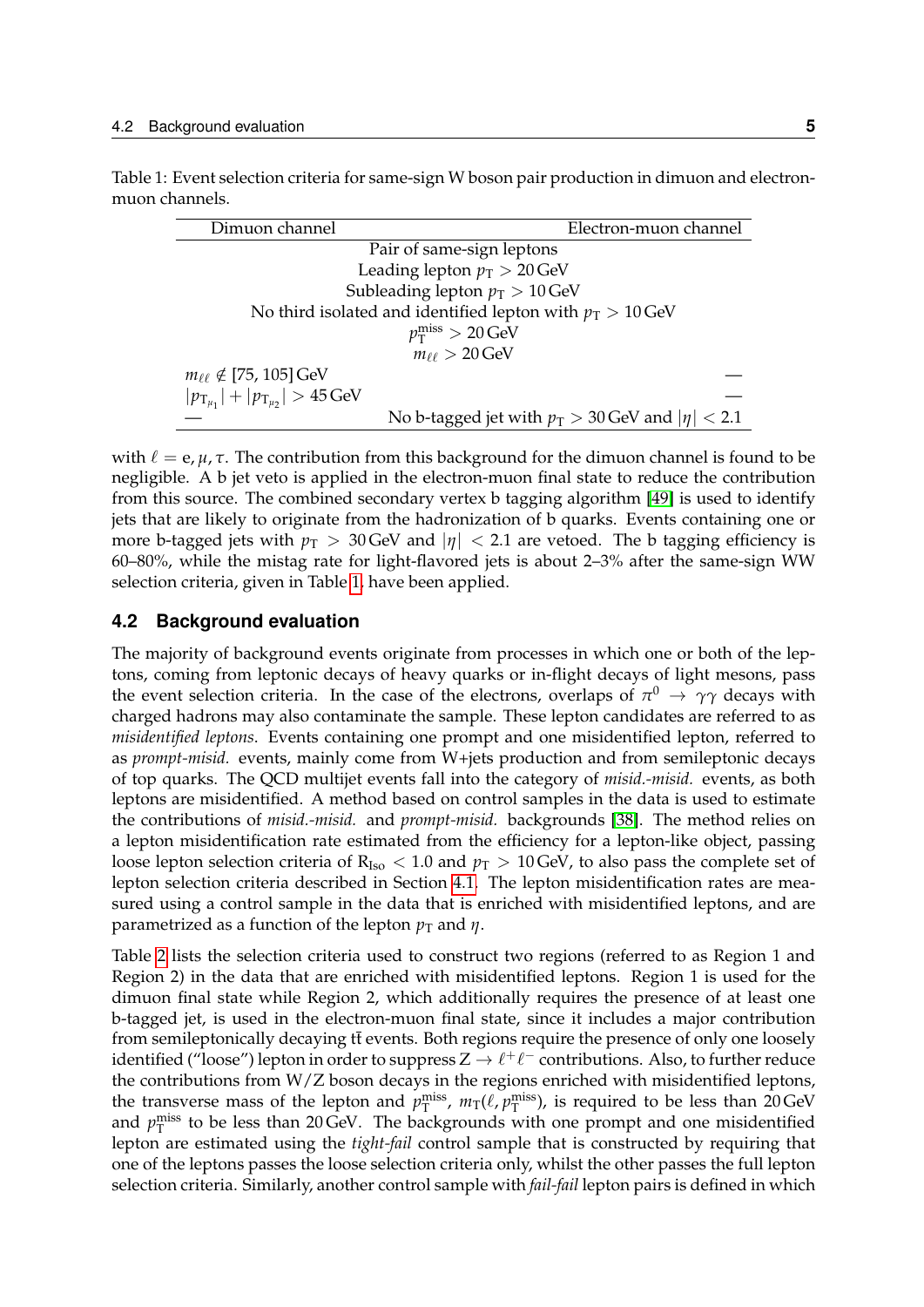both of the leptons pass only the loose selection criteria. Finally, the selection criteria, given in Table [1,](#page-6-1) are applied to these samples and the resulting numbers of events are scaled using the lepton misidentification rate to estimate the contributions from *prompt-misid.* and *misid.-misid.* backgrounds in the signal region.

<span id="page-7-0"></span>Table 2: Control regions enriched with misidentified leptons used to extract the lepton misidentification rate. Region 1 is used for the dimuon channel. Region 2, with the additional requirement of least one b-tagged jet, is used in the electron-muon channel to reduce semileptonically decaying tt events.

| Region 1                                                  | Region 2                                                  |
|-----------------------------------------------------------|-----------------------------------------------------------|
| Only one loose lepton with $p_T > 10$ GeV                 | Only one loose lepton with $p_T > 10$ GeV                 |
| $m_{\rm T}(\ell, p_{\rm T}^{\rm miss}) < 20 \,\text{GeV}$ | $m_{\rm T}(\ell, p_{\rm T}^{\rm miss}) < 20 \,\text{GeV}$ |
| $p_T^{\text{miss}} < 20 \,\text{GeV}$                     | $p_T^{\text{miss}} < 20 \,\text{GeV}$                     |
|                                                           | At least one b-tagged jet with $p_T > 30$ GeV             |
|                                                           | and $ \eta $ < 2.1                                        |

For the W*γ* <sup>∗</sup> background contribution, a correction factor for the simulated events is obtained from a high-purity data sample enriched with  $W\gamma^*$  events, identified by the presence of three reconstructed leptons, as described in Ref. [\[38\]](#page-17-1). A factor of 1.5±0.3 with respect to the predicted leading-order cross section is determined. Charged dilepton final-states from DY and tt decays contribute to the background when the charge of one of the leptons is misidentified. These processes also contribute to the background if a hadronically decaying *τ* lepton is misidentified as an electron or a muon and combines with a prompt lepton to form a same-sign electron-muon pair. The charge misidentification probability for electrons in the data is found to be compatible with that from the simulation; these backgrounds can therefore be estimated using the simulated samples. However, due to the limited statistical precision of the MC simulated samples, the shapes of the kinematic observables are obtained with opposite-sign electron-muon pairs in order to increase the sample sizes; all the other selection criteria given in Table [1](#page-6-1) are applied unchanged. The resulting distributions are then normalized to the corresponding same-sign yields. The normalizations of these two backgrounds are cross-checked by constructing control regions enriched with these backgrounds. To construct a DY-enriched control region, oppositesign pairs of electrons and muons are required to have a dilepton invariant mass that satisfies  $40 < m_{\ell\ell} < 80$  GeV, and a dilepton transverse mass that satisfies  $m<sub>T</sub> < 60$  GeV. For the dileptonic  $t\bar{t}$  decays, a control region enriched with top quark events is constructed by inverting the b jet veto criteria in the opposite-sign WW selection requirements.

The background contributions arising from lepton misidentification constitute the dominant fraction (72%) of the total event yield after the same-sign WW selection criteria have been applied for both final states.

# **4.3 Multivariate analysis**

The BDT-based framework [\[50\]](#page-18-0) is used to discriminate between the signal and the background events, combining information from a set of kinematic variables that are sensitive to the differences between DPS WW production and the background processes. The BDT is trained using the DPS signal and the major background processes, including those originating from misidentification of leptons and diboson processes. The variables used as input for the BDT are based on energy-momentum conservation and are sensitive to the energy imbalance in the reference system of the W boson pair.

For the dimuon channel, the following set of variables has been used for the training and testing of the BDT: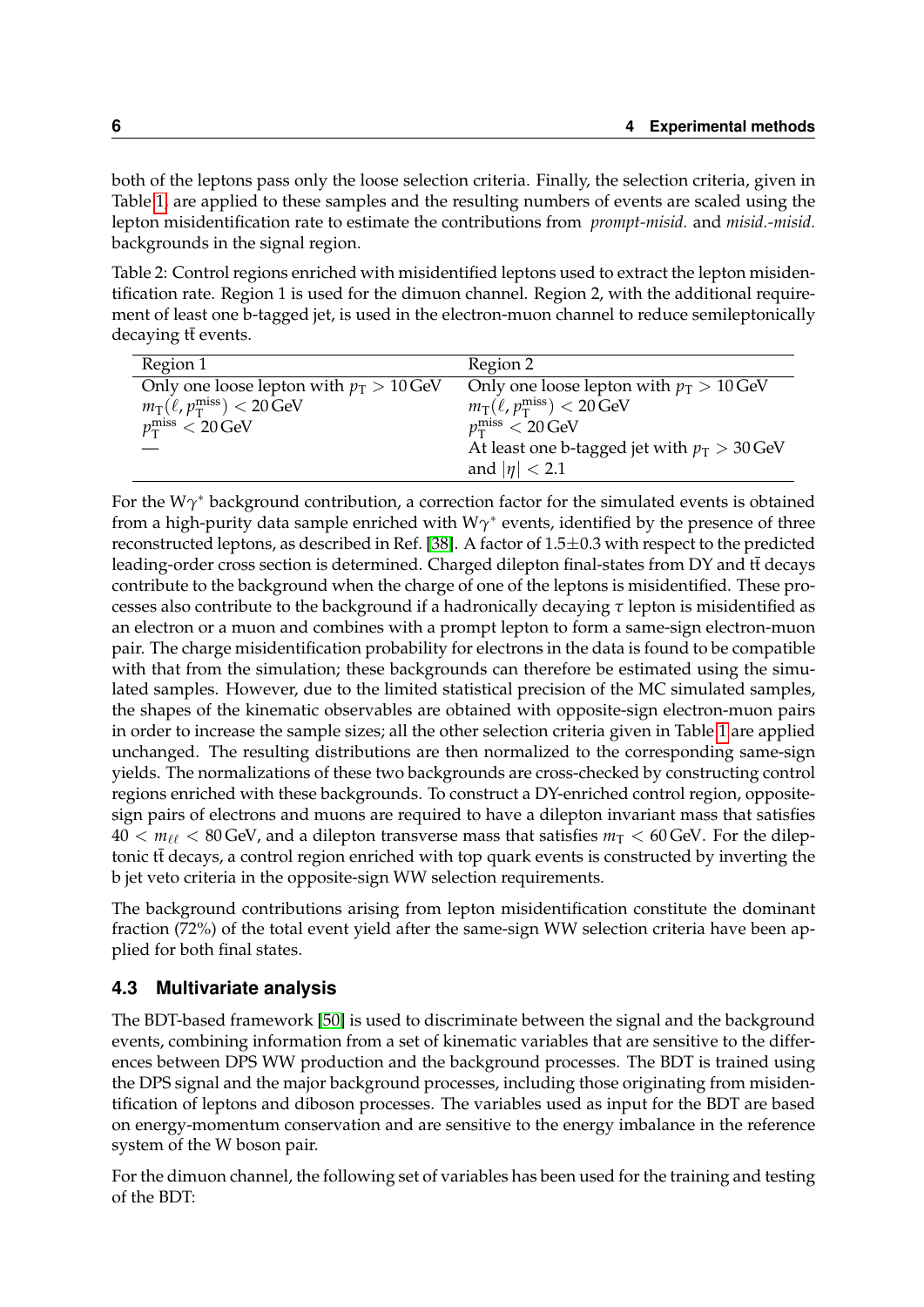- $p_{\text{T}}$  of the two muons:  $p_{\text{T}_1}, p_{\text{T}_2}$ ;
- $\bullet$   $p_T^{\text{miss}}$ ;
- azimuthal angular separation between the leading/subleading muon and  $\vec{p}_{\text{T}}^{\text{miss}}$ .  $\Delta\phi(\vec{p}_{\text{T}_1}, \vec{p}_{\text{T}}^{\text{miss}})$  and  $\Delta\phi(\vec{p}_{\text{T}_2}, \vec{p}_{\text{T}}^{\text{miss}})$ ;
- azimuthal angular separation between the two muons:  $\Delta \phi(\vec{p}_{T_1}, \vec{p}_{T_2})$ ;
- transverse mass of the leading/subleading muon and  $\vec{p}_{\text{T}}^{\text{miss}}$ .  $m_{\text{T}}(\mu_{1,2}, p_{\text{T}}^{\text{miss}}) = \sqrt{2p_{\text{T}_{1,2}}p_{\text{T}}^{\text{miss}}(1-\cos{(\Delta\phi(\vec{p}_{\text{T}_{1,2}}, \vec{p}_{\text{T}}^{\text{miss}}))})};$
- dimuon transverse mass:  $m_T(\mu_1, \mu_2) = \sqrt{2p_{T_1}p_{T_2}(1 \cos(\Delta\phi(\vec{p}_{T_1}, \vec{p}_{T_2})))}.$

For the electron-muon channel, the BDT variables include:

- $p_{\text{T}}$  of the two leptons:  $p_{\text{T}_1}, p_{\text{T}_2}$ ;
- vector sum of the  $p_T$  of the two leptons:  $\vec{p}_{T_{12}} = \vec{p}_{T_1} + \vec{p}_{T_2}$ ;
- $\bullet$   $p_T^{\text{miss}}$ ;
- pseudorapidity separation between the two leptons:  $\Delta \eta(\ell_1, \ell_2)$ ;
- azimuthal angular separation between the subleading lepton and  $\vec{p}_T^{\text{miss}}$ :  $\Delta\phi(\vec{p}_{T_2}, \vec{p}_T^{\text{miss}})$ ;
- azimuthal angular separation between the two leptons:  $\Delta \phi(\vec{p}_{T_1}, \vec{p}_{T_2})$ ;
- azimuthal angular separation between the resultant direction of the dilepton system and  $\vec{p}_{\text{T}}^{\text{miss}}$ :  $\Delta \phi(\vec{p}_{\text{T}_{12}}, \vec{p}_{\text{T}}^{\text{miss}})$ .

These sets of variables have been selected based on their power to discriminate between the signal and background processes. Figures [2](#page-9-0) and [3](#page-10-0) compare the data to the signal and background predictions for the most sensitive of the input variables for the dimuon and electron-muon final states, respectively, after applying the same-sign WW selection criteria. Overall, the data and simulation are found to be consistent within the uncertainties. The BDT discriminant after the full event selection has been applied is used to extract the limits on the DPS cross section and  $\sigma_{\text{eff}}$  using statistical analysis techniques.

# **4.4 Systematic uncertainties**

The systematic uncertainties in this analysis arise from the background estimation techniques, experimental measurements, and theoretical predictions.

The dominant source of systematic uncertainty is associated with the method adopted for the estimation of *misid.-misid.* and *prompt-misid.* backgrounds, and with the definition of the control sample used to obtain the lepton misidentification rate.

To estimate the effects of the jet  $p<sub>T</sub>$  spectra and jet flavor on the lepton misidentification rate, these backgrounds are estimated by changing the definition of the misidentified lepton-enriched region. The observed differences in the estimated event yields and in the shapes of the kinematic observables, for the different definitions of the control samples, are taken as the systematic uncertainty. For the dimuon channel, the lepton misidentification rate is recalculated by requiring the presence of a jet with  $p<sub>T</sub> > 25$  GeV in addition to the nominal selection criteria for Region 1. To estimate the effect of jet flavor, the lepton misidentification rate is measured using the QCD multijet simulated sample and applied to the W+jets simulated sample.

For the electron-muon channel, these backgrounds are recalculated after removing the requirement of the presence of a b-tagged jet in the definition of the misidentified lepton-enriched region. The effect of statistical fluctuations on the lepton misidentification rate is also considered when calculating the final background yields. The systematic uncertainty arising from this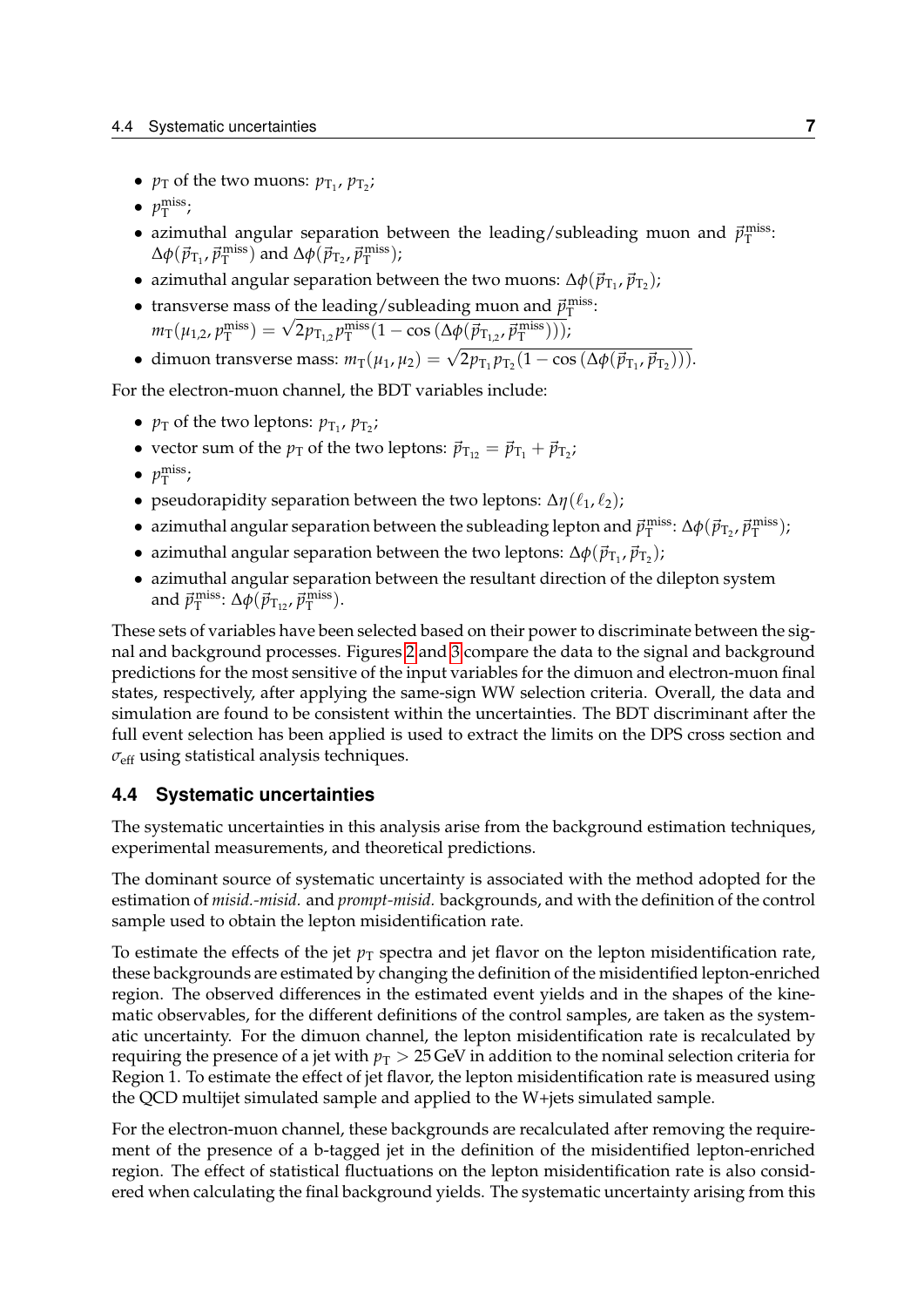<span id="page-9-0"></span>

Figure 2: Distributions of the  $p_{T_2}$  (top-left),  $m_T(\mu_2, p_T^{\text{miss}})$  (top-right),  $\Delta \phi(\vec{p}_{T_1}, \vec{p}_{T_2})$  (bottom-left), and  $\Delta\phi(\vec{p}_{T_2}, \vec{p}_T^{\text{miss}})$  (bottom-right) variables for the dimuon channel, after the same-sign WW selection criteria have been applied. The data are represented by the black dots and the shaded histograms represent the predicted signal and background processes normalized according to the estimated cross sections and the luminosity. For each individual distribution, the bottom panels show the ratio of the number of events observed in the data to that predicted by the simulation, along with the associated statistical uncertainty. The hatched bands in all cases represent the sum of the systematic and statistical uncertainties of the simulated samples, added in quadrature.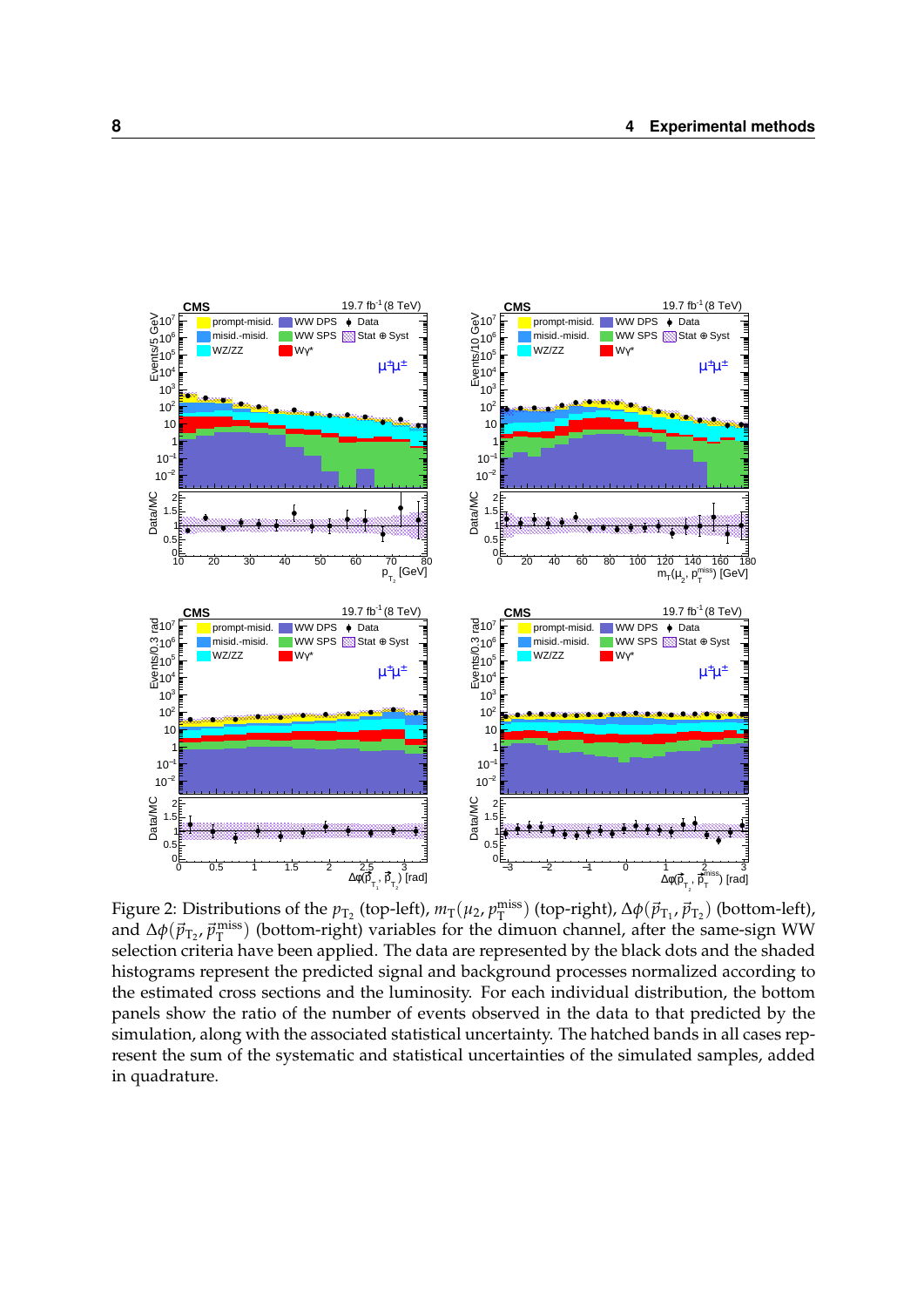<span id="page-10-0"></span>

Figure 3: Distributions of the  $p_{T_1}$  (top-left),  $p_{T_2}$  (top-right),  $\Delta \phi(\vec{p}_{T_2}, \vec{p}_T^{\text{miss}})$  (bottom-left), and  $\Delta\phi(\vec{p}_{\rm T_{12}},\vec{p}_{\rm T}^{\rm miss})$  (bottom-right) variables for the electron-muon channel, after the same-sign WW selection criteria have been applied. Symbols and patterns are the same as in Fig. [2.](#page-9-0)

background estimation method results in a 40% variation in the *misid.-misid.* event yields for both final states, and in the *prompt-misid.* event yield for the dimuon channel. For the electronmuon channel this systematic uncertainty results in a 20% to 40% variation of the yield of *prompt-misid.* events, depending on the shape of the kinematic observable being considered.

The uncertainty on the yields of the various simulated samples from pileup mismodeling is evaluated to be 4–5%. This is determined by varying the inelastic pp cross section, which is used to estimate the pileup contribution in data, from its central value within its  $\pm 5\%$  uncertainty. The measurements are also affected by the uncertainty on the integrated luminosity calibration, and an uncertainty of 2.6% [\[51\]](#page-18-1) is assigned to the simulated samples to account for this.

The trigger and lepton identification efficiencies in the data and simulation are measured using the "tag-and-probe" method [\[38\]](#page-17-1). The ratio of the efficiencies obtained from the data and simulation is used to scale the selection efficiency in the simulated samples. The uncertainty on this scale factor for the trigger efficiency is of the order of 1% and is also applied to all the simulated samples. The systematic uncertainty associated with the lepton identification efficiency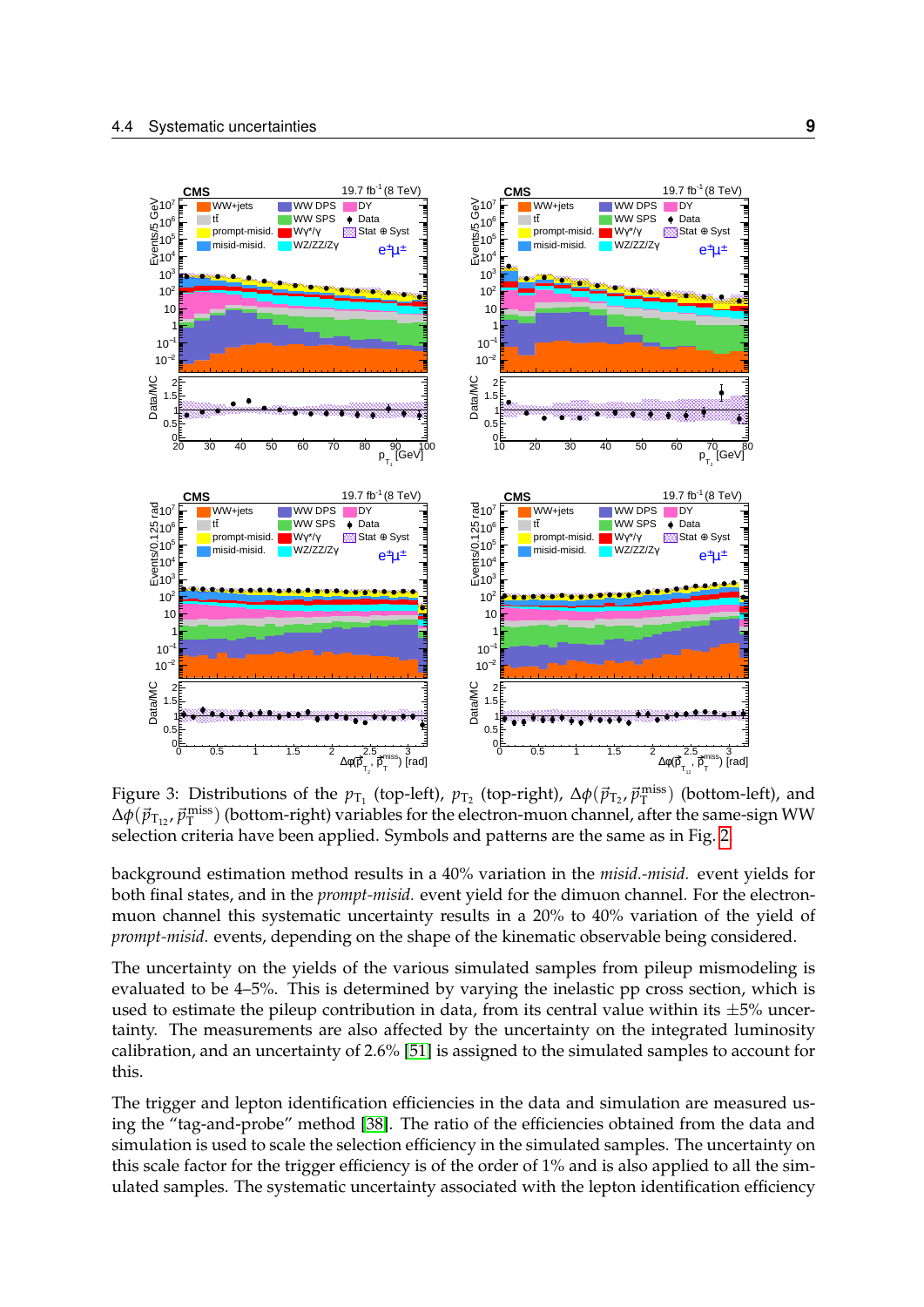(1% for muons and 4% for electrons) is applied to all simulated samples. The lepton momentum scale has uncertainties due to detector misalignment [\[38\]](#page-17-1). For the muons, a momentum scale uncertainty of 1%, independent of its  $\eta$ , is assigned. A momentum scale uncertainty of 2% is assigned for electrons in the barrel, and 4% for electrons in the endcaps of the ECAL. The lepton momentum scale affects the final predicted yields by 1–2% in each channel. The effects of the jet energy scale uncertainty and the jet energy resolution are evaluated by shifting the  $p_T$ of the leptons and the jets by their respective uncertainties, with the effect being propagated to  $\vec{p}_{\rm T}^{\rm miss}$  [\[47,](#page-17-10) [48,](#page-17-11) [52\]](#page-18-2). These uncertainties cause the predicted event yields to vary by 2–4% for the dimuon and by 5% for the electron-muon channels, respectively.

A scale factor is applied to the simulation to correct for different b jet tagging efficiencies and mistag rates measured in the data [\[53\]](#page-18-3). This correction is applied by reweighting all the simulated samples on an event-by-event basis, where the weight depends on the flavor and kinematics of the jets. This results in an uncertainty of 4% on the b jet dominated background and less than 1% for other background processes. It should be noted that this particular source of systematic uncertainty affects the electron-muon channel only.

To check the normalization of the DY background for the electron-muon channel, a DY-enriched control region is constructed from the data, as defined in Section [4.2.](#page-6-0) A normalization uncertainty of 10% is derived for the DY background by looking at the ratio of the data to simulation in this control region.

For the W*γ* and W*γ* <sup>∗</sup> backgrounds, a 30% uncertainty is derived for the normalization factor for both of the final states. The effects of varying the PDFs and the value of *α*<sub>S</sub>, as well as the effect of higher-order corrections, are estimated using the PDF4LHC prescription [\[54,](#page-18-4) [55\]](#page-18-5).

# <span id="page-11-0"></span>**5 Results**

The expected and observed upper limits at 95% confidence level (CL) on the cross section for inclusive same-sign WW production via DPS have been extracted. The statistical interpreta-tion of the results is performed using an asymptotic approximation of the CL<sub>s</sub> method [\[56](#page-18-6)[–58\]](#page-18-7). These limits are estimated by fitting the shape of the BDT discriminant, using the methodology developed by the ATLAS and CMS Collaborations [\[59\]](#page-18-8). A log-normal probability distribution function is assumed for the nuisance parameters that affect the event yields of the signal and various background contributions. Systematic uncertainties affecting the shape of the BDT discriminant are assumed to have a Gaussian probability distribution function. A binned maximum likelihood fit is performed on the selected events while the systematic uncertainties are included in the fit as nuisance parameters and are profiled during the minimization [\[59\]](#page-18-8).

While performing the combination of the results from the two final states, the systematic uncertainties arising from theoretical predictions or from the background estimation techniques are taken to be fully correlated across the two final states, while no correlation is assumed for uncertainties of statistical origin. The uncertainty associated with the absolute scale of the integrated luminosity and the effects of pileup are correlated across the two final states. Experimental uncertainties on the lepton selection and trigger efficiencies for the same kind of physics objects are assumed to be correlated. Theoretical uncertainties on the production cross sections for each process are correlated across the two final states. However, the uncertainties on different processes are assumed to be independent.

Figure [4](#page-12-0) shows the distributions of the BDT discriminant having post-fit contributions for the backgrounds and pre-fit ones for the signal, for the dimuon and electron-muon final states with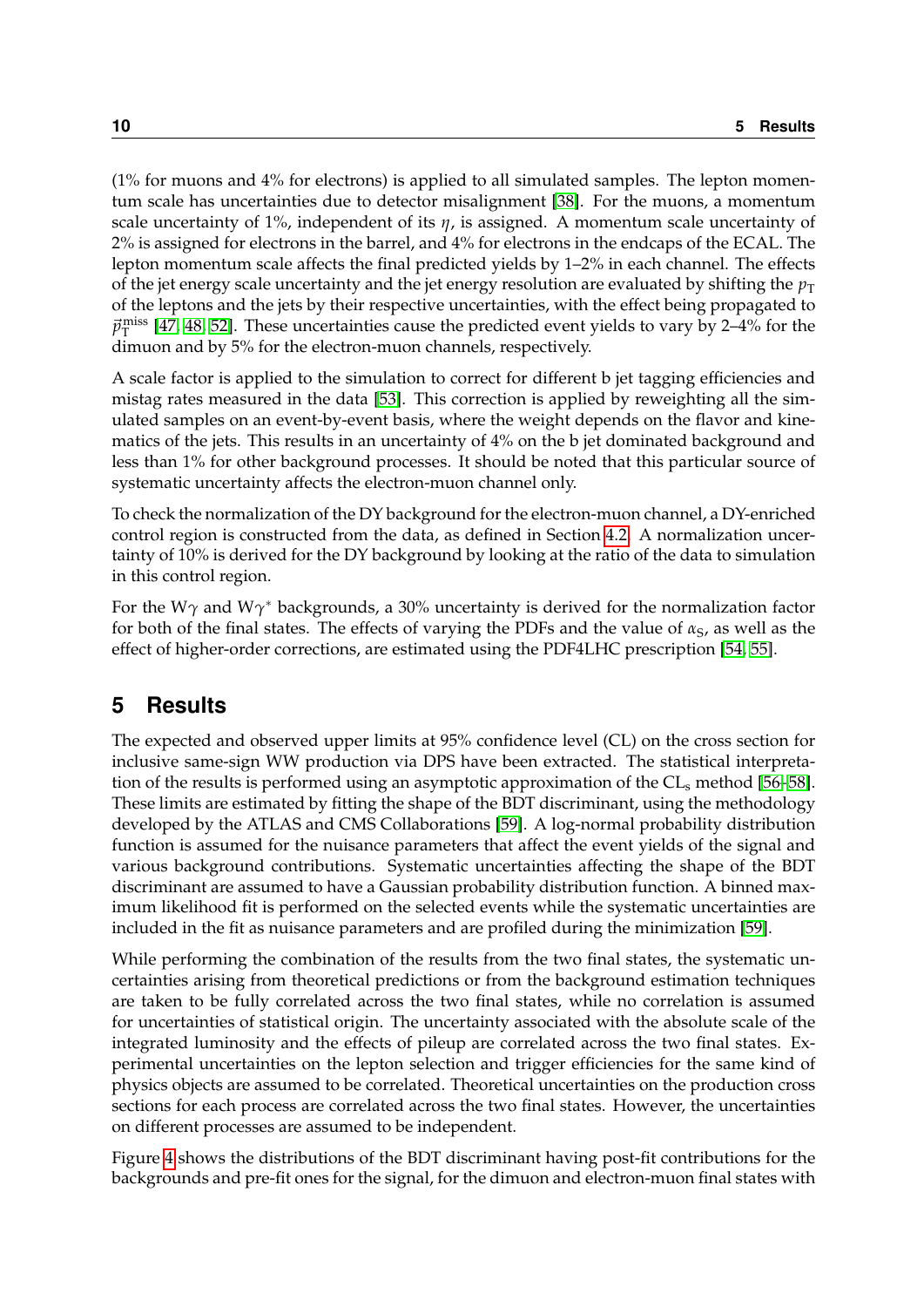the corresponding uncertainty bands (shown as hatched bands). The expected and observed 95% CL limits on the cross section for same-sign WW production via DPS ( $\sigma_{W^{\pm}W^{\pm}}^{\text{DPS}}$ ) are summarized in Table [3.](#page-12-1)

<span id="page-12-0"></span>

Figure 4: Distribution of the BDT discriminant, for the dimuon channel (left) and for the electron-muon channel (right). The data are represented by the black dots and the shaded histograms represent the pre-fit signal and post-fit background processes. The bottom panels show the ratio of data to the sum of all signal and background contributions. The hatched bands represent the post-fit uncertainty, which includes both the statistical and systematic components.

<span id="page-12-1"></span>Table 3: Expected and observed 95% CL limits on the cross section for inclusive same-sign WW production via DPS for the dimuon and electron-muon channels along with their combination.

| 95% CL                 | Dimuon            | Electron-muon     | Combined          |
|------------------------|-------------------|-------------------|-------------------|
| Expected               | $0.67$ pb         | $0.78$ pb         | $0.48$ pb         |
| Expected $\pm 1\sigma$ | $[0.46, 1.00]$ pb | $[0.52, 1.16]$ pb | $[0.33, 0.72]$ pb |
| Expected $\pm 2\sigma$ | $[0.34, 1.45]$ pb | $[0.37, 1.71]$ pb | $[0.24, 1.04]$ pb |
| Observed               | $0.72$ pb         | $0.64$ pb         | $0.32$ pb         |

The expected value of the DPS cross section derived with the factorization formula given by Eq. [\(1\)](#page-2-0) is  $\sigma_{W^\pm W^\pm}^{\rm DPS} = 0.18\pm0.06$  pb, as obtained for the effective cross section  $\sigma_{\rm eff} = 20.7\pm6.6$  mb measured in the W+2 jets final state at 7 TeV [\[21\]](#page-16-4), and the single-parton NNLO cross sections of  $\sigma_{W^+} = 72.1 \pm 2.5$  nb and  $\sigma_{W^-} = 50.8 \pm 1.9$  nb [\[60\]](#page-18-9) combined.

Figure [5](#page-13-1) provides a summary of the sensitivity of the BDT-based analysis for the different final states. The expected value of same-sign  $\sigma_{W^{\pm}W^{\pm}}^{DPS}$  taken from PYTHIA8 is shown as a red line, while that extracted using the factorization approach is represented by a blue line. The observed and expected limits are consistent within the statistical fluctuations since the observed limits are within the green (68%) or yellow (95%) bands of the expected limit values. The observed limits for the combined analysis are more stringent than the limits from the individual final states.

Assuming the two scatterings to be independent, a limit can be placed on  $\sigma_{\rm eff}$  using Eq. [\(1\)](#page-2-0) together with the SPS  $\sigma_{W^+}$  and  $\sigma_{W^-}$  cross section values at NNLO. A lower 95% CL limit on  $\sigma_{eff}$ can be calculated as: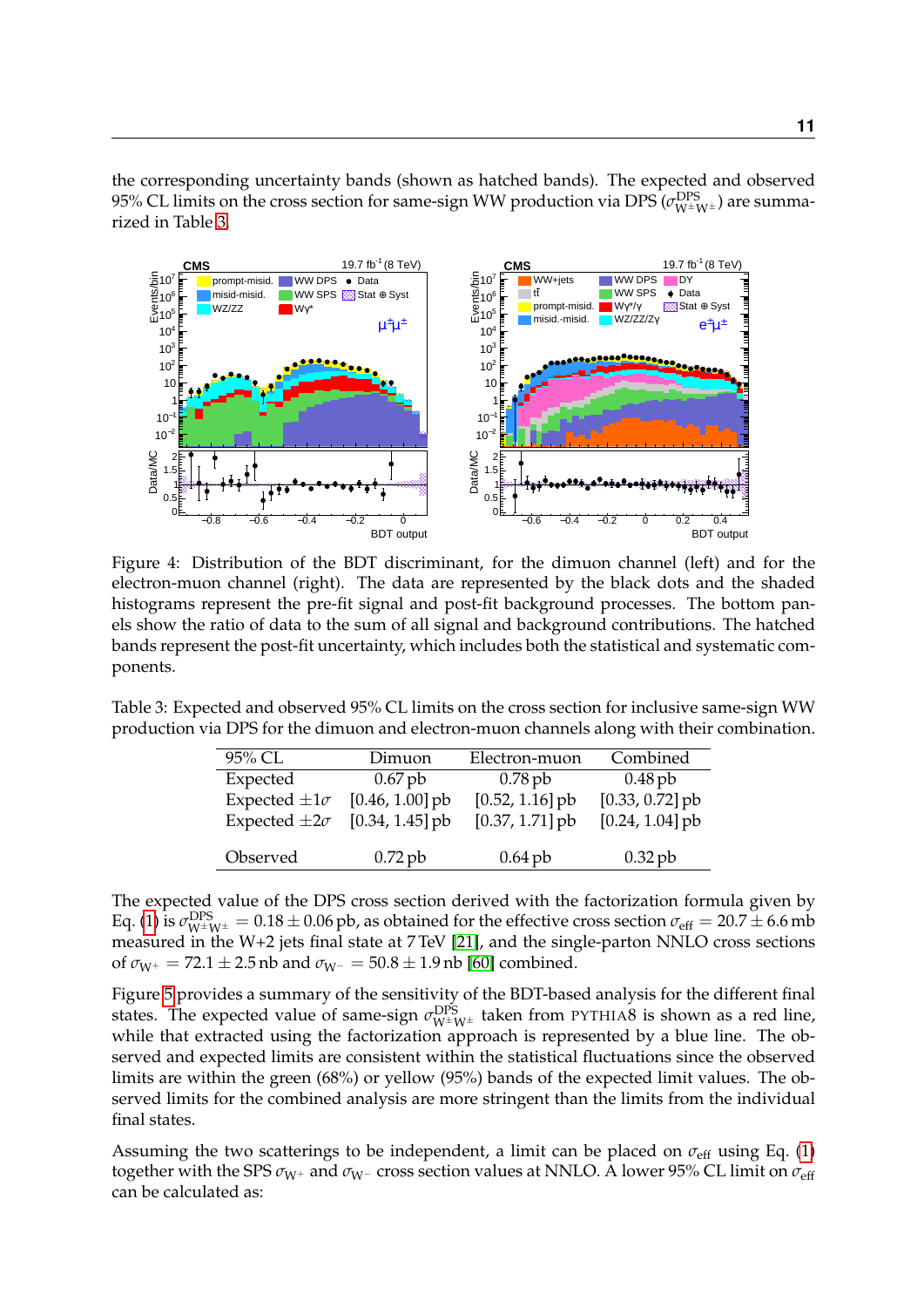<span id="page-13-1"></span>

Figure 5: Expected and observed 95% CL upper limits on the same-sign  $\sigma_{W^{\pm}W^{\pm}}^{DPS}$  for the dimuon and electron-muon final states, along with their combination. The predicted values of  $\sigma_{W^{\pm}W^{\pm}}^{DPS}$ from PYTHIA8 and from the factorization approach [\[21\]](#page-16-4) are also shown.

$$
\sigma_{\text{eff}} > \frac{\sigma_{\text{W}^+}^2 + \sigma_{\text{W}^-}^2}{2 \sigma_{\text{W}^{\pm} \text{W}^{\pm}}^{\text{DPS}}} = 12.2 \,\text{mb}.
$$

The obtained lower limit on  $\sigma_{\text{eff}}$  is compatible with the values of  $\sigma_{\text{eff}} \approx 10$ –20 mb obtained from measurements at different center-of-mass energies using a variety of processes [\[21\]](#page-16-4).

# <span id="page-13-0"></span>**6 Summary**

A first search for same-sign W boson pair production via double-parton scattering (DPS) in pp collisions at a center-of-mass energy of 8 TeV has been presented. The analyzed data were collected by the CMS detector at the LHC during 2012 and correspond to an integrated luminosity of 19.7 fb<sup>-1</sup>. The results presented here are based on the analysis of events containing two same-sign W bosons decaying into either same-sign muon-muon or electron-muon pairs. Several kinematic observables have been studied to identify those that can better discriminate between DPS and the single-parton scattering (SPS) backgrounds. These observables with discriminating power are used as an input to a multivariate analysis based on boosted decision trees. No excess over the expected contributions from SPS processes is observed. A 95% confidence level (CL) upper limit of 0.32 pb is placed on the inclusive cross section for samesign WW production via DPS. A corresponding 95% CL lower limit of 12.2 mb on the effective double-parton cross section is also derived, compatible with previous measurements as well as with Monte Carlo event generator expectations.

# **Acknowledgments**

We congratulate our colleagues in the CERN accelerator departments for the excellent performance of the LHC and thank the technical and administrative staffs at CERN and at other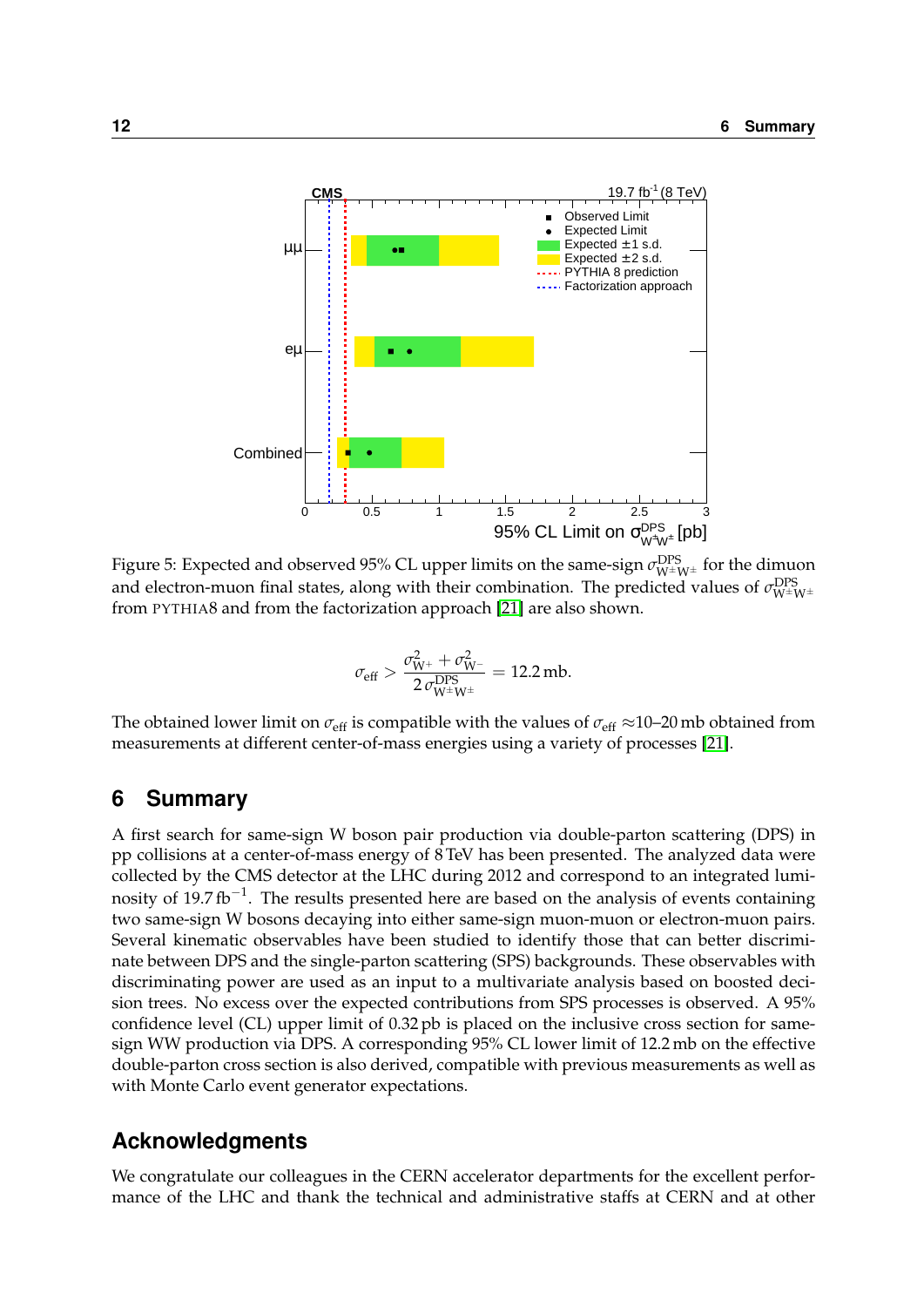CMS institutes for their contributions to the success of the CMS effort. In addition, we gratefully acknowledge the computing centres and personnel of the Worldwide LHC Computing Grid for delivering so effectively the computing infrastructure essential to our analyses. Finally, we acknowledge the enduring support for the construction and operation of the LHC and the CMS detector provided by the following funding agencies: BMWFW and FWF (Austria); FNRS and FWO (Belgium); CNPq, CAPES, FAPERJ, and FAPESP (Brazil); MES (Bulgaria); CERN; CAS, MoST, and NSFC (China); COLCIENCIAS (Colombia); MSES and CSF (Croatia); RPF (Cyprus); SENESCYT (Ecuador); MoER, ERC IUT, and ERDF (Estonia); Academy of Finland, MEC, and HIP (Finland); CEA and CNRS/IN2P3 (France); BMBF, DFG, and HGF (Germany); GSRT (Greece); OTKA and NIH (Hungary); DAE and DST (India); IPM (Iran); SFI (Ireland); INFN (Italy); MSIP and NRF (Republic of Korea); LAS (Lithuania); MOE and UM (Malaysia); BUAP, CINVESTAV, CONACYT, LNS, SEP, and UASLP-FAI (Mexico); MBIE (New Zealand); PAEC (Pakistan); MSHE and NSC (Poland); FCT (Portugal); JINR (Dubna); MON, RosAtom, RAS, RFBR and RAEP (Russia); MESTD (Serbia); SEIDI, CPAN, PCTI and FEDER (Spain); Swiss Funding Agencies (Switzerland); MST (Taipei); ThEPCenter, IPST, STAR, and NSTDA (Thailand); TUBITAK and TAEK (Turkey); NASU and SFFR (Ukraine); STFC (United Kingdom); DOE and NSF (USA).

Individuals have received support from the Marie-Curie programme and the European Research Council and Horizon 2020 Grant, contract No. 675440 (European Union); the Leventis Foundation; the A. P. Sloan Foundation; the Alexander von Humboldt Foundation; the Belgian Federal Science Policy Office; the Fonds pour la Formation à la Recherche dans l'Industrie et dans l'Agriculture (FRIA-Belgium); the Agentschap voor Innovatie door Wetenschap en Technologie (IWT-Belgium); the Ministry of Education, Youth and Sports (MEYS) of the Czech Republic; the Council of Science and Industrial Research, India; the HOMING PLUS programme of the Foundation for Polish Science, cofinanced from European Union, Regional Development Fund, the Mobility Plus programme of the Ministry of Science and Higher Education, the National Science Center (Poland), contracts Harmonia 2014/14/M/ST2/00428, Opus 2014/13/B/ST2/02543, 2014/15/B/ST2/03998, and 2015/19/B/ST2/02861, Sonata-bis 2012/07/E/ST2/01406; the National Priorities Research Program by Qatar National Research Fund; the Programa Severo Ochoa del Principado de Asturias; the Thalis and Aristeia programmes cofinanced by EU-ESF and the Greek NSRF; the Rachadapisek Sompot Fund for Postdoctoral Fellowship, Chulalongkorn University and the Chulalongkorn Academic into Its 2nd Century Project Advancement Project (Thailand); the Welch Foundation, contract C-1845; and the Weston Havens Foundation (USA).

# **References**

- <span id="page-14-0"></span>[1] T. Sjöstrand and M. Van Zijl, "A multiple interaction model for the event structure in hadron collisions", *Phys. Rev. D* **36** (1987) 2019, [doi:10.1103/PhysRevD.36.2019](http://dx.doi.org/10.1103/PhysRevD.36.2019).
- <span id="page-14-1"></span>[2] D. d'Enterria and A. Snigirev, "Double, triple, and *n*-parton scatterings in high-energy proton and nuclear collisions", (2017). [arXiv:1708.07519](http://www.arXiv.org/abs/1708.07519).
- <span id="page-14-2"></span>[3] J. R. Gaunt, C.-H. Kom, A. Kulesza, and W. J. Stirling, "Same-sign W pair production as a probe of double-parton scattering at the LHC", *Eur. Phys. J. C* **69** (2010) 53, [doi:10.1140/epjc/s10052-010-1362-y](http://dx.doi.org/10.1140/epjc/s10052-010-1362-y), [arXiv:1003.3953](http://www.arXiv.org/abs/1003.3953).
- <span id="page-14-3"></span>[4] G. Calucci and D. Treleani, "Disentangling correlations in multiple parton interactions", *Phys. Rev. D* **83** (2011) 016012, [doi:10.1103/PhysRevD.83.016012](http://dx.doi.org/10.1103/PhysRevD.83.016012), [arXiv:1009.5881](http://www.arXiv.org/abs/1009.5881).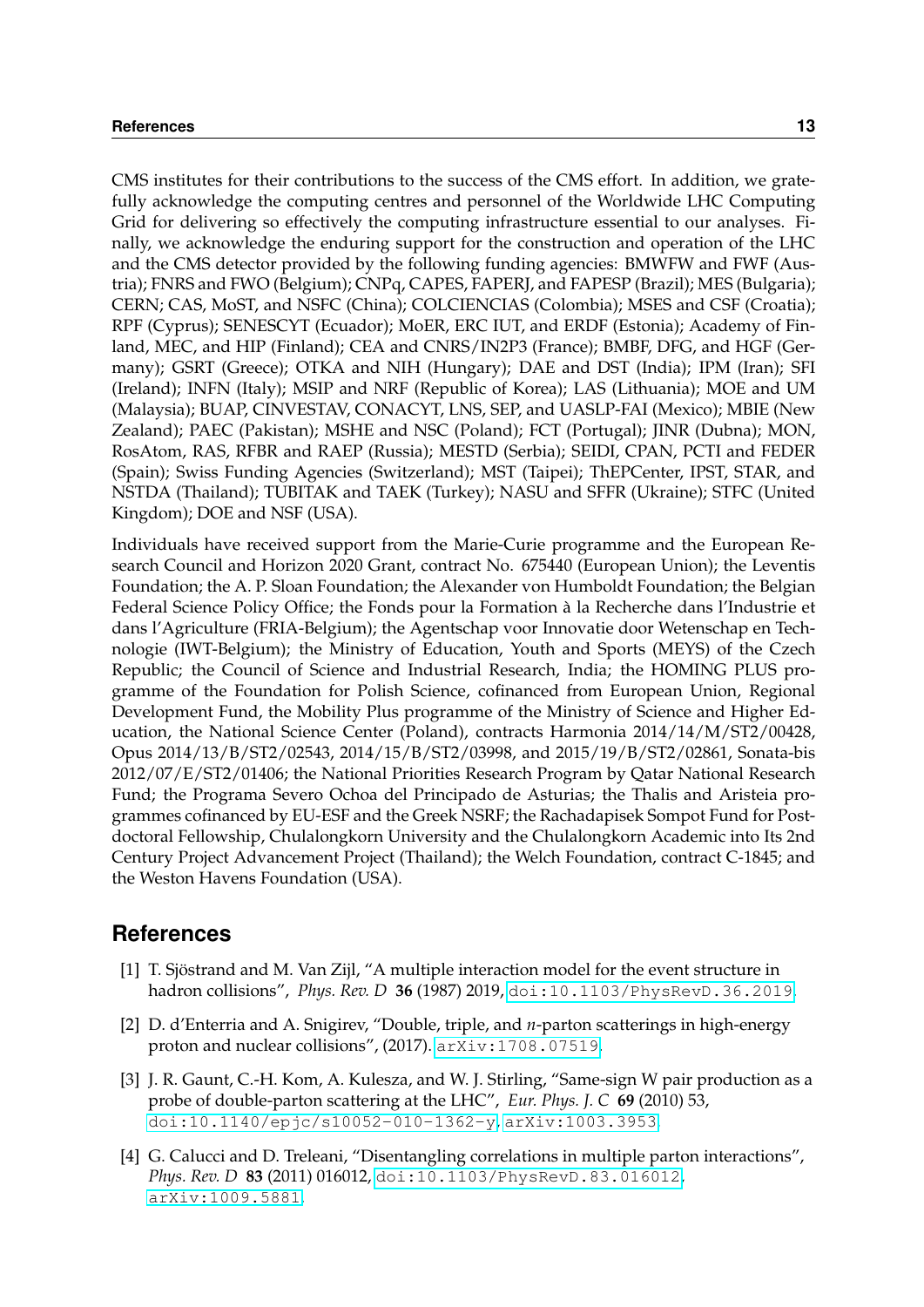- <span id="page-15-9"></span>[5] M. Rinaldi, S. Scopetta, M. Traini, and V. Vento, "Double parton correlations and constituent quark models: a Light Front approach to the valence sector", *JHEP* **12** (2014) 028, [doi:10.1007/JHEP12\(2014\)028](http://dx.doi.org/10.1007/JHEP12(2014)028), [arXiv:1409.1500](http://www.arXiv.org/abs/1409.1500).
- [6] M. Diehl, D. Ostermeier, and A. Schäfer, "Elements of a theory for multiparton interactions in QCD", *JHEP* **03** (2012) 89, [doi:10.1007/JHEP03\(2012\)089](http://dx.doi.org/10.1007/JHEP03(2012)089), [arXiv:1111.0910](http://www.arXiv.org/abs/1111.0910).
- <span id="page-15-0"></span>[7] F. A. Ceccopieri, M. Rinaldi, and S. Scopetta, "Parton correlations in same-sign W pair production via double parton scattering at the LHC", *Phys. Rev. D* **95** (2017) 114030, [doi:10.1103/PhysRevD.95.114030](http://dx.doi.org/10.1103/PhysRevD.95.114030), [arXiv:1702.05363](http://www.arXiv.org/abs/1702.05363).
- <span id="page-15-1"></span>[8] M. Y. Hussein, "A double parton scattering background to associate WH and ZH production at the LHC", *Nucl. Phys. Proc. Suppl.* **174** (2007) 55, [doi:10.1016/j.nuclphysbps.2007.08.086](http://dx.doi.org/10.1016/j.nuclphysbps.2007.08.086), [arXiv:hep-ph/0610207](http://www.arXiv.org/abs/hep-ph/0610207).
- <span id="page-15-2"></span>[9] D. Bandurin, G. Golovanov, and N. Skachkov, "Double parton interactions as a background to associated HW production at the Tevatron", *JHEP* **04** (2011) 054, [doi:10.1007/JHEP04\(2011\)054](http://dx.doi.org/10.1007/JHEP04(2011)054), [arXiv:1011.2186](http://www.arXiv.org/abs/1011.2186).
- <span id="page-15-3"></span>[10] M. Mekhfi, "Multiparton processes: an application to double Drell–Yan", *Phys. Rev. D* **32** (1985) 2371, [doi:10.1103/PhysRevD.32.2371](http://dx.doi.org/10.1103/PhysRevD.32.2371).
- <span id="page-15-4"></span>[11] R. M. Godbole, S. Gupta, and J. Lindfors, "Double parton scattering contribution to W + Jets", *Z. Phys. C* **47** (1990) 69, [doi:10.1007/BF01551914](http://dx.doi.org/10.1007/BF01551914).
- <span id="page-15-5"></span>[12] R. Kumar, M. Bansal, S. Bansal, and J. B. Singh, "New observables for multiple-parton interactions measurements using Z+jets processes at the LHC", *Phys. Rev. D* **93** (2016) 054019, [doi:10.1103/PhysRevD.93.054019](http://dx.doi.org/10.1103/PhysRevD.93.054019), [arXiv:1602.05392](http://www.arXiv.org/abs/1602.05392).
- <span id="page-15-6"></span>[13] B. Humpert and R. Odorico, "Multiparton scattering and QCD radiation as sources of four jet events", *Phys. Lett. B* **154** (1985) 211, [doi:10.1016/0370-2693\(85\)90587-8](http://dx.doi.org/10.1016/0370-2693(85)90587-8).
- <span id="page-15-7"></span>[14] L. Ametller, N. Paver, and D. Treleani, "Possible signature of multiple parton interactions in collider four jet events", *Phys. Lett. B* **169** (1986) 289, [doi:10.1016/0370-2693\(86\)90668-4](http://dx.doi.org/10.1016/0370-2693(86)90668-4).
- <span id="page-15-8"></span>[15] UA2 Collaboration, "A study of multi-jet events at the CERN pp collider and a search for double parton scattering", *Phys. Lett. B* **268** (1991) 145, [doi:10.1016/0370-2693\(91\)90937-L](http://dx.doi.org/10.1016/0370-2693(91)90937-L).
- [16] Axial Field Spectrometer Collaboration, "Double parton scattering in *pp* collisions at √  $\sqrt{s} = 63$  GeV", *Z. Phys.* C **34** (1987) 163, [doi:10.1007/BF01566757](http://dx.doi.org/10.1007/BF01566757).
- [17] CDF Collaboration, "Study of four jet events and evidence for double parton interactions √ in  $\bar{p}$ p collisions at  $\sqrt{s} = 1.8$  TeV", *Phys. Rev. D* **47** (1993) 4857, [doi:10.1103/PhysRevD.47.4857](http://dx.doi.org/10.1103/PhysRevD.47.4857).
- [18] CDF Collaboration, "Double parton scattering in  $\bar{p}p$  collisions at √ s = 1.8 TeV", *Phys. Rev. D* **56** (1997) 3811, [doi:10.1103/PhysRevD.56.3811](http://dx.doi.org/10.1103/PhysRevD.56.3811).
- [19] D0 Collaboration, "Double parton interactions in  $\gamma$ +3 jet events  $\bar{p}p$  collisions at √  $s = 1.96$ TeV", *Phys. Rev. D* **81** (2010) 052012, [doi:10.1103/PhysRevD.81.052012](http://dx.doi.org/10.1103/PhysRevD.81.052012), [arXiv:hep-ex/0912.5104](http://www.arXiv.org/abs/hep-ex/0912.5104).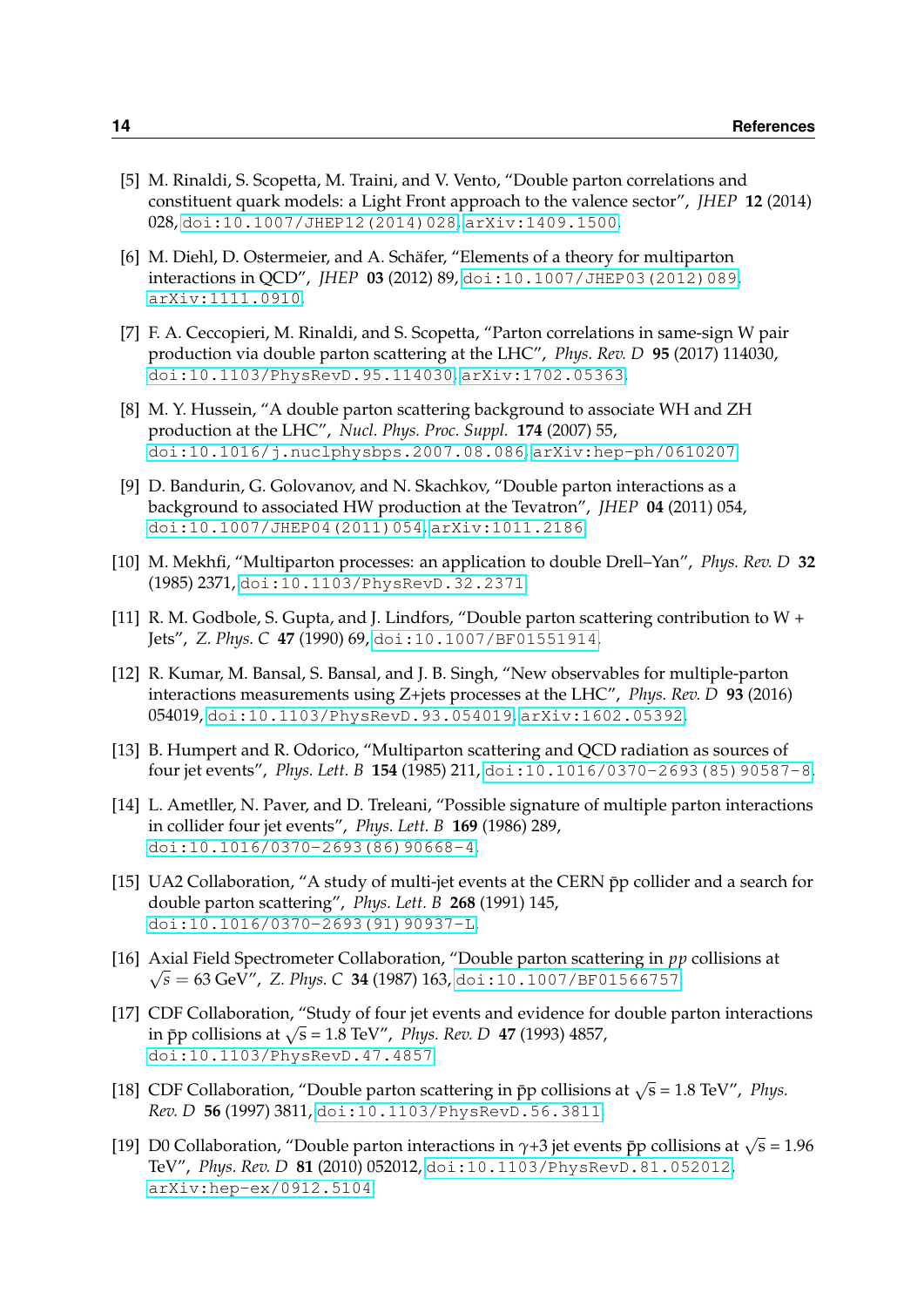- [20] ATLAS Collaboration, "Measurement of hard double-parton interactions in  $W(\rightarrow \ell \nu)$  + ATLAS Conaboration, weasurement of hard double-parton interactions in  $w \rightarrow \ell$ <br>2-jet events at  $\sqrt{s}$  = 7 TeV with the ATLAS detector", *New J. Phys.* **15** (2013) 033038, [doi:10.1088/1367-2630/15/3/033038](http://dx.doi.org/10.1088/1367-2630/15/3/033038), [arXiv:1301.6872](http://www.arXiv.org/abs/1301.6872).
- <span id="page-16-4"></span>[21] CMS Collaboration, "Study of double parton scattering using  $W + 2$ -jet events in proton-proton collisions at <sup>√</sup> *s* = 7 TeV", *JHEP* **03** (2014) 032, [doi:10.1007/JHEP03\(2014\)032](http://dx.doi.org/10.1007/JHEP03(2014)032), [arXiv:1312.5729](http://www.arXiv.org/abs/1312.5729).
- <span id="page-16-0"></span>[22] M. Bähr, M. Myska, M. H. Seymour, and A. Siodmok, "Extracting  $\sigma_{\rm eff}$  from the CDF  $\gamma$  + 3 jets measurement", *JHEP* **03** (2013) 129, [doi:10.1007/JHEP03\(2013\)129](http://dx.doi.org/10.1007/JHEP03(2013)129), [arXiv:1302.4325](http://www.arXiv.org/abs/1302.4325).
- <span id="page-16-1"></span>[23] A. Del Fabbro and D. Treleani, "Scale factor in double parton collisions and parton densities in transverse space", *Phys. Rev. D* **63** (2001) 057901, [doi:10.1103/PhysRevD.63.057901](http://dx.doi.org/10.1103/PhysRevD.63.057901), [arXiv:hep-ph/0005273](http://www.arXiv.org/abs/hep-ph/0005273).
- <span id="page-16-2"></span>[24] D. Treleani, "Double parton scattering, diffraction and effective cross section", *Phys. Rev. D* **76** (2007) 076006, [doi:10.1103/PhysRevD.76.076006](http://dx.doi.org/10.1103/PhysRevD.76.076006), [arXiv:0708.2603](http://www.arXiv.org/abs/0708.2603).
- <span id="page-16-3"></span>[25] CMS Collaboration, "Event generator tunes obtained from underlying event and multiparton scattering measurements", *Eur. Phys. J. C* **76** (2016) 155, [doi:10.1140/epjc/s10052-016-3988-x](http://dx.doi.org/10.1140/epjc/s10052-016-3988-x), [arXiv:1512.00815](http://www.arXiv.org/abs/1512.00815).
- <span id="page-16-5"></span>[26] CMS Collaboration, "The CMS trigger system", *JINST* **12** (2017) P01020, [doi:10.1088/1748-0221/12/01/P01020](http://dx.doi.org/10.1088/1748-0221/12/01/P01020), [arXiv:1609.02366](http://www.arXiv.org/abs/1609.02366).
- <span id="page-16-6"></span>[27] CMS Collaboration, "The CMS experiment at the CERN LHC", *JINST* **3** (2008) S08004, [doi:10.1088/1748-0221/3/08/S08004](http://dx.doi.org/10.1088/1748-0221/3/08/S08004).
- <span id="page-16-7"></span>[28] T. Sjöstrand, S. Mrenna, and P. Skands, "A brief introduction to PYTHIA 8.1", *Comp*. *Phys. Comm.* **178** (2008) 852, [doi:10.1016/j.cpc.2008.01.036](http://dx.doi.org/10.1016/j.cpc.2008.01.036), [arXiv:0710.3820](http://www.arXiv.org/abs/0710.3820).
- <span id="page-16-8"></span>[29] R. Corke and T. Sjöstrand, "Interleaved parton showers and tuning prospects", *JHEP* 03 (2011) 032, [doi:10.1007/JHEP03\(2011\)032](http://dx.doi.org/10.1007/JHEP03(2011)032), [arXiv:1011.1759](http://www.arXiv.org/abs/1011.1759).
- <span id="page-16-9"></span>[30] J. Alwall et al., "The automated computation of tree-level and next-to-leading order differential cross sections, and their matching to parton shower simulations", *JHEP* **07** (2014) 079, [doi:10.1007/JHEP07\(2014\)079](http://dx.doi.org/10.1007/JHEP07(2014)079), [arXiv:1405.0301](http://www.arXiv.org/abs/1405.0301).
- <span id="page-16-10"></span>[31] S. Alioli, P. Nason, C. Oleari, and E. Re, "A general framework for implementing NLO calculations in shower Monte Carlo programs: the POWHEG BOX", *JHEP* **06** (2010) 043, [doi:10.1007/JHEP06\(2010\)043](http://dx.doi.org/10.1007/JHEP06(2010)043), [arXiv:1002.2581](http://www.arXiv.org/abs/1002.2581).
- <span id="page-16-11"></span>[32] H.-L. Lai et al., "Uncertainty induced by QCD coupling in the CTEQ global analysis of parton distributions", *Phys. Rev. D* **82** (2010) 054021, [doi:10.1103/PhysRevD.82.054021](http://dx.doi.org/10.1103/PhysRevD.82.054021), [arXiv:1004.4624](http://www.arXiv.org/abs/1004.4624).
- <span id="page-16-12"></span>[33] T. Sjöstrand, S. Mrenna, and P. Skands, "PYTHIA 6.4 physics and manual", *JHEP* 05 (2006) 026, [doi:10.1088/1126-6708/2006/05/026](http://dx.doi.org/10.1088/1126-6708/2006/05/026), [arXiv:hep-ph/0603175](http://www.arXiv.org/abs/hep-ph/0603175).
- <span id="page-16-13"></span>[34] CMS Collaboration, "Study of the underlying event at forward rapidity in pp collisions CMS Conaboration, Study of the underlying event at forward rapidity in pp consions at  $\sqrt{s}$  = 0.9, 2.76, and 7 TeV", *JHEP* 04 (2013) 072, doi:10.1007/JHEP04 (2013)072, [arXiv:1302.2394](http://www.arXiv.org/abs/1302.2394).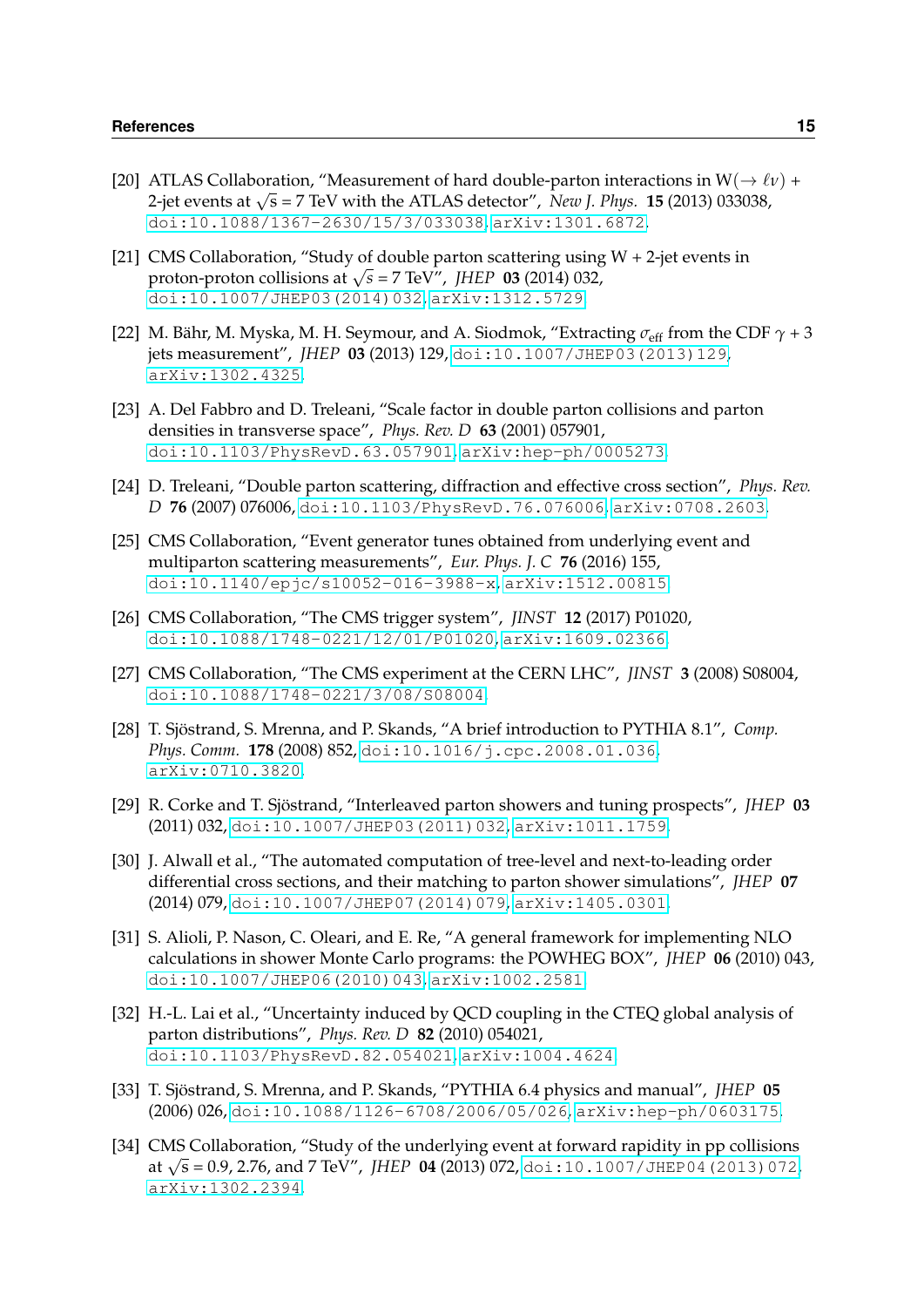- <span id="page-17-0"></span>[35] J. M. Campbell, R. K. Ellis, and C. Williams, "Vector boson pair production at the LHC", *JHEP* **07** (2011) 018, [doi:10.1007/JHEP07\(2011\)018](http://dx.doi.org/10.1007/JHEP07(2011)018), [arXiv:1105.0020](http://www.arXiv.org/abs/1105.0020).
- [36] M. Czakon and A. Mitov, "Top++: A program for the calculation of the top-pair cross-section at hadron colliders", *Comput. Phys. Commun.* **185** (2014) 2930, [doi:10.1016/j.cpc.2014.06.021](http://dx.doi.org/10.1016/j.cpc.2014.06.021), [arXiv:1112.5675](http://www.arXiv.org/abs/1112.5675).
- [37] P. Kant et al., "HatHor for single top-quark production: Updated predictions and uncertainty estimates for single top-quark production in hadronic collisions", *Comput. Phys. Commun.* **191** (2015) 74, [doi:10.1016/j.cpc.2015.02.001](http://dx.doi.org/10.1016/j.cpc.2015.02.001), [arXiv:1406.4403](http://www.arXiv.org/abs/1406.4403).
- <span id="page-17-1"></span>[38] CMS Collaboration, "Measurement of Higgs boson production and properties in the WW decay channel with leptonic final states", *JHEP* **01** (2014) 096, [doi:10.1007/JHEP01\(2014\)096](http://dx.doi.org/10.1007/JHEP01(2014)096), [arXiv:1312.1129](http://www.arXiv.org/abs/1312.1129).
- <span id="page-17-2"></span>[39] GEANT4 Collaboration, "GEANT4 — a simulation toolkit", *Nucl. Instrum. Meth. A* **506** (2003) 250, [doi:10.1016/S0168-9002\(03\)01368-8](http://dx.doi.org/10.1016/S0168-9002(03)01368-8).
- <span id="page-17-3"></span>[40] CMS Collaboration, "Particle-flow reconstruction and global event description with the CMS detector", *JINST* **12** (2017) P10003, [doi:10.1088/1748-0221/12/10/P10003](http://dx.doi.org/10.1088/1748-0221/12/10/P10003), [arXiv:1706.04965](http://www.arXiv.org/abs/1706.04965).
- <span id="page-17-4"></span>[41] CMS Collaboration, "Performance of CMS muon reconstruction in pp collision events at √  $\sqrt{s}$  = 7 TeV", *JINST* 7 (2012) P10002, [doi:10.1088/1748-0221/7/10/P10002](http://dx.doi.org/10.1088/1748-0221/7/10/P10002), [arXiv:1206.4071](http://www.arXiv.org/abs/1206.4071).
- <span id="page-17-5"></span>[42] CMS Collaboration, "Performance of electron reconstruction and selection with the CMS detector in proton-proton collisions at <sup>√</sup> s=8 TeV", *JINST* **10** (2015) P06005, [doi:10.1088/1748-0221/10/06/P06005](http://dx.doi.org/10.1088/1748-0221/10/06/P06005), [arXiv:1502.02701](http://www.arXiv.org/abs/1502.02701).
- <span id="page-17-6"></span>[43] M. Cacciari, G. P. Salam, and G. Soyez, "FastJet user manual", *Eur. Phys. J. C* **72** (2012) 1896, [doi:10.1140/epjc/s10052-012-1896-2](http://dx.doi.org/10.1140/epjc/s10052-012-1896-2), [arXiv:1111.6097](http://www.arXiv.org/abs/1111.6097).
- <span id="page-17-7"></span>[44] M. Cacciari and G. P. Salam, "Pileup subtraction using jet areas", *Phys. Lett. B* **659** (2008) 119, [doi:10.1016/j.physletb.2007.09.077](http://dx.doi.org/10.1016/j.physletb.2007.09.077), [arXiv:0707.1378](http://www.arXiv.org/abs/0707.1378).
- <span id="page-17-8"></span>[45] M. Cacciari, G. P. Salam, and G. Soyez, "The anti-*k<sup>t</sup>* jet clustering algorithm", *JHEP* **04** (2008) 063, [doi:10.1088/1126-6708/2008/04/063](http://dx.doi.org/10.1088/1126-6708/2008/04/063), [arXiv:0802.1189](http://www.arXiv.org/abs/0802.1189).
- <span id="page-17-9"></span>[46] CMS Collaboration, "Measurements of differential jet cross sections in proton-proton collisions at <sup>√</sup> s = 7 TeV with the CMS detector", *Phys. Rev. D* **87** (2013) 112002, [doi:10.1103/PhysRevD.87.112002](http://dx.doi.org/10.1103/PhysRevD.87.112002), [arXiv:1212.6660](http://www.arXiv.org/abs/1212.6660).
- <span id="page-17-10"></span>[47] CMS Collaboration, "Determination of jet energy calibration and transverse momentum resolution in CMS", *JINST* **6** (2011) P11002, [doi:10.1088/1748-0221/6/11/P11002](http://dx.doi.org/10.1088/1748-0221/6/11/P11002), [arXiv:1107.4277](http://www.arXiv.org/abs/1107.4277).
- <span id="page-17-11"></span>[48] CMS Collaboration, "Jet energy scale and resolution in the CMS experiment in pp collisions at 8 TeV", *JINST* **12** (2017) P02014, [doi:10.1088/1748-0221/12/02/P02014](http://dx.doi.org/10.1088/1748-0221/12/02/P02014), [arXiv:1607.03663](http://www.arXiv.org/abs/1607.03663).
- <span id="page-17-12"></span>[49] CMS Collaboration, "Identification of b-quark jets with the CMS experiment", *JINST* **8** (2013) P04013, [doi:10.1088/1748-0221/8/04/P04013](http://dx.doi.org/10.1088/1748-0221/8/04/P04013), [arXiv:1211.4462](http://www.arXiv.org/abs/1211.4462).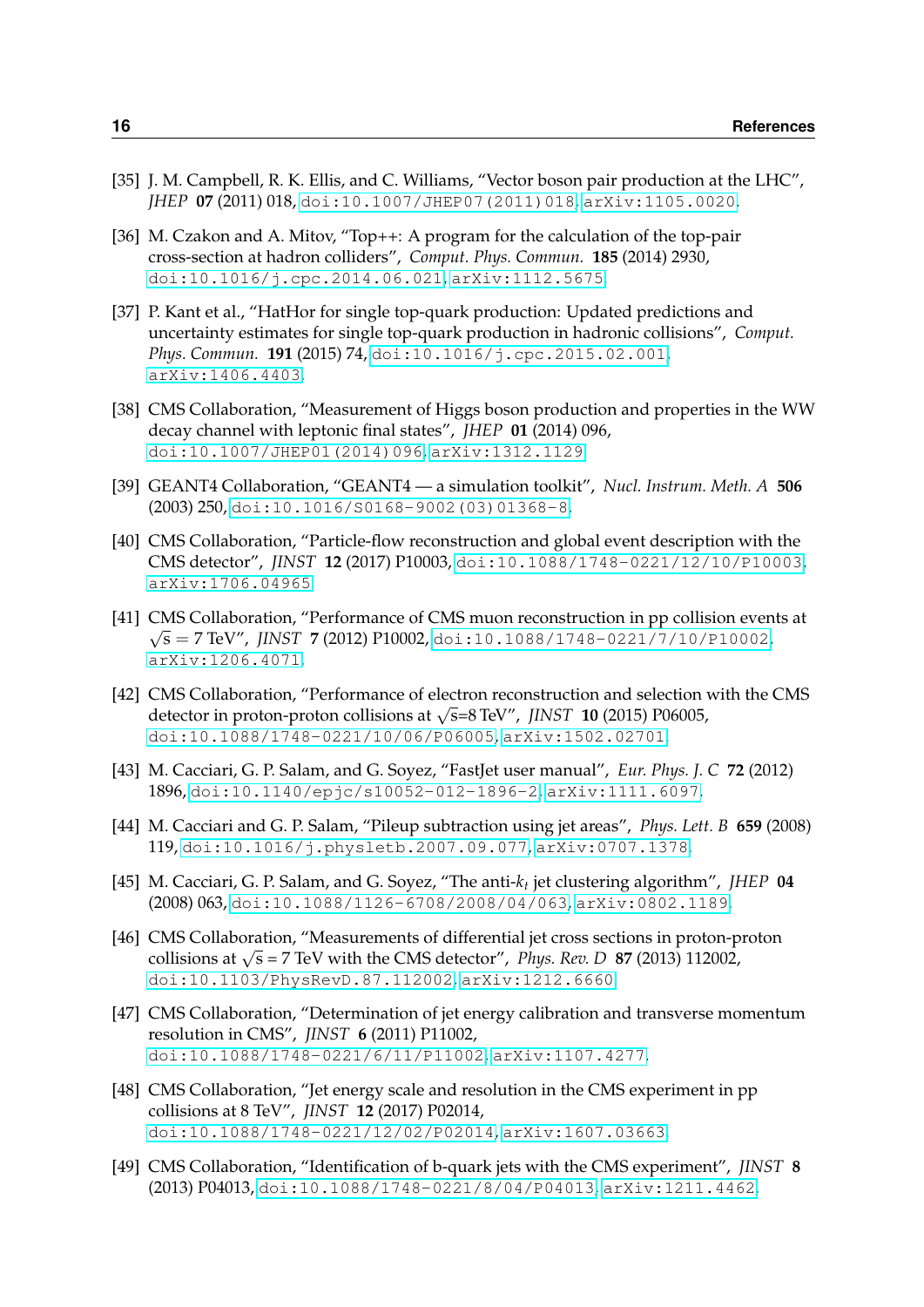- <span id="page-18-0"></span>[50] H. Voss, A. Höcker, J. Stelzer, and F. Tegenfeldt, "TMVA, the toolkit for multivariate data [analysis with ROOT",](http://pos.sissa.it/archive/conferences/050/040/ACAT_040.pdf) in *XIth International Workshop on Advanced Computing and Analysis Techniques in Physics Research (ACAT)*, p. 40. 2007. [arXiv:physics/0703039](http://www.arXiv.org/abs/physics/0703039).
- <span id="page-18-1"></span>[51] [CMS Collaboration, "CMS luminosity based on pixel cluster counting - Summer 2013](http://cdsweb.cern.ch/record/1598864) [update",](http://cdsweb.cern.ch/record/1598864) CMS Physics Analysis Summary CMS-PAS-LUM-13-001, 2013.
- <span id="page-18-2"></span>[52] CMS Collaboration, "Missing transverse energy performance of the CMS detector", *JINST* **6** (2011) P09001, [doi:10.1088/1748-0221/6/09/P09001](http://dx.doi.org/10.1088/1748-0221/6/09/P09001), [arXiv:1106.5048](http://www.arXiv.org/abs/1106.5048).
- <span id="page-18-3"></span>[53] [CMS Collaboration, "Performance of b tagging at](https://cds.cern.ch/record/1581306)  $\sqrt{s} = 8$  TeV in multijet, tt and boosted [topology events",](https://cds.cern.ch/record/1581306) CMS Physics Analysis Summary CMS-PAS-BTV-13-001, 2013.
- <span id="page-18-4"></span>[54] S. Alekhin et al., "The PDF4LHC Working Group Interim Report", (2011). [arXiv:1101.0536](http://www.arXiv.org/abs/1101.0536).
- <span id="page-18-5"></span>[55] M. Botje et al., "The PDF4LHC Working Group Interim Recommendations", (2011). [arXiv:1101.0538](http://www.arXiv.org/abs/1101.0538).
- <span id="page-18-6"></span>[56] T. Junk, "Confidence level computation for combining searches with small statistics", *Nucl. Inst. Meth. A* **434** (1999) 435, [doi:10.1016/S0168-9002\(99\)00498-2](http://dx.doi.org/10.1016/S0168-9002(99)00498-2), [arXiv:hep-ex/9902226](http://www.arXiv.org/abs/hep-ex/9902226).
- [57] G. Cowan, K. Cranmer, E. Gross, and O. Vitells, "Asymptotic formulae for likelihood-based tests of new physics", *Eur. Phys. J. C* **71** (2011) 1554, [doi:10.1140/epjc/s10052-011-1554-0](http://dx.doi.org/10.1140/epjc/s10052-011-1554-0), [arXiv:1007.1727](http://www.arXiv.org/abs/1007.1727). [Erratum: [doi:10.1140/epjc/s10052-013-2501-z](http://dx.doi.org/10.1140/epjc/s10052-013-2501-z)].
- <span id="page-18-7"></span>[58] A. L. Read, "Presentation of search results: the CL<sub>s</sub> technique", *J. Phys. G* 28 (2002) 2693, [doi:10.1088/0954-3899/28/10/313](http://dx.doi.org/10.1088/0954-3899/28/10/313).
- <span id="page-18-8"></span>[59] [ATLAS and CMS Collaborations, LHC Higgs Combination Group, "Procedure for the](http://cdsweb.cern.ch/record/1379837) [LHC Higgs boson search combination in Summer 2011",](http://cdsweb.cern.ch/record/1379837) ATL-PHYS-PUB 2011-11, CMS NOTE 2011/005, 2011.
- <span id="page-18-9"></span>[60] R. Gavin, Y. Li, F. Petriello, and S. Quackenbush, "W Physics at the LHC with FEWZ 2.1", *Comput. Phys. Commun.* **184** (2013) 208, [doi:10.1016/j.cpc.2012.09.005](http://dx.doi.org/10.1016/j.cpc.2012.09.005), [arXiv:1201.5896](http://www.arXiv.org/abs/1201.5896).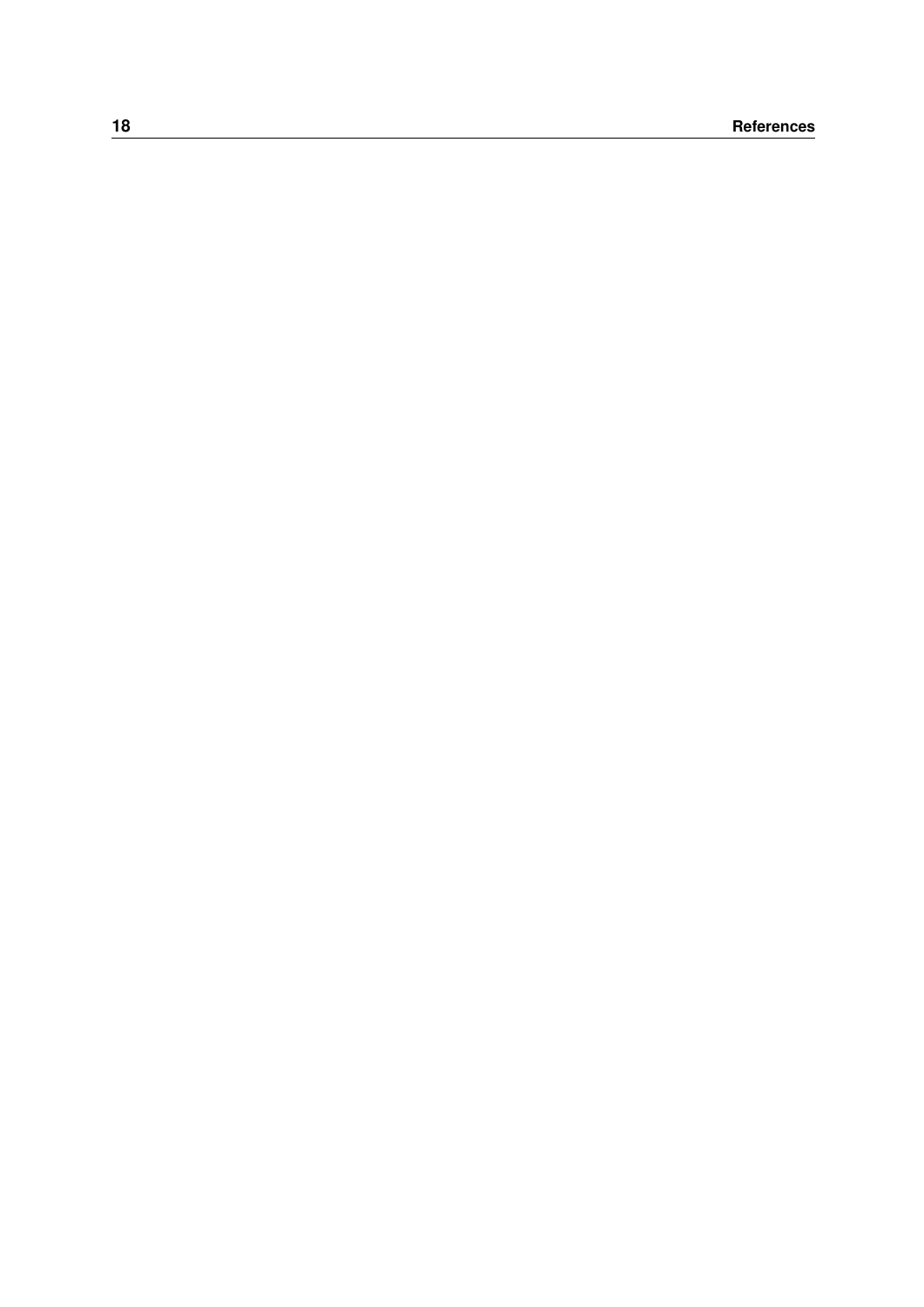# <span id="page-20-0"></span>**A The CMS Collaboration**

**Yerevan Physics Institute, Yerevan, Armenia** A.M. Sirunyan, A. Tumasyan

# **Institut für Hochenergiephysik, Wien, Austria**

W. Adam, F. Ambrogi, E. Asilar, T. Bergauer, J. Brandstetter, E. Brondolin, M. Dragicevic, J. Erö, M. Flechl, M. Friedl, R. Frühwirth $^1$ , V.M. Ghete, J. Grossmann, J. Hrubec, M. Jeitler $^1$ , A. König, N. Krammer, I. Krätschmer, D. Liko, T. Madlener, I. Mikulec, E. Pree, D. Rabady, N. Rad, H. Rohringer, J. Schieck<sup>1</sup>, R. Schöfbeck, M. Spanring, D. Spitzbart, W. Waltenberger, J. Wittmann*,* C.-E. Wulz<sup>1</sup>, M. Zarucki

#### **Institute for Nuclear Problems, Minsk, Belarus**

V. Chekhovsky, V. Mossolov, J. Suarez Gonzalez

# **Universiteit Antwerpen, Antwerpen, Belgium**

E.A. De Wolf, D. Di Croce, X. Janssen, J. Lauwers, M. Van De Klundert, H. Van Haevermaet, P. Van Mechelen, N. Van Remortel

# **Vrije Universiteit Brussel, Brussel, Belgium**

S. Abu Zeid, F. Blekman, J. D'Hondt, I. De Bruyn, J. De Clercq, K. Deroover, G. Flouris, D. Lontkovskyi, S. Lowette, S. Moortgat, L. Moreels, Q. Python, K. Skovpen, S. Tavernier, W. Van Doninck, P. Van Mulders, I. Van Parijs

### **Universit´e Libre de Bruxelles, Bruxelles, Belgium**

D. Beghin, H. Brun, B. Clerbaux, G. De Lentdecker, H. Delannoy, B. Dorney, G. Fasanella, L. Favart, R. Goldouzian, A. Grebenyuk, G. Karapostoli, T. Lenzi, J. Luetic, T. Maerschalk, A. Marinov, A. Randle-conde, T. Seva, C. Vander Velde, P. Vanlaer, D. Vannerom, R. Yonamine, F. Zenoni, F. Zhang<sup>2</sup>

#### **Ghent University, Ghent, Belgium**

A. Cimmino, T. Cornelis, D. Dobur, A. Fagot, M. Gul, I. Khvastunov, D. Poyraz, C. Roskas, S. Salva, M. Tytgat, W. Verbeke, N. Zaganidis

# **Universit´e Catholique de Louvain, Louvain-la-Neuve, Belgium**

H. Bakhshiansohi, O. Bondu, S. Brochet, G. Bruno, C. Caputo, A. Caudron, S. De Visscher, C. Delaere, M. Delcourt, B. Francois, A. Giammanco, A. Jafari, M. Komm, G. Krintiras, V. Lemaitre, A. Magitteri, A. Mertens, M. Musich, K. Piotrzkowski, L. Quertenmont, M. Vidal Marono, S. Wertz

#### **Universit´e de Mons, Mons, Belgium** N. Beliy

#### **Centro Brasileiro de Pesquisas Fisicas, Rio de Janeiro, Brazil**

W.L. Aldá Júnior, F.L. Alves, G.A. Alves, L. Brito, M. Correa Martins Junior, C. Hensel, A. Moraes, M.E. Pol, P. Rebello Teles

# **Universidade do Estado do Rio de Janeiro, Rio de Janeiro, Brazil**

E. Belchior Batista Das Chagas, W. Carvalho, J. Chinellato<sup>3</sup>, E. Coelho, E.M. Da Costa, G.G. Da Silveira<sup>4</sup>, D. De Jesus Damiao, S. Fonseca De Souza, L.M. Huertas Guativa, H. Malbouisson, M. Melo De Almeida, C. Mora Herrera, L. Mundim, H. Nogima, A. Santoro, A. Sznajder, E.J. Tonelli Manganote<sup>3</sup>, F. Torres Da Silva De Araujo, A. Vilela Pereira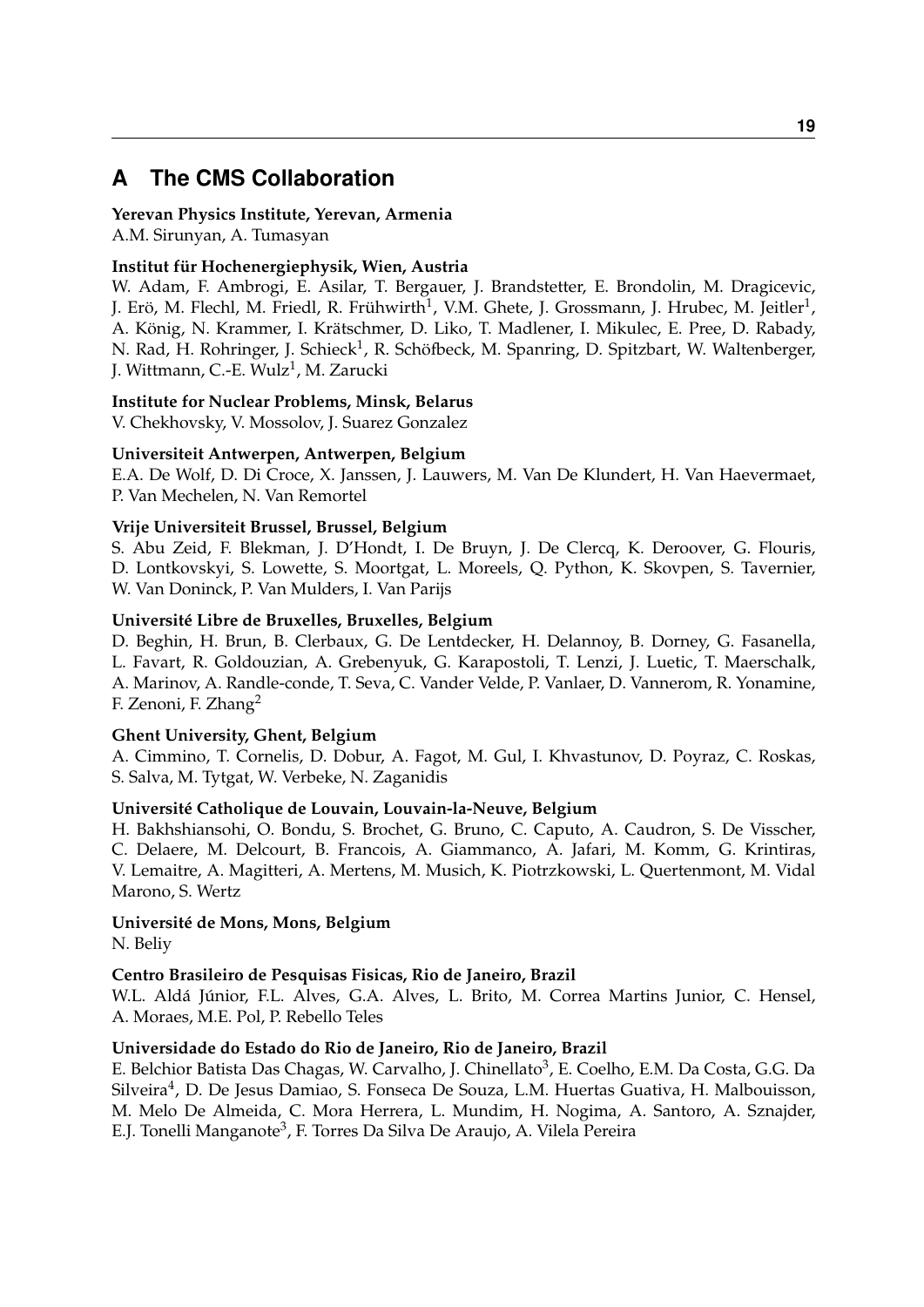# **Universidade Estadual Paulista** *<sup>a</sup>* **, Universidade Federal do ABC** *<sup>b</sup>* **, S ˜ao Paulo, Brazil**

S. Ahuja<sup>a</sup>, C.A. Bernardes<sup>a</sup>, T.R. Fernandez Perez Tomei<sup>a</sup>, E.M. Gregores<sup>b</sup>, P.G. Mercadante<sup>b</sup>, S.F. Novaes*<sup>a</sup>* , Sandra S. Padula*<sup>a</sup>* , D. Romero Abad*<sup>b</sup>* , J.C. Ruiz Vargas*<sup>a</sup>*

# **Institute for Nuclear Research and Nuclear Energy, Bulgarian Academy of Sciences, Sofia, Bulgaria**

A. Aleksandrov, R. Hadjiiska, P. Iaydjiev, M. Misheva, M. Rodozov, M. Shopova, G. Sultanov

### **University of Sofia, Sofia, Bulgaria**

A. Dimitrov, I. Glushkov, L. Litov, B. Pavlov, P. Petkov

# **Beihang University, Beijing, China** W. Fang<sup>5</sup>, X. Gao<sup>5</sup>

#### **Institute of High Energy Physics, Beijing, China**

M. Ahmad, J.G. Bian, G.M. Chen, H.S. Chen, M. Chen, Y. Chen, C.H. Jiang, D. Leggat, H. Liao, Z. Liu, F. Romeo, S.M. Shaheen, A. Spiezia, J. Tao, C. Wang, Z. Wang, E. Yazgan, H. Zhang, S. Zhang, J. Zhao

**State Key Laboratory of Nuclear Physics and Technology, Peking University, Beijing, China** Y. Ban, G. Chen, Q. Li, S. Liu, Y. Mao, S.J. Qian, D. Wang, Z. Xu

#### **Universidad de Los Andes, Bogota, Colombia**

C. Avila, A. Cabrera, L.F. Chaparro Sierra, C. Florez, C.F. González Hernández, J.D. Ruiz Alvarez

## **University of Split, Faculty of Electrical Engineering, Mechanical Engineering and Naval Architecture, Split, Croatia**

B. Courbon, N. Godinovic, D. Lelas, I. Puljak, P.M. Ribeiro Cipriano, T. Sculac

**University of Split, Faculty of Science, Split, Croatia** Z. Antunovic, M. Kovac

#### **Institute Rudjer Boskovic, Zagreb, Croatia**

V. Brigljevic, D. Ferencek, K. Kadija, B. Mesic, A. Starodumov<sup>6</sup>, T. Susa

#### **University of Cyprus, Nicosia, Cyprus**

M.W. Ather, A. Attikis, G. Mavromanolakis, J. Mousa, C. Nicolaou, F. Ptochos, P.A. Razis, H. Rykaczewski

**Charles University, Prague, Czech Republic** M. Finger<sup>7</sup>, M. Finger Jr.<sup>7</sup>

#### **Universidad San Francisco de Quito, Quito, Ecuador** E. Carrera Jarrin

**Academy of Scientific Research and Technology of the Arab Republic of Egypt, Egyptian Network of High Energy Physics, Cairo, Egypt** Y. Assran<sup>8,9</sup>, M.A. Mahmoud<sup>10,9</sup>, A. Mahrous<sup>11</sup>

**National Institute of Chemical Physics and Biophysics, Tallinn, Estonia** R.K. Dewanjee, M. Kadastik, L. Perrini, M. Raidal, A. Tiko, C. Veelken

**Department of Physics, University of Helsinki, Helsinki, Finland** P. Eerola, J. Pekkanen, M. Voutilainen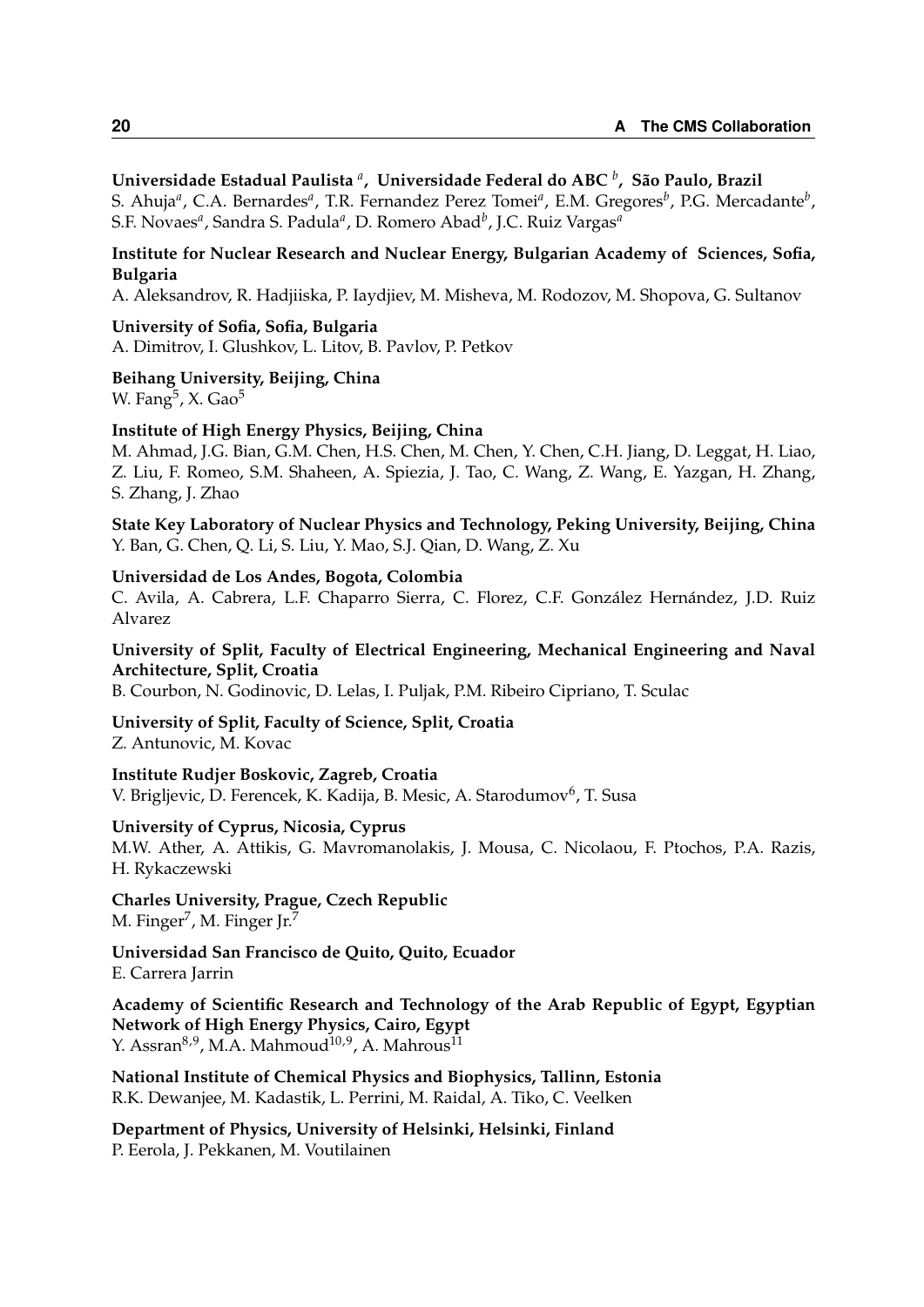#### **Helsinki Institute of Physics, Helsinki, Finland**

T. Järvinen, V. Karimäki, R. Kinnunen, T. Lampén, K. Lassila-Perini, S. Lehti, T. Lindén, P. Luukka, E. Tuominen, J. Tuominiemi

# **Lappeenranta University of Technology, Lappeenranta, Finland**

J. Talvitie, T. Tuuva

#### **IRFU, CEA, Université Paris-Saclay, Gif-sur-Yvette, France**

M. Besancon, F. Couderc, M. Dejardin, D. Denegri, J.L. Faure, F. Ferri, S. Ganjour, S. Ghosh, A. Givernaud, P. Gras, G. Hamel de Monchenault, P. Jarry, I. Kucher, E. Locci, M. Machet, J. Malcles, G. Negro, J. Rander, A. Rosowsky, M.O. Sahin, M. Titov ¨

# Laboratoire Leprince-Ringuet, Ecole polytechnique, CNRS/IN2P3, Université Paris-Saclay, **Palaiseau, France**

A. Abdulsalam, C. Amendola, I. Antropov, S. Baffioni, F. Beaudette, P. Busson, L. Cadamuro, C. Charlot, R. Granier de Cassagnac, M. Jo, S. Lisniak, A. Lobanov, J. Martin Blanco, M. Nguyen, C. Ochando, G. Ortona, P. Paganini, P. Pigard, R. Salerno, J.B. Sauvan, Y. Sirois, A.G. Stahl Leiton, T. Strebler, Y. Yilmaz, A. Zabi, A. Zghiche

### **Universit´e de Strasbourg, CNRS, IPHC UMR 7178, F-67000 Strasbourg, France**

J.-L. Agram12, J. Andrea, D. Bloch, J.-M. Brom, M. Buttignol, E.C. Chabert, N. Chanon, C. Collard, E. Conte<sup>12</sup>, X. Coubez, J.-C. Fontaine<sup>12</sup>, D. Gelé, U. Goerlach, M. Jansová, A.-C. Le Bihan, N. Tonon, P. Van Hove

# **Centre de Calcul de l'Institut National de Physique Nucleaire et de Physique des Particules, CNRS/IN2P3, Villeurbanne, France**

S. Gadrat

# **Université de Lyon, Université Claude Bernard Lyon 1, CNRS-IN2P3, Institut de Physique Nucl´eaire de Lyon, Villeurbanne, France**

S. Beauceron, C. Bernet, G. Boudoul, R. Chierici, D. Contardo, P. Depasse, H. El Mamouni, J. Fay, L. Finco, S. Gascon, M. Gouzevitch, G. Grenier, B. Ille, F. Lagarde, I.B. Laktineh, M. Lethuillier, L. Mirabito, A.L. Pequegnot, S. Perries, A. Popov<sup>13</sup>, V. Sordini, M. Vander Donckt, S. Viret

#### **Georgian Technical University, Tbilisi, Georgia**

T. Toriashvili<sup>14</sup>

**Tbilisi State University, Tbilisi, Georgia**

Z. Tsamalaidze<sup>7</sup>

# **RWTH Aachen University, I. Physikalisches Institut, Aachen, Germany**

C. Autermann, L. Feld, M.K. Kiesel, K. Klein, M. Lipinski, M. Preuten, C. Schomakers, J. Schulz, T. Verlage, V. Zhukov<sup>13</sup>

### **RWTH Aachen University, III. Physikalisches Institut A, Aachen, Germany**

A. Albert, E. Dietz-Laursonn, D. Duchardt, M. Endres, M. Erdmann, S. Erdweg, T. Esch, R. Fischer, A. Güth, M. Hamer, T. Hebbeker, C. Heidemann, K. Hoepfner, S. Knutzen, M. Merschmeyer, A. Meyer, P. Millet, S. Mukherjee, T. Pook, M. Radziej, H. Reithler, M. Rieger, F. Scheuch, D. Teyssier, S. Thüer

# **RWTH Aachen University, III. Physikalisches Institut B, Aachen, Germany**

G. Flügge, B. Kargoll, T. Kress, A. Künsken, J. Lingemann, T. Müller, A. Nehrkorn, A. Nowack, C. Pistone, O. Pooth, A. Stahl<sup>15</sup>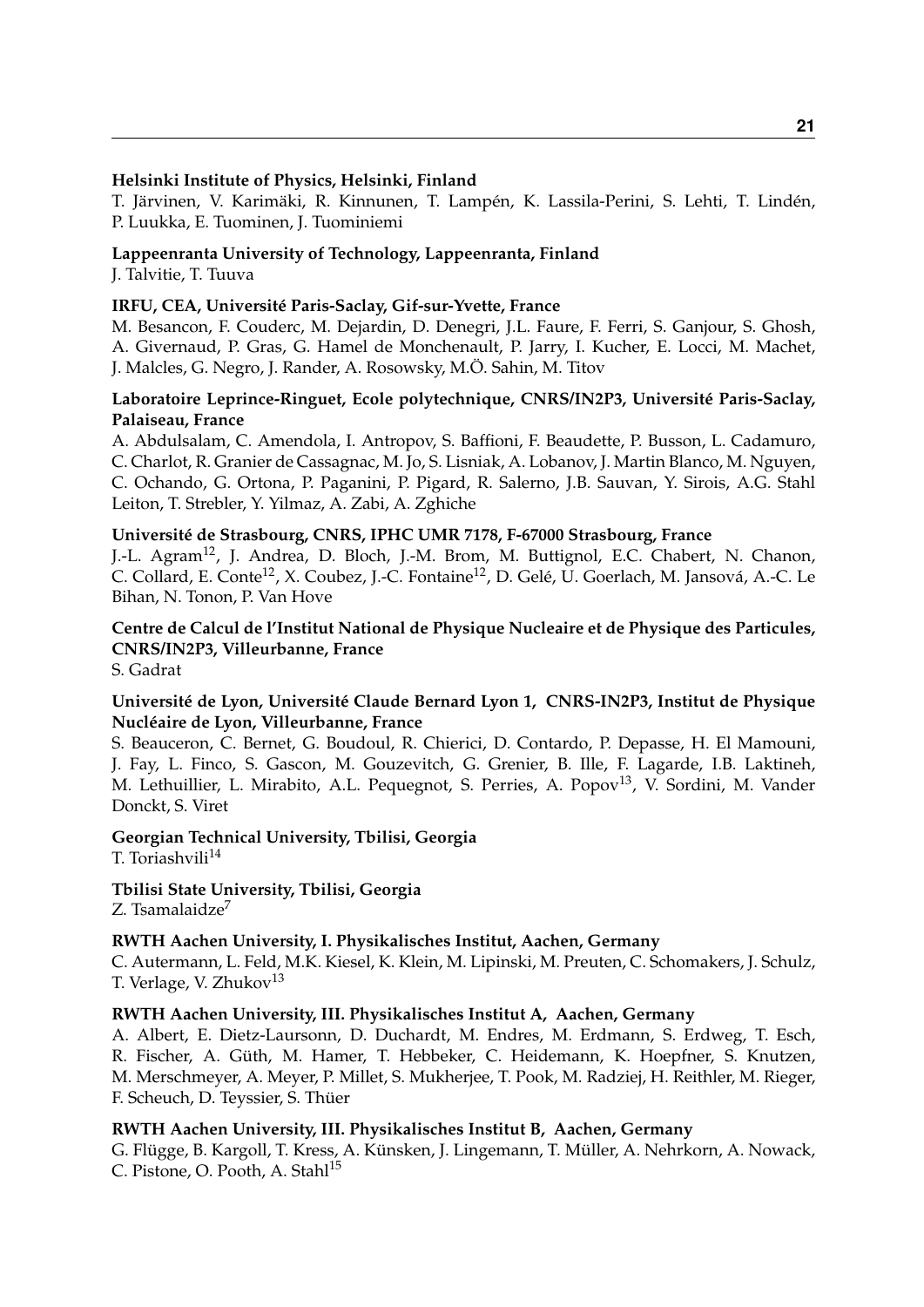#### **Deutsches Elektronen-Synchrotron, Hamburg, Germany**

M. Aldaya Martin, T. Arndt, C. Asawatangtrakuldee, K. Beernaert, O. Behnke, U. Behrens, A. Bermúdez Martínez, A.A. Bin Anuar, K. Borras<sup>16</sup>, V. Botta, A. Campbell, P. Connor, C. Contreras-Campana, F. Costanza, C. Diez Pardos, G. Eckerlin, D. Eckstein, T. Eichhorn, E. Eren, E. Gallo<sup>17</sup>, J. Garay Garcia, A. Geiser, A. Gizhko, J.M. Grados Luyando, A. Grohsjean, P. Gunnellini, M. Guthoff, A. Harb, J. Hauk, M. Hempel<sup>18</sup>, H. Jung, A. Kalogeropoulos, M. Kasemann, J. Keaveney, C. Kleinwort, I. Korol, D. Krücker, W. Lange, A. Lelek, T. Lenz, J. Leonard, K. Lipka, W. Lohmann<sup>18</sup>, R. Mankel, I.-A. Melzer-Pellmann, A.B. Meyer, G. Mittag, J. Mnich, A. Mussgiller, E. Ntomari, D. Pitzl, A. Raspereza, B. Roland, M. Savitskyi, P. Saxena, R. Shevchenko, S. Spannagel, N. Stefaniuk, G.P. Van Onsem, R. Walsh, Y. Wen, K. Wichmann, C. Wissing, O. Zenaiev

# **University of Hamburg, Hamburg, Germany**

S. Bein, V. Blobel, M. Centis Vignali, T. Dreyer, E. Garutti, D. Gonzalez, J. Haller, A. Hinzmann, M. Hoffmann, A. Karavdina, R. Klanner, R. Kogler, N. Kovalchuk, S. Kurz, T. Lapsien, I. Marchesini, D. Marconi, M. Meyer, M. Niedziela, D. Nowatschin, F. Pantaleo<sup>15</sup>, T. Peiffer, A. Perieanu, C. Scharf, P. Schleper, A. Schmidt, S. Schumann, J. Schwandt, J. Sonneveld, H. Stadie, G. Steinbrück, F.M. Stober, M. Stöver, H. Tholen, D. Troendle, E. Usai, L. Vanelderen, A. Vanhoefer, B. Vormwald

### Institut für Experimentelle Kernphysik, Karlsruhe, Germany

M. Akbiyik, C. Barth, S. Baur, E. Butz, R. Caspart, T. Chwalek, F. Colombo, W. De Boer, A. Dierlamm, B. Freund, R. Friese, M. Giffels, D. Haitz, F. Hartmann<sup>15</sup>, S.M. Heindl, U. Husemann, F. Kassel<sup>15</sup>, S. Kudella, H. Mildner, M.U. Mozer, Th. Müller, M. Plagge, G. Quast, K. Rabbertz, M. Schröder, I. Shvetsov, G. Sieber, H.J. Simonis, R. Ulrich, S. Wayand, M. Weber, T. Weiler, S. Williamson, C. Wohrmann, R. Wolf ¨

# **Institute of Nuclear and Particle Physics (INPP), NCSR Demokritos, Aghia Paraskevi, Greece**

G. Anagnostou, G. Daskalakis, T. Geralis, V.A. Giakoumopoulou, A. Kyriakis, D. Loukas, I. Topsis-Giotis

#### **National and Kapodistrian University of Athens, Athens, Greece**

G. Karathanasis, S. Kesisoglou, A. Panagiotou, N. Saoulidou

# **National Technical University of Athens, Athens, Greece**

K. Kousouris

#### **University of Ioánnina, Ioánnina, Greece**

I. Evangelou, C. Foudas, P. Kokkas, S. Mallios, N. Manthos, I. Papadopoulos, E. Paradas, J. Strologas, F.A. Triantis

# **MTA-ELTE Lendület CMS Particle and Nuclear Physics Group, Eötvös Loránd University, Budapest, Hungary**

M. Csanad, N. Filipovic, G. Pasztor, G.I. Veres<sup>19</sup>

**Wigner Research Centre for Physics, Budapest, Hungary** G. Bencze, C. Hajdu, D. Horvath<sup>20</sup>, Á. Hunyadi, F. Sikler, V. Veszpremi, A.J. Zsigmond

**Institute of Nuclear Research ATOMKI, Debrecen, Hungary** N. Beni, S. Czellar, J. Karancsi<sup>21</sup>, A. Makovec, J. Molnar, Z. Szillasi

**Institute of Physics, University of Debrecen, Debrecen, Hungary** M. Bartók<sup>19</sup>, P. Raics, Z.L. Trocsanyi, B. Ujvari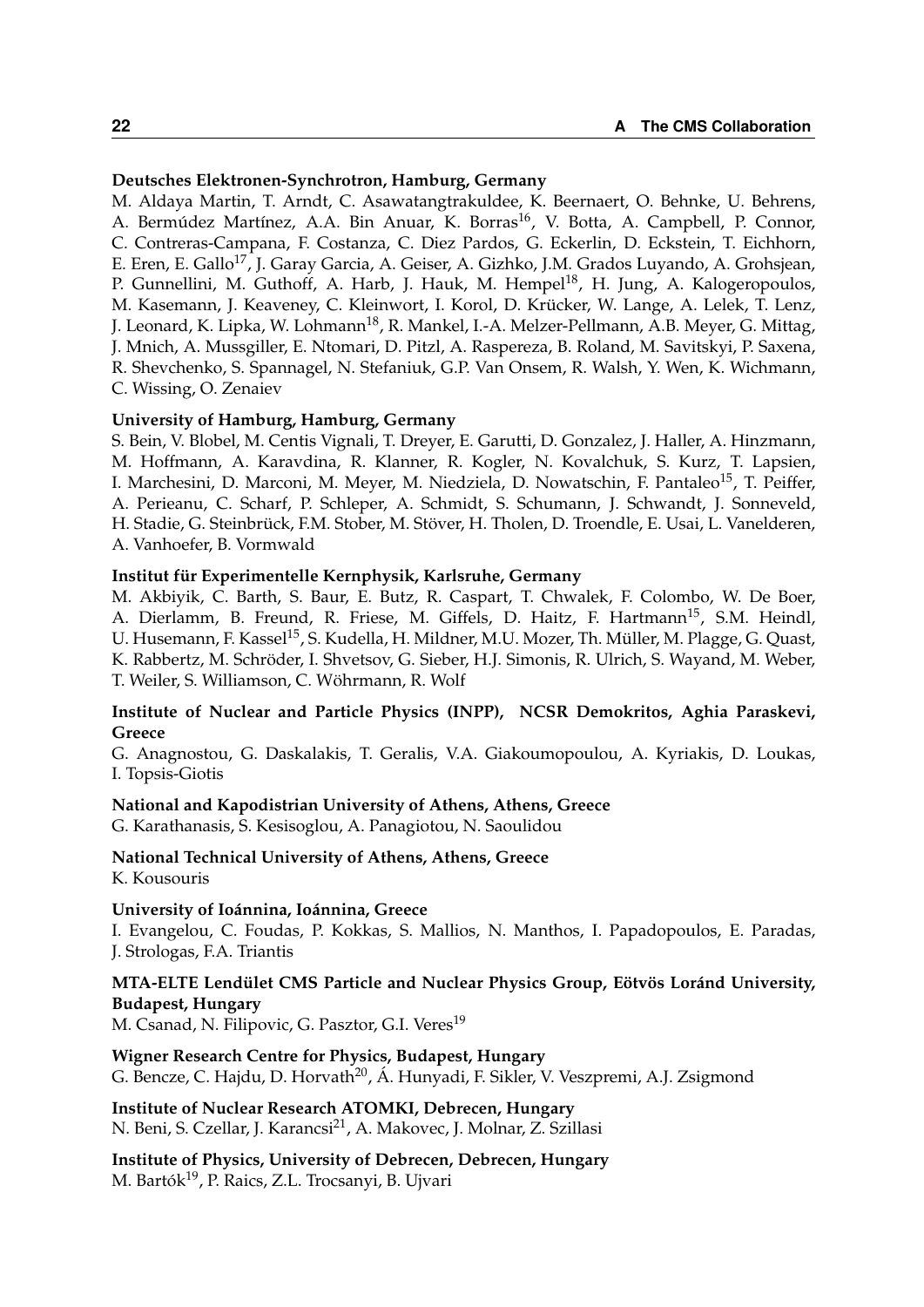# **Indian Institute of Science (IISc), Bangalore, India**

S. Choudhury, J.R. Komaragiri

# **National Institute of Science Education and Research, Bhubaneswar, India**

S. Bahinipati<sup>22</sup>, S. Bhowmik, P. Mal, K. Mandal, A. Nayak<sup>23</sup>, D.K. Sahoo<sup>22</sup>, N. Sahoo, S.K. Swain

# **Panjab University, Chandigarh, India**

S. Bansal, S.B. Beri, V. Bhatnagar, R. Chawla, N. Dhingra, A.K. Kalsi, A. Kaur, M. Kaur, R. Kumar, P. Kumari, A. Mehta, J.B. Singh, G. Walia

#### **University of Delhi, Delhi, India**

Ashok Kumar, Aashaq Shah, A. Bhardwaj, S. Chauhan, B.C. Choudhary, R.B. Garg, S. Keshri, A. Kumar, S. Malhotra, M. Naimuddin, K. Ranjan, R. Sharma

#### **Saha Institute of Nuclear Physics, HBNI, Kolkata, India**

R. Bhardwaj, R. Bhattacharya, S. Bhattacharya, U. Bhawandeep, S. Dey, S. Dutt, S. Dutta, S. Ghosh, N. Majumdar, A. Modak, K. Mondal, S. Mukhopadhyay, S. Nandan, A. Purohit, A. Roy, D. Roy, S. Roy Chowdhury, S. Sarkar, M. Sharan, S. Thakur

# **Indian Institute of Technology Madras, Madras, India**

P.K. Behera

#### **Bhabha Atomic Research Centre, Mumbai, India**

R. Chudasama, D. Dutta, V. Jha, V. Kumar, A.K. Mohanty<sup>15</sup>, P.K. Netrakanti, L.M. Pant, P. Shukla, A. Topkar

#### **Tata Institute of Fundamental Research-A, Mumbai, India**

T. Aziz, S. Dugad, B. Mahakud, S. Mitra, G.B. Mohanty, N. Sur, B. Sutar

### **Tata Institute of Fundamental Research-B, Mumbai, India**

S. Banerjee, S. Bhattacharya, S. Chatterjee, P. Das, M. Guchait, Sa. Jain, S. Kumar, M. Maity<sup>24</sup>, G. Majumder, K. Mazumdar, T. Sarkar<sup>24</sup>, N. Wickramage<sup>25</sup>

#### **Indian Institute of Science Education and Research (IISER), Pune, India**

S. Chauhan, S. Dube, V. Hegde, A. Kapoor, K. Kothekar, S. Pandey, A. Rane, S. Sharma

# **Institute for Research in Fundamental Sciences (IPM), Tehran, Iran**

S. Chenarani<sup>26</sup>, E. Eskandari Tadavani, S.M. Etesami<sup>26</sup>, M. Khakzad, M. Mohammadi Najafabadi, M. Naseri, S. Paktinat Mehdiabadi<sup>27</sup>, F. Rezaei Hosseinabadi, B. Safarzadeh<sup>28</sup>, M. Zeinali

#### **University College Dublin, Dublin, Ireland**

M. Felcini, M. Grunewald

# **INFN Sezione di Bari** *<sup>a</sup>* **, Universit`a di Bari** *<sup>b</sup>* **, Politecnico di Bari** *<sup>c</sup>* **, Bari, Italy**

M. Abbrescia<sup>a,*b*</sup>, C. Calabria<sup>a,*b*</sup>, A. Colaleo<sup>a</sup>, D. Creanza<sup>a,c</sup>, L. Cristella<sup>a,*b*</sup>, N. De Filippis<sup>a,c</sup>, M. De Palma*a*,*<sup>b</sup>* , F. Errico*a*,*<sup>b</sup>* , L. Fiore*<sup>a</sup>* , G. Iaselli*a*,*<sup>c</sup>* , S. Lezki*a*,*<sup>b</sup>* , G. Maggi*a*,*<sup>c</sup>* , M. Maggi*<sup>a</sup>* , G. Miniello*a*,*<sup>b</sup>* , S. My*a*,*<sup>b</sup>* , S. Nuzzo*a*,*<sup>b</sup>* , A. Pompili*a*,*<sup>b</sup>* , G. Pugliese*a*,*<sup>c</sup>* , R. Radogna*<sup>a</sup>* , A. Ranieri*<sup>a</sup>* , G. Selvaggi*a*,*<sup>b</sup>* , A. Sharma*<sup>a</sup>* , L. Silvestris*a*,15, R. Venditti*<sup>a</sup>* , P. Verwilligen*<sup>a</sup>*

# **INFN Sezione di Bologna** *<sup>a</sup>* **, Universit`a di Bologna** *<sup>b</sup>* **, Bologna, Italy**

G. Abbiendi<sup>a</sup>, C. Battilana<sup>a,*b*</sup>, D. Bonacorsi<sup>a,*b*</sup>, S. Braibant-Giacomelli<sup>a,*b*</sup>, R. Campanini<sup>a,*b*</sup>, P. Capiluppi<sup>a,b</sup>, A. Castro<sup>a,b</sup>, F.R. Cavallo<sup>a</sup>, S.S. Chhibra<sup>a</sup>, G. Codispoti<sup>a,b</sup>, M. Cuffiani<sup>a,b</sup>, G.M. Dallavalle<sup>a</sup>, F. Fabbri<sup>a</sup>, A. Fanfani<sup>a,b</sup>, D. Fasanella<sup>a,b</sup>, P. Giacomelli<sup>a</sup>, C. Grandi<sup>a</sup>, L. Guiducci<sup>a,b</sup>, S. Marcellini<sup>a</sup>, G. Masetti<sup>a</sup>, A. Montanari<sup>a</sup>, F.L. Navarria<sup>a,b</sup>, A. Perrotta<sup>a</sup>, A.M. Rossi*a*,*<sup>b</sup>* , T. Rovelli*a*,*<sup>b</sup>* , G.P. Siroli*a*,*<sup>b</sup>* , N. Tosi*<sup>a</sup>*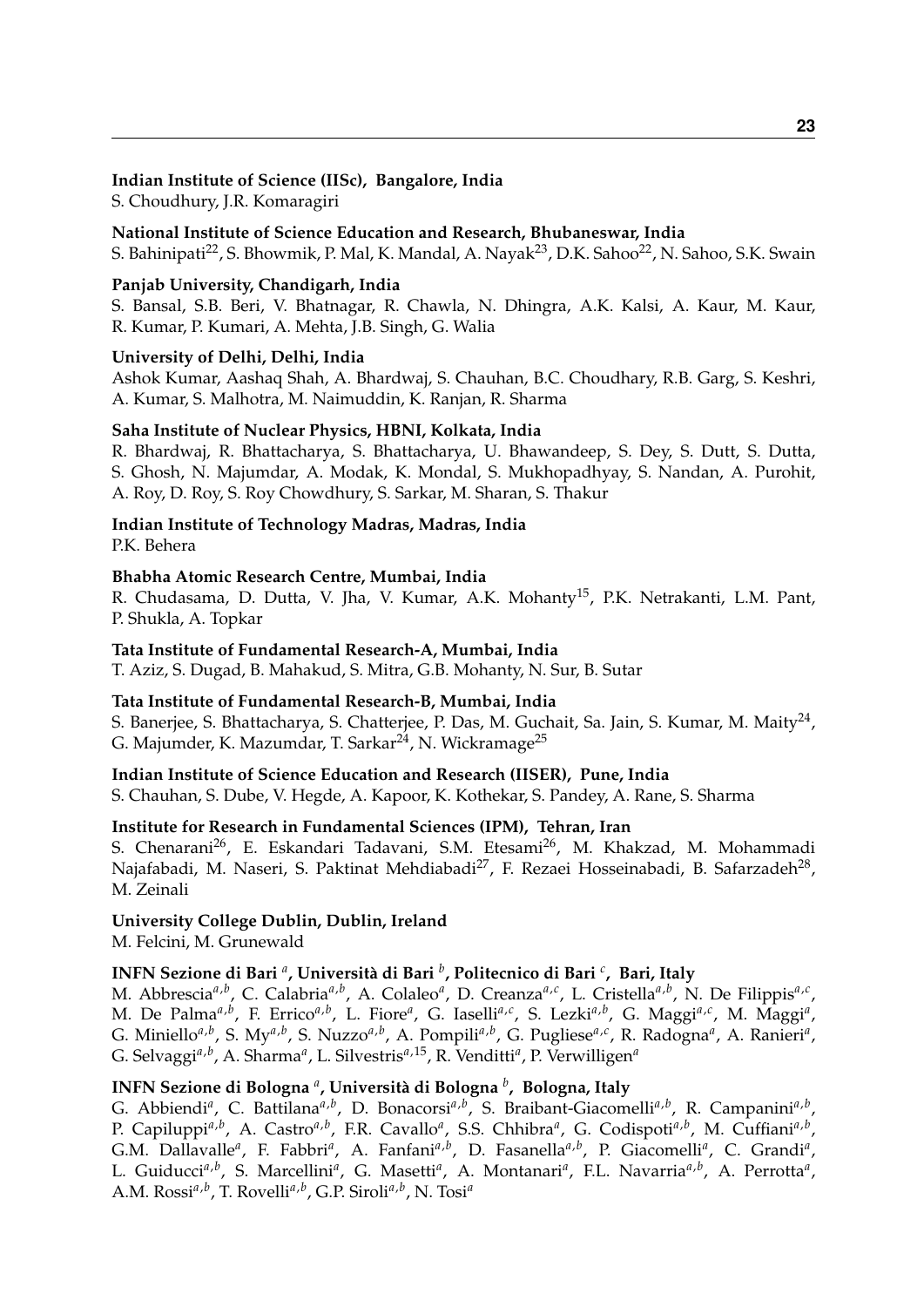# **INFN Sezione di Catania** *<sup>a</sup>* **, Universit`a di Catania** *<sup>b</sup>* **, Catania, Italy**

S. Albergo*a*,*<sup>b</sup>* , S. Costa*a*,*<sup>b</sup>* , A. Di Mattia*<sup>a</sup>* , F. Giordano*a*,*<sup>b</sup>* , R. Potenza*a*,*<sup>b</sup>* , A. Tricomi*a*,*<sup>b</sup>* , C. Tuve*a*,*<sup>b</sup>*

# **INFN Sezione di Firenze** *<sup>a</sup>* **, Universit`a di Firenze** *<sup>b</sup>* **, Firenze, Italy**

G. Barbagli<sup>a</sup>, K. Chatterjee<sup>a,b</sup>, V. Ciulli<sup>a,b</sup>, C. Civinini<sup>a</sup>, R. D'Alessandro<sup>a,b</sup>, E. Focardi<sup>a,b</sup>, P. Lenzi*a*,*<sup>b</sup>* , M. Meschini*<sup>a</sup>* , S. Paoletti*<sup>a</sup>* , L. Russo*a*,29, G. Sguazzoni*<sup>a</sup>* , D. Strom*<sup>a</sup>* , L. Viliani*a*,*b*,15

#### **INFN Laboratori Nazionali di Frascati, Frascati, Italy**

L. Benussi, S. Bianco, F. Fabbri, D. Piccolo, F. Primavera<sup>15</sup>

# **INFN Sezione di Genova** *<sup>a</sup>* **, Universit`a di Genova** *<sup>b</sup>* **, Genova, Italy**

V. Calvelli*a*,*<sup>b</sup>* , F. Ferro*<sup>a</sup>* , E. Robutti*<sup>a</sup>* , S. Tosi*a*,*<sup>b</sup>*

# **INFN Sezione di Milano-Bicocca** *<sup>a</sup>* **, Universit`a di Milano-Bicocca** *<sup>b</sup>* **, Milano, Italy**

A. Benaglia<sup>a</sup>, L. Brianza<sup>a,b</sup>, F. Brivio<sup>a,b</sup>, V. Ciriolo<sup>a,b</sup>, M.E. Dinardo<sup>a,b</sup>, S. Fiorendi<sup>a,b</sup>, S. Gennai<sup>a</sup>, A. Ghezzi<sup>a,*b*</sup>, P. Govoni<sup>a,*b*</sup>, M. Malberti<sup>a,*b*</sup>, S. Malvezzi<sup>a</sup>, R.A. Manzoni<sup>a,*b*</sup>, D. Menasce<sup>a</sup>, L. Moroni*<sup>a</sup>* , M. Paganoni*a*,*<sup>b</sup>* , K. Pauwels*a*,*<sup>b</sup>* , D. Pedrini*<sup>a</sup>* , S. Pigazzini*a*,*b*,30, S. Ragazzi*a*,*<sup>b</sup>* , N. Redaelli*<sup>a</sup>* , T. Tabarelli de Fatis*a*,*<sup>b</sup>*

# INFN Sezione di Napoli*ª,* Università di Napoli 'Federico II' <sup>b</sup>, Napoli, Italy, Università della **Basilicata** *<sup>c</sup>* **, Potenza, Italy, Universit`a G. Marconi** *<sup>d</sup>* **, Roma, Italy**

S. Buontempo<sup>a</sup>, N. Cavallo<sup>a,*c*</sup>, S. Di Guida<sup>a,d,15</sup>, F. Fabozzi<sup>a,*c*</sup>, F. Fienga<sup>a,b</sup>, A.O.M. Iorio<sup>a,b</sup>, W.A. Khan*<sup>a</sup>* , L. Lista*<sup>a</sup>* , S. Meola*a*,*d*,15, P. Paolucci*a*,15, C. Sciacca*a*,*<sup>b</sup>* , F. Thyssen*<sup>a</sup>*

# INFN Sezione di Padova <sup>a</sup>, Università di Padova <sup>b</sup>, Padova, Italy, Università di Trento <sup>*c*</sup>, **Trento, Italy**

P. Azzi<sup>a</sup>, N. Bacchetta<sup>a</sup>, L. Benato<sup>a,*b*</sup>, M. Benettoni<sup>a</sup>, A. Boletti<sup>a,*b*</sup>, R. Carlin<sup>a,*b*</sup>, A. Carvalho Antunes De Oliveira<sup>a,*b*</sup>, P. Checchia<sup>a</sup>, M. Dall'Osso<sup>a,*b*</sup>, P. De Castro Manzano<sup>a</sup>, T. Dorigo<sup>a</sup>, U. Dosselli<sup>a</sup>, F. Gasparini<sup>a,b</sup>, U. Gasparini<sup>a,b</sup>, A. Gozzelino<sup>a</sup>, S. Lacaprara<sup>a</sup>, P. Lujan, M. Margoni*a*,*<sup>b</sup>* , N. Pozzobon*a*,*<sup>b</sup>* , P. Ronchese*a*,*<sup>b</sup>* , R. Rossin*a*,*<sup>b</sup>* , F. Simonetto*a*,*<sup>b</sup>* , E. Torassa*<sup>a</sup>* , S. Ventura*<sup>a</sup>* , M. Zanetti*a*,*<sup>b</sup>* , P. Zotto*a*,*<sup>b</sup>*

# **INFN Sezione di Pavia** *<sup>a</sup>* **, Universit`a di Pavia** *<sup>b</sup>* **, Pavia, Italy**

A. Braghieri<sup>a</sup>, A. Magnani<sup>a</sup>, P. Montagna<sup>a,b</sup>, S.P. Ratti<sup>a,b</sup>, V. Re<sup>a</sup>, M. Ressegotti<sup>a,b</sup>, C. Riccardi<sup>a,b</sup>, P. Salvini*<sup>a</sup>* , I. Vai*a*,*<sup>b</sup>* , P. Vitulo*a*,*<sup>b</sup>*

# **INFN Sezione di Perugia** *<sup>a</sup>* **, Universit`a di Perugia** *<sup>b</sup>* **, Perugia, Italy**

L. Alunni Solestizi<sup>a,b</sup>, M. Biasini<sup>a,b</sup>, G.M. Bilei<sup>a</sup>, C. Cecchi<sup>a,b</sup>, D. Ciangottini<sup>a,b</sup>, L. Fanò<sup>a,b</sup>, P. Lariccia<sup>a,*b*</sup>, R. Leonardi<sup>a,*b*</sup>, E. Manoni<sup>a</sup>, G. Mantovani<sup>a,*b*</sup>, V. Mariani<sup>a,*b*</sup>, M. Menichelli<sup>a</sup>, A. Rossi*a*,*<sup>b</sup>* , A. Santocchia*a*,*<sup>b</sup>* , D. Spiga*<sup>a</sup>*

**INFN Sezione di Pisa** *<sup>a</sup>* **, Universit`a di Pisa** *<sup>b</sup>* **, Scuola Normale Superiore di Pisa** *<sup>c</sup>* **, Pisa, Italy** K. Androsov<sup>a</sup>, P. Azzurri<sup>a,15</sup>, G. Bagliesi<sup>a</sup>, T. Boccali<sup>a</sup>, L. Borrello, R. Castaldi<sup>a</sup>, M.A. Ciocci<sup>a,b</sup>, R. Dell'Orso<sup>a</sup>, G. Fedi<sup>a</sup>, L. Giannini<sup>a, c</sup>, A. Giassi<sup>a</sup>, M.T. Grippo<sup>a, 29</sup>, F. Ligabue<sup>a, c</sup>, T. Lomtadze<sup>a</sup>, E. Manca<sup>a,*c*</sup>, G. Mandorli<sup>a,*c*</sup>, L. Martini<sup>a,b</sup>, A. Messineo<sup>a,b</sup>, F. Palla<sup>a</sup>, A. Rizzi<sup>a,b</sup>, A. Savoy-Navarro<sup>a,31</sup>, P. Spagnolo<sup>a</sup>, R. Tenchini<sup>a</sup>, G. Tonelli<sup>a,b</sup>, A. Venturi<sup>a</sup>, P.G. Verdini<sup>a</sup>

# **INFN Sezione di Roma** *<sup>a</sup>* **, Sapienza Universit`a di Roma** *<sup>b</sup>* **, Rome, Italy**

L. Barone<sup>a,b</sup>, F. Cavallari<sup>a</sup>, M. Cipriani<sup>a,b</sup>, N. Daci<sup>a</sup>, D. Del Re<sup>a,b,15</sup>, E. Di Marco<sup>a,b</sup>, M. Diemoz<sup>a</sup>, S. Gelli<sup>a,b</sup>, E. Longo<sup>a,b</sup>, F. Margaroli<sup>a,b</sup>, B. Marzocchi<sup>a,b</sup>, P. Meridiani<sup>a</sup>, G. Organtini<sup>a,b</sup>, R. Paramatti*a*,*<sup>b</sup>* , F. Preiato*a*,*<sup>b</sup>* , S. Rahatlou*a*,*<sup>b</sup>* , C. Rovelli*<sup>a</sup>* , F. Santanastasio*a*,*<sup>b</sup>*

# INFN Sezione di Torino<sup>a</sup>, Università di Torino<sup>b</sup>, Torino, Italy, Università del Piemonte **Orientale** *<sup>c</sup>* **, Novara, Italy**

N. Amapane<sup>a,b</sup>, R. Arcidiacono<sup>a,c</sup>, S. Argiro<sup>a,b</sup>, M. Arneodo<sup>a,c</sup>, N. Bartosik<sup>a</sup>, R. Bellan<sup>a,b</sup>,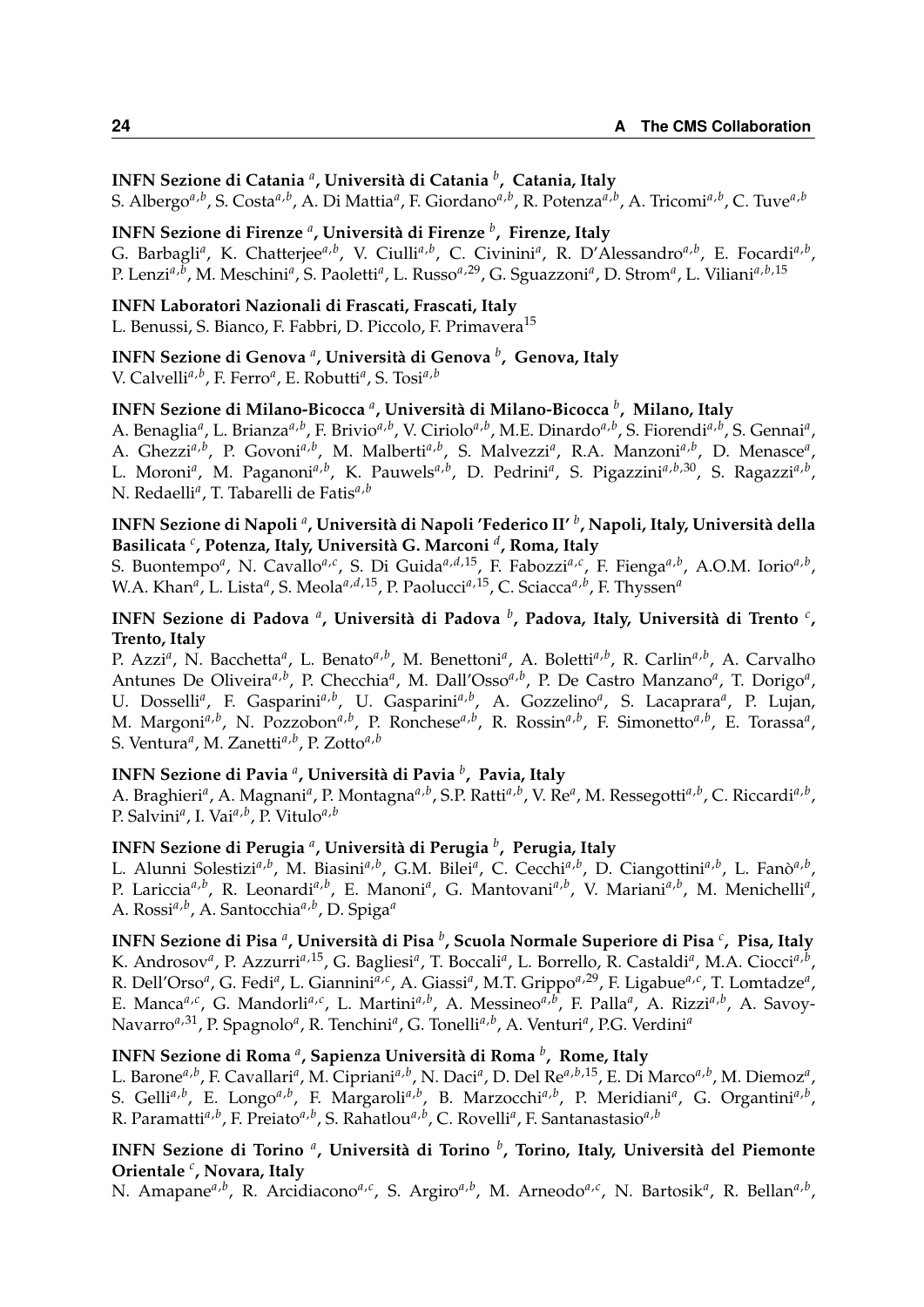C. Biino<sup>a</sup>, N. Cartiglia<sup>a</sup>, F. Cenna<sup>a,b</sup>, M. Costa<sup>a,b</sup>, R. Covarelli<sup>a,b</sup>, A. Degano<sup>a,b</sup>, N. Demaria<sup>a</sup>, B. Kiani<sup>*a,b*</sup>, C. Mariotti<sup>*a*</sup>, S. Maselli<sup>*a*</sup>, E. Migliore<sup>*a,b*</sup>, V. Monaco<sup>*a,b*</sup>, E. Monteil<sup>*a,b*</sup>, M. Monteno<sup>*a*</sup>, M.M. Obertino<sup>a,b</sup>, L. Pacher<sup>a,b</sup>, N. Pastrone<sup>a</sup>, M. Pelliccioni<sup>a</sup>, G.L. Pinna Angioni<sup>a,b</sup>, F. Ravera<sup>a,b</sup>, A. Romero<sup>a,b</sup>, M. Ruspa<sup>a,c</sup>, R. Sacchi<sup>a,b</sup>, K. Shchelina<sup>a,b</sup>, V. Sola<sup>a</sup>, A. Solano<sup>a,b</sup>, A. Staiano<sup>a</sup>, P. Traczyk*a*,*<sup>b</sup>*

**INFN Sezione di Trieste** *<sup>a</sup>* **, Universit`a di Trieste** *<sup>b</sup>* **, Trieste, Italy** S. Belforte*<sup>a</sup>* , M. Casarsa*<sup>a</sup>* , F. Cossutti*<sup>a</sup>* , G. Della Ricca*a*,*<sup>b</sup>* , A. Zanetti*<sup>a</sup>*

# **Kyungpook National University, Daegu, Korea**

D.H. Kim, G.N. Kim, M.S. Kim, J. Lee, S. Lee, S.W. Lee, C.S. Moon, Y.D. Oh, S. Sekmen, D.C. Son, Y.C. Yang

**Chonbuk National University, Jeonju, Korea** A. Lee

**Chonnam National University, Institute for Universe and Elementary Particles, Kwangju, Korea** H. Kim, D.H. Moon, G. Oh

**Hanyang University, Seoul, Korea** J.A. Brochero Cifuentes, J. Goh, T.J. Kim

# **Korea University, Seoul, Korea** S. Cho, S. Choi, Y. Go, D. Gyun, S. Ha, B. Hong, Y. Jo, Y. Kim, K. Lee, K.S. Lee, S. Lee, J. Lim, S.K. Park, Y. Roh

### **Seoul National University, Seoul, Korea** J. Almond, J. Kim, J.S. Kim, H. Lee, K. Lee, K. Nam, S.B. Oh, B.C. Radburn-Smith, S.h. Seo, U.K. Yang, H.D. Yoo, G.B. Yu

**University of Seoul, Seoul, Korea** M. Choi, H. Kim, J.H. Kim, J.S.H. Lee, I.C. Park

**Sungkyunkwan University, Suwon, Korea** Y. Choi, C. Hwang, J. Lee, I. Yu

**Vilnius University, Vilnius, Lithuania** V. Dudenas, A. Juodagalvis, J. Vaitkus

**National Centre for Particle Physics, Universiti Malaya, Kuala Lumpur, Malaysia** I. Ahmed, Z.A. Ibrahim, M.A.B. Md Ali<sup>32</sup>, F. Mohamad Idris<sup>33</sup>, W.A.T. Wan Abdullah, M.N. Yusli, Z. Zolkapli

**Centro de Investigacion y de Estudios Avanzados del IPN, Mexico City, Mexico** Reyes-Almanza, R, Ramirez-Sanchez, G., Duran-Osuna, M. C., H. Castilla-Valdez, E. De La Cruz-Burelo, I. Heredia-De La Cruz<sup>34</sup>, Rabadan-Trejo, R. I., R. Lopez-Fernandez, J. Mejia Guisao, A. Sanchez-Hernandez

**Universidad Iberoamericana, Mexico City, Mexico** S. Carrillo Moreno, C. Oropeza Barrera, F. Vazquez Valencia

**Benemerita Universidad Autonoma de Puebla, Puebla, Mexico** I. Pedraza, H.A. Salazar Ibarguen, C. Uribe Estrada

**Universidad Autónoma de San Luis Potosí, San Luis Potosí, Mexico** A. Morelos Pineda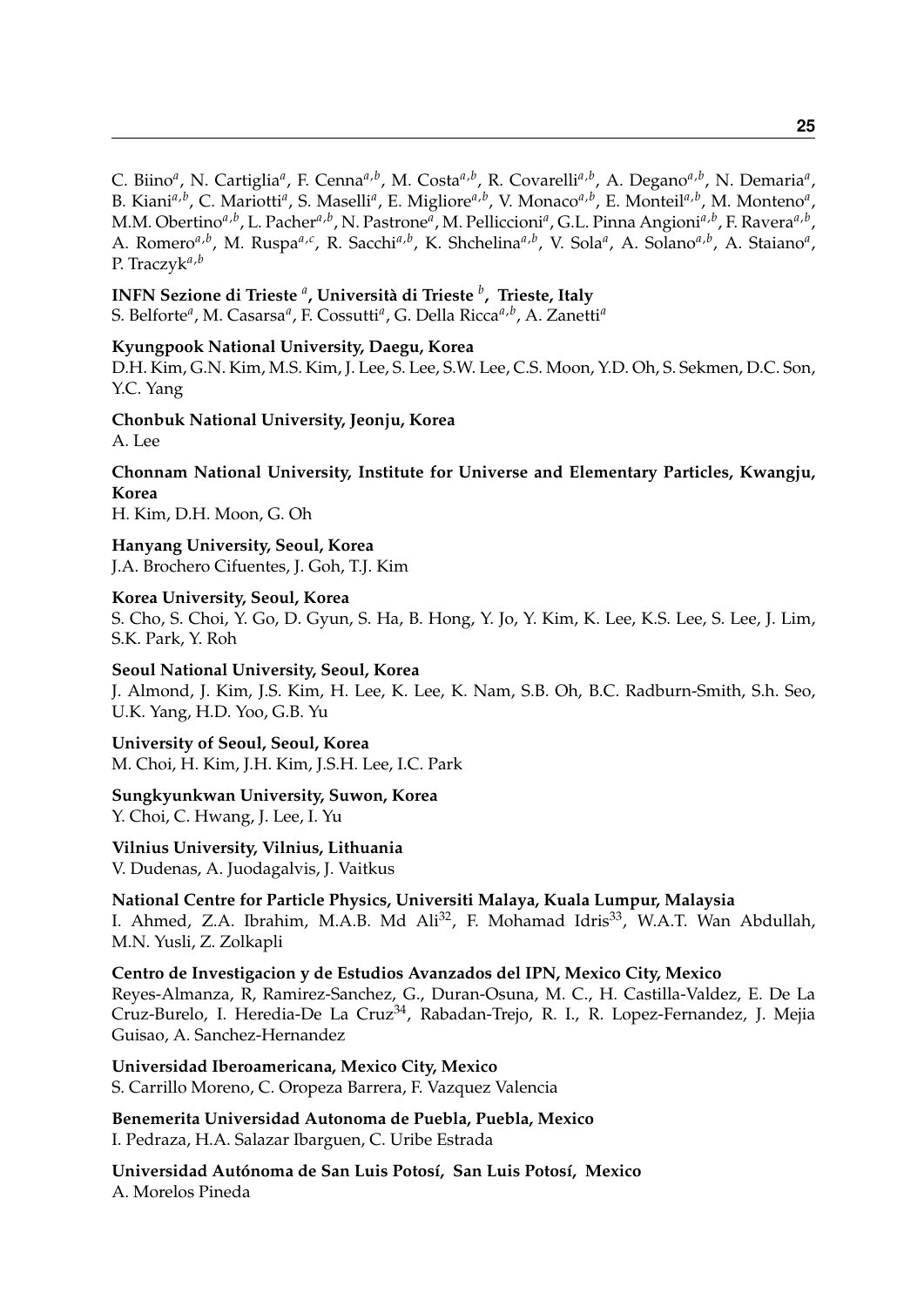# **University of Auckland, Auckland, New Zealand** D. Krofcheck

# **University of Canterbury, Christchurch, New Zealand** P.H. Butler

**National Centre for Physics, Quaid-I-Azam University, Islamabad, Pakistan** A. Ahmad, M. Ahmad, Q. Hassan, H.R. Hoorani, A. Saddique, M.A. Shah, M. Shoaib, M. Waqas

#### **National Centre for Nuclear Research, Swierk, Poland**

H. Bialkowska, M. Bluj, B. Boimska, T. Frueboes, M. Górski, M. Kazana, K. Nawrocki, M. Szleper, P. Zalewski

**Institute of Experimental Physics, Faculty of Physics, University of Warsaw, Warsaw, Poland** K. Bunkowski, A. Byszuk<sup>35</sup>, K. Doroba, A. Kalinowski, M. Konecki, J. Krolikowski, M. Misiura, M. Olszewski, A. Pyskir, M. Walczak

# Laboratório de Instrumentação e Física Experimental de Partículas, Lisboa, Portugal

P. Bargassa, C. Beirão Da Cruz E Silva, A. Di Francesco, P. Faccioli, B. Galinhas, M. Gallinaro, J. Hollar, N. Leonardo, L. Lloret Iglesias, M.V. Nemallapudi, J. Seixas, G. Strong, O. Toldaiev, D. Vadruccio, J. Varela

# **Joint Institute for Nuclear Research, Dubna, Russia**

A. Baginyan, A. Golunov, I. Golutvin, V. Karjavin, V. Korenkov, G. Kozlov, A. Lanev, A. Malakhov, V. Matveev<sup>36,37</sup>, V.V. Mitsyn, V. Palichik, V. Perelygin, S. Shmatov, V. Smirnov, N. Voytishin, B.S. Yuldashev<sup>38</sup>, A. Zarubin, V. Zhiltsov

### **Petersburg Nuclear Physics Institute, Gatchina (St. Petersburg), Russia**

Y. Ivanov, V. Kim<sup>39</sup>, E. Kuznetsova<sup>40</sup>, P. Levchenko, V. Murzin, V. Oreshkin, I. Smirnov, V. Sulimov, L. Uvarov, S. Vavilov, A. Vorobyev

#### **Institute for Nuclear Research, Moscow, Russia**

Yu. Andreev, A. Dermenev, S. Gninenko, N. Golubev, A. Karneyeu, M. Kirsanov, N. Krasnikov, A. Pashenkov, D. Tlisov, A. Toropin

#### **Institute for Theoretical and Experimental Physics, Moscow, Russia**

V. Epshteyn, V. Gavrilov, N. Lychkovskaya, V. Popov, I. Pozdnyakov, G. Safronov, A. Spiridonov, A. Stepennov, M. Toms, E. Vlasov, A. Zhokin

**Moscow Institute of Physics and Technology, Moscow, Russia** T. Aushev, A. Bylinkin<sup>37</sup>

# **National Research Nuclear University 'Moscow Engineering Physics Institute' (MEPhI), Moscow, Russia**

M. Chadeeva41, P. Parygin, D. Philippov, S. Polikarpov, E. Popova, V. Rusinov

**P.N. Lebedev Physical Institute, Moscow, Russia**

V. Andreev, M. Azarkin<sup>37</sup>, I. Dremin<sup>37</sup>, M. Kirakosyan<sup>37</sup>, A. Terkulov

# **Skobeltsyn Institute of Nuclear Physics, Lomonosov Moscow State University, Moscow, Russia**

A. Baskakov, A. Belyaev, E. Boos, A. Ershov, A. Gribushin, L. Khein, V. Klyukhin, O. Kodolova, I. Lokhtin, O. Lukina, I. Miagkov, S. Obraztsov, S. Petrushanko, V. Savrin, A. Snigirev

**Novosibirsk State University (NSU), Novosibirsk, Russia**

V. Blinov<sup>42</sup>, D. Shtol<sup>42</sup>, Y. Skovpen<sup>42</sup>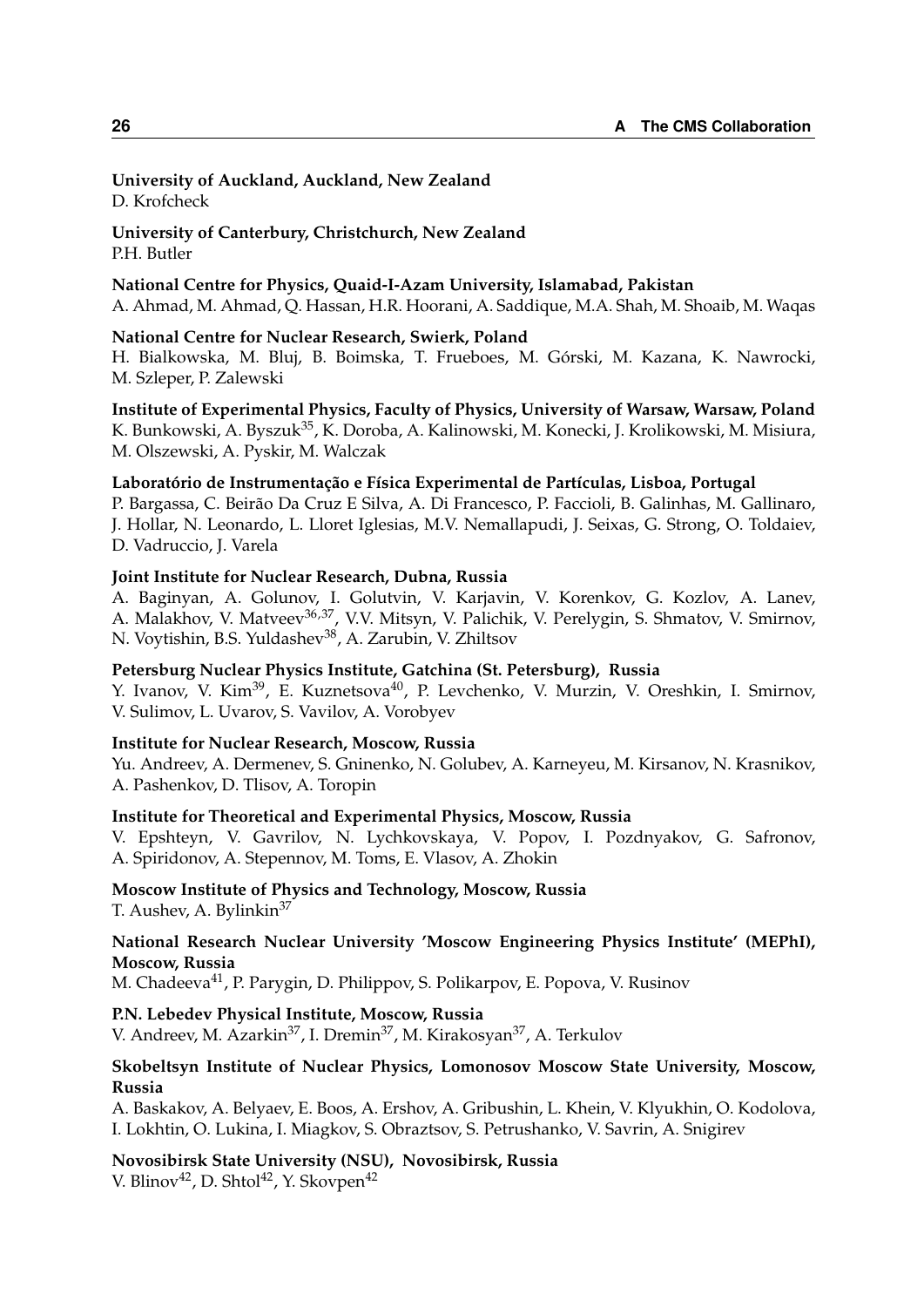# **State Research Center of Russian Federation, Institute for High Energy Physics, Protvino, Russia**

I. Azhgirey, I. Bayshev, S. Bitioukov, D. Elumakhov, V. Kachanov, A. Kalinin, D. Konstantinov, V. Petrov, R. Ryutin, A. Sobol, S. Troshin, N. Tyurin, A. Uzunian, A. Volkov

# **University of Belgrade, Faculty of Physics and Vinca Institute of Nuclear Sciences, Belgrade, Serbia**

P. Adzic43, P. Cirkovic, D. Devetak, M. Dordevic, J. Milosevic, V. Rekovic

# Centro de Investigaciones Energéticas Medioambientales y Tecnológicas (CIEMAT), **Madrid, Spain**

J. Alcaraz Maestre, M. Barrio Luna, M. Cerrada, N. Colino, B. De La Cruz, A. Delgado Peris, A. Escalante Del Valle, C. Fernandez Bedoya, J.P. Fernandez Ramos, J. Flix, M.C. Fouz, P. Garcia- ´ Abia, O. Gonzalez Lopez, S. Goy Lopez, J.M. Hernandez, M.I. Josa, D. Moran, A. Perez- ´ Calero Yzquierdo, J. Puerta Pelayo, A. Quintario Olmeda, I. Redondo, L. Romero, M.S. Soares, A. Álvarez Fernández

# **Universidad Autónoma de Madrid, Madrid, Spain**

C. Albajar, J.F. de Trocóniz, M. Missiroli

### **Universidad de Oviedo, Oviedo, Spain**

J. Cuevas, C. Erice, J. Fernandez Menendez, I. Gonzalez Caballero, J.R. González Fernández, E. Palencia Cortezon, S. Sanchez Cruz, P. Vischia, J.M. Vizan Garcia

### Instituto de Física de Cantabria (IFCA), CSIC-Universidad de Cantabria, Santander, Spain

I.J. Cabrillo, A. Calderon, B. Chazin Quero, E. Curras, J. Duarte Campderros, M. Fernandez, J. Garcia-Ferrero, G. Gomez, A. Lopez Virto, J. Marco, C. Martinez Rivero, P. Martinez Ruiz del Arbol, F. Matorras, J. Piedra Gomez, T. Rodrigo, A. Ruiz-Jimeno, L. Scodellaro, N. Trevisani, I. Vila, R. Vilar Cortabitarte

#### **CERN, European Organization for Nuclear Research, Geneva, Switzerland**

D. Abbaneo, E. Auffray, P. Baillon, A.H. Ball, D. Barney, M. Bianco, P. Bloch, A. Bocci, C. Botta, T. Camporesi, R. Castello, M. Cepeda, G. Cerminara, E. Chapon, Y. Chen, D. d'Enterria, A. Dabrowski, V. Daponte, A. David, M. De Gruttola, A. De Roeck, M. Dobson, T. du Pree, M. Dunser, N. Dupont, A. Elliott-Peisert, P. Everaerts, F. Fallavollita, G. Franzoni, J. Fulcher, ¨ W. Funk, D. Gigi, A. Gilbert, K. Gill, F. Glege, D. Gulhan, P. Harris, J. Hegeman, V. Innocente, P. Janot, O. Karacheban<sup>18</sup>, J. Kieseler, H. Kirschenmann, V. Knünz, A. Kornmayer<sup>15</sup>, M.J. Kortelainen, M. Krammer<sup>1</sup>, C. Lange, P. Lecoq, C. Lourenço, M.T. Lucchini, L. Malgeri, M. Mannelli, A. Martelli, F. Meijers, J.A. Merlin, S. Mersi, E. Meschi, P. Milenovic<sup>44</sup>, F. Moortgat, M. Mulders, H. Neugebauer, J. Ngadiuba, S. Orfanelli, L. Orsini, L. Pape, E. Perez, M. Peruzzi, A. Petrilli, G. Petrucciani, A. Pfeiffer, M. Pierini, A. Racz, T. Reis, G. Rolandi<sup>45</sup>, M. Rovere, H. Sakulin, C. Schäfer, C. Schwick, M. Seidel, M. Selvaggi, A. Sharma, P. Silva, P. Sphicas<sup>46</sup>, A. Stakia, J. Steggemann, M. Stoye, M. Tosi, D. Treille, A. Triossi, A. Tsirou, V. Veckalns<sup>47</sup>, M. Verweij, W.D. Zeuner

# **Paul Scherrer Institut, Villigen, Switzerland**

W. Bertl<sup>†</sup>, L. Caminada<sup>48</sup>, K. Deiters, W. Erdmann, R. Horisberger, Q. Ingram, H.C. Kaestli, D. Kotlinski, U. Langenegger, T. Rohe, S.A. Wiederkehr

#### **ETH Zurich - Institute for Particle Physics and Astrophysics (IPA), Zurich, Switzerland**

L. Bäni, P. Berger, L. Bianchini, B. Casal, G. Dissertori, M. Dittmar, M. Donegà, C. Grab, C. Heidegger, D. Hits, J. Hoss, G. Kasieczka, T. Klijnsma, W. Lustermann, B. Mangano, M. Marionneau, M.T. Meinhard, D. Meister, F. Micheli, P. Musella, F. Nessi-Tedaldi, F. Pandolfi,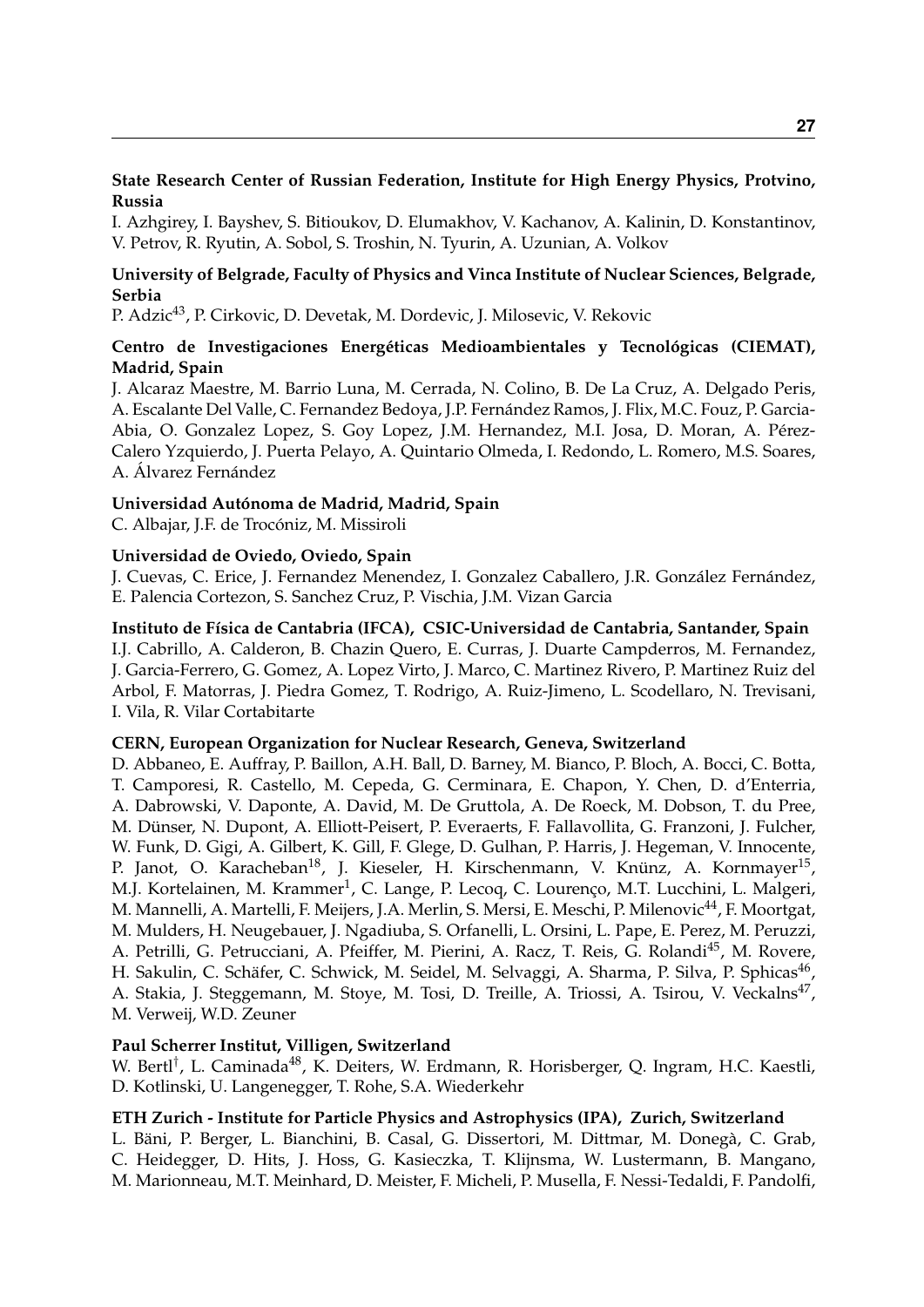J. Pata, F. Pauss, G. Perrin, L. Perrozzi, M. Quittnat, M. Reichmann, M. Schönenberger, L. Shchutska, V.R. Tavolaro, K. Theofilatos, M.L. Vesterbacka Olsson, R. Wallny, D.H. Zhu

#### Universität Zürich, Zurich, Switzerland

T.K. Aarrestad, C. Amsler<sup>49</sup>, M.F. Canelli, A. De Cosa, R. Del Burgo, S. Donato, C. Galloni, T. Hreus, B. Kilminster, D. Pinna, G. Rauco, P. Robmann, D. Salerno, C. Seitz, Y. Takahashi, A. Zucchetta

#### **National Central University, Chung-Li, Taiwan**

V. Candelise, T.H. Doan, Sh. Jain, R. Khurana, C.M. Kuo, W. Lin, A. Pozdnyakov, S.S. Yu

#### **National Taiwan University (NTU), Taipei, Taiwan**

Arun Kumar, P. Chang, Y. Chao, K.F. Chen, P.H. Chen, F. Fiori, W.-S. Hou, Y. Hsiung, Y.F. Liu, R.-S. Lu, E. Paganis, A. Psallidas, A. Steen, J.f. Tsai

**Chulalongkorn University, Faculty of Science, Department of Physics, Bangkok, Thailand** B. Asavapibhop, K. Kovitanggoon, G. Singh, N. Srimanobhas

# **C¸ ukurova University, Physics Department, Science and Art Faculty, Adana, Turkey**

M.N. Bakirci<sup>50</sup>, F. Boran, S. Cerci<sup>51</sup>, S. Damarseckin, Z.S. Demiroglu, C. Dozen, E. Eskut, S. Girgis, G. Gokbulut, Y. Guler, I. Hos<sup>52</sup>, E.E. Kangal<sup>53</sup>, O. Kara, U. Kiminsu, M. Oglakci, G. Onengut<sup>54</sup>, K. Ozdemir<sup>55</sup>, A. Polatoz, H. Topakli<sup>50</sup>, S. Turkcapar, I.S. Zorbakir, C. Zorbilmez

**Middle East Technical University, Physics Department, Ankara, Turkey** B. Bilin, G. Karapinar<sup>56</sup>, K. Ocalan<sup>57</sup>, M. Yalvac, M. Zevrek

### **Bogazici University, Istanbul, Turkey**

E. Gülmez, M. Kaya<sup>58</sup>, O. Kaya<sup>59</sup>, S. Tekten, E.A. Yetkin<sup>60</sup>

**Istanbul Technical University, Istanbul, Turkey** M.N. Agaras, S. Atay, A. Cakir, K. Cankocak

# **Institute for Scintillation Materials of National Academy of Science of Ukraine, Kharkov, Ukraine**

B. Grynyov

**National Scientific Center, Kharkov Institute of Physics and Technology, Kharkov, Ukraine** L. Levchuk

#### **University of Bristol, Bristol, United Kingdom**

R. Aggleton, F. Ball, L. Beck, J.J. Brooke, D. Burns, E. Clement, D. Cussans, O. Davignon, H. Flacher, J. Goldstein, M. Grimes, G.P. Heath, H.F. Heath, J. Jacob, L. Kreczko, C. Lucas, D.M. Newbold<sup>61</sup>, S. Paramesvaran, A. Poll, T. Sakuma, S. Seif El Nasr-storey, D. Smith, V.J. Smith

### **Rutherford Appleton Laboratory, Didcot, United Kingdom**

K.W. Bell, A. Belyaev<sup>62</sup>, C. Brew, R.M. Brown, L. Calligaris, D. Cieri, D.J.A. Cockerill, J.A. Coughlan, K. Harder, S. Harper, E. Olaiya, D. Petyt, C.H. Shepherd-Themistocleous, A. Thea, I.R. Tomalin, T. Williams

#### **Imperial College, London, United Kingdom**

G. Auzinger, R. Bainbridge, J. Borg, S. Breeze, O. Buchmuller, A. Bundock, S. Casasso, M. Citron, D. Colling, L. Corpe, P. Dauncey, G. Davies, A. De Wit, M. Della Negra, R. Di Maria, A. Elwood, Y. Haddad, G. Hall, G. Iles, T. James, R. Lane, C. Laner, L. Lyons, A.-M. Magnan, S. Malik, L. Mastrolorenzo, T. Matsushita, J. Nash, A. Nikitenko<sup>6</sup>, V. Palladino, M. Pesaresi,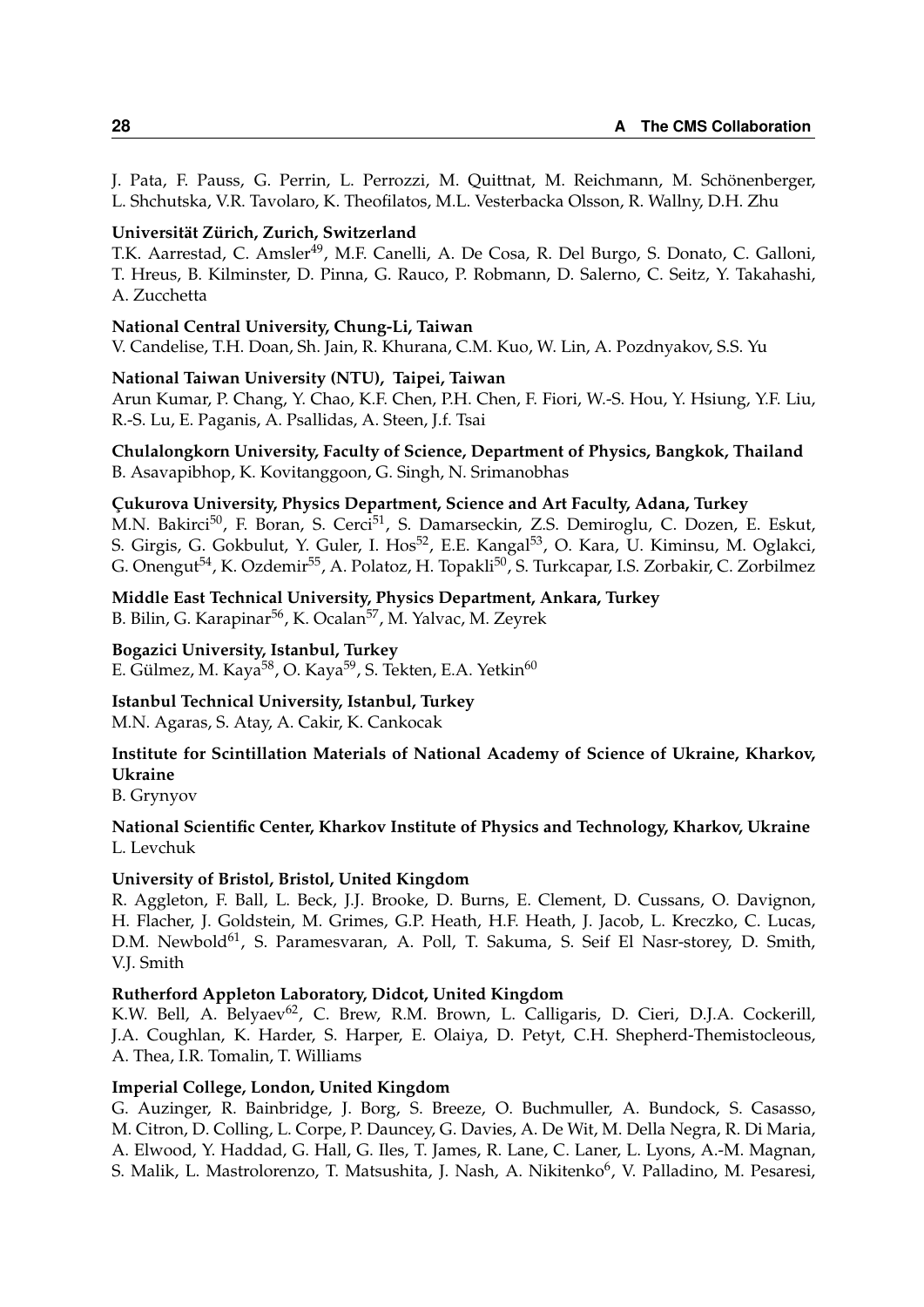D.M. Raymond, A. Richards, A. Rose, E. Scott, C. Seez, A. Shtipliyski, S. Summers, A. Tapper, K. Uchida, M. Vazquez Acosta<sup>63</sup>, T. Virdee<sup>15</sup>, N. Wardle, D. Winterbottom, J. Wright, S.C. Zenz

### **Brunel University, Uxbridge, United Kingdom**

J.E. Cole, P.R. Hobson, A. Khan, P. Kyberd, I.D. Reid, P. Symonds, L. Teodorescu, M. Turner

#### **Baylor University, Waco, USA**

A. Borzou, K. Call, J. Dittmann, K. Hatakeyama, H. Liu, N. Pastika, C. Smith

**Catholic University of America, Washington DC, USA**

R. Bartek, A. Dominguez

#### **The University of Alabama, Tuscaloosa, USA**

A. Buccilli, S.I. Cooper, C. Henderson, P. Rumerio, C. West

#### **Boston University, Boston, USA**

D. Arcaro, A. Avetisyan, T. Bose, D. Gastler, D. Rankin, C. Richardson, J. Rohlf, L. Sulak, D. Zou

#### **Brown University, Providence, USA**

G. Benelli, D. Cutts, A. Garabedian, J. Hakala, U. Heintz, J.M. Hogan, K.H.M. Kwok, E. Laird, G. Landsberg, Z. Mao, M. Narain, J. Pazzini, S. Piperov, S. Sagir, R. Syarif, D. Yu

#### **University of California, Davis, Davis, USA**

R. Band, C. Brainerd, R. Breedon, D. Burns, M. Calderon De La Barca Sanchez, M. Chertok, J. Conway, R. Conway, P.T. Cox, R. Erbacher, C. Flores, G. Funk, M. Gardner, W. Ko, R. Lander, C. Mclean, M. Mulhearn, D. Pellett, J. Pilot, S. Shalhout, M. Shi, J. Smith, D. Stolp, K. Tos, M. Tripathi, Z. Wang

#### **University of California, Los Angeles, USA**

M. Bachtis, C. Bravo, R. Cousins, A. Dasgupta, A. Florent, J. Hauser, M. Ignatenko, N. Mccoll, S. Regnard, D. Saltzberg, C. Schnaible, V. Valuev

#### **University of California, Riverside, Riverside, USA**

E. Bouvier, K. Burt, R. Clare, J. Ellison, J.W. Gary, S.M.A. Ghiasi Shirazi, G. Hanson, J. Heilman, E. Kennedy, F. Lacroix, O.R. Long, M. Olmedo Negrete, M.I. Paneva, A. Shrinivas, W. Si, L. Wang, H. Wei, S. Wimpenny, B. R. Yates

#### **University of California, San Diego, La Jolla, USA**

J.G. Branson, S. Cittolin, M. Derdzinski, R. Gerosa, B. Hashemi, A. Holzner, D. Klein, G. Kole, V. Krutelyov, J. Letts, I. Macneill, M. Masciovecchio, D. Olivito, S. Padhi, M. Pieri, M. Sani, V. Sharma, S. Simon, M. Tadel, A. Vartak, S. Wasserbaech<sup>64</sup>, J. Wood, F. Würthwein, A. Yagil, G. Zevi Della Porta

#### **University of California, Santa Barbara - Department of Physics, Santa Barbara, USA**

N. Amin, R. Bhandari, J. Bradmiller-Feld, C. Campagnari, A. Dishaw, V. Dutta, M. Franco Sevilla, C. George, F. Golf, L. Gouskos, J. Gran, R. Heller, J. Incandela, S.D. Mullin, A. Ovcharova, H. Qu, J. Richman, D. Stuart, I. Suarez, J. Yoo

#### **California Institute of Technology, Pasadena, USA**

D. Anderson, J. Bendavid, A. Bornheim, J.M. Lawhorn, H.B. Newman, T. Nguyen, C. Pena, M. Spiropulu, J.R. Vlimant, S. Xie, Z. Zhang, R.Y. Zhu

#### **Carnegie Mellon University, Pittsburgh, USA**

M.B. Andrews, T. Ferguson, T. Mudholkar, M. Paulini, J. Russ, M. Sun, H. Vogel, I. Vorobiev, M. Weinberg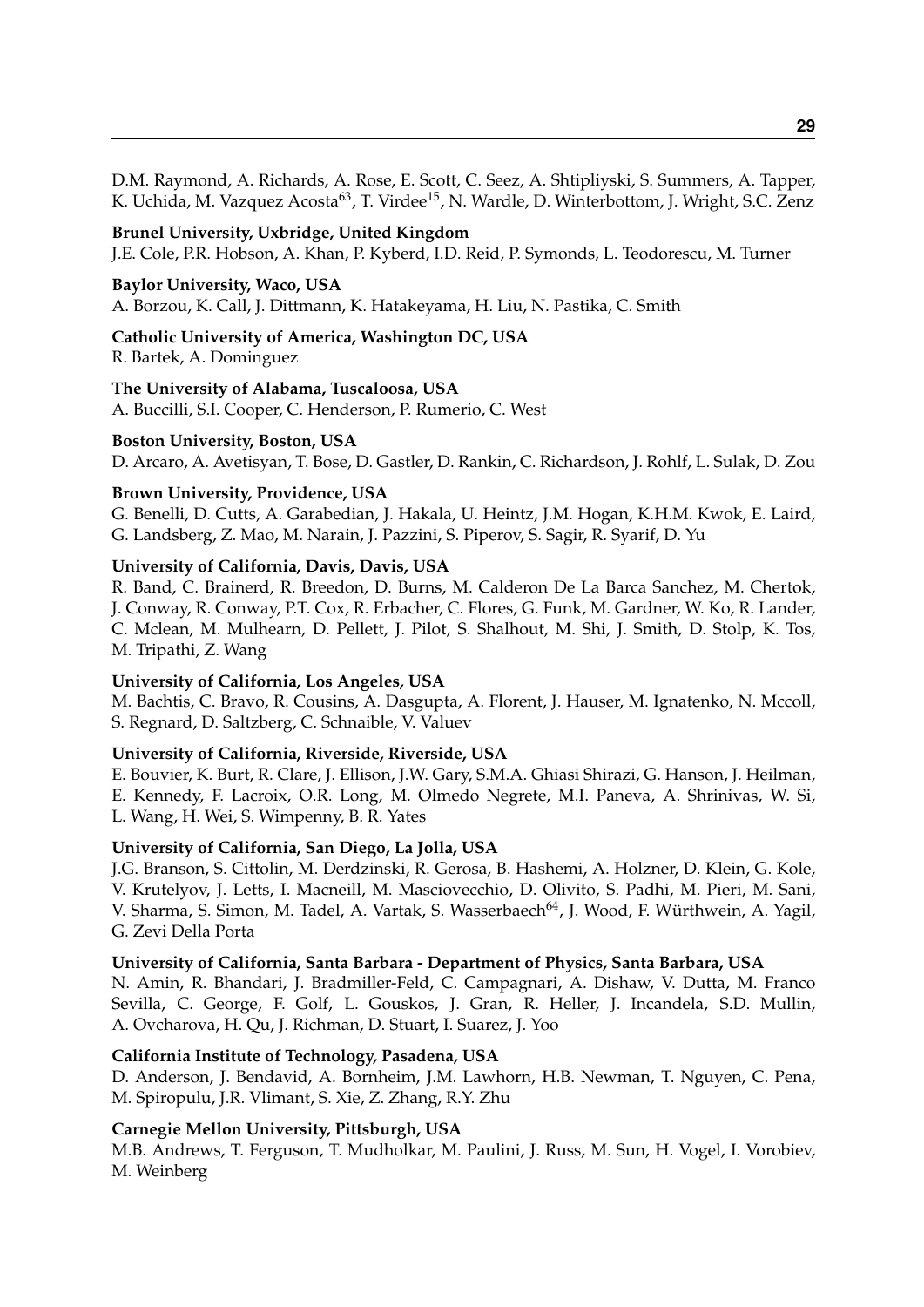#### **University of Colorado Boulder, Boulder, USA**

J.P. Cumalat, W.T. Ford, F. Jensen, A. Johnson, M. Krohn, S. Leontsinis, T. Mulholland, K. Stenson, S.R. Wagner

#### **Cornell University, Ithaca, USA**

J. Alexander, J. Chaves, J. Chu, S. Dittmer, K. Mcdermott, N. Mirman, J.R. Patterson, A. Rinkevicius, A. Ryd, L. Skinnari, L. Soffi, S.M. Tan, Z. Tao, J. Thom, J. Tucker, P. Wittich, M. Zientek

# **Fermi National Accelerator Laboratory, Batavia, USA**

S. Abdullin, M. Albrow, M. Alyari, G. Apollinari, A. Apresyan, A. Apyan, S. Banerjee, L.A.T. Bauerdick, A. Beretvas, J. Berryhill, P.C. Bhat, G. Bolla<sup>†</sup>, K. Burkett, J.N. Butler, A. Canepa, G.B. Cerati, H.W.K. Cheung, F. Chlebana, M. Cremonesi, J. Duarte, V.D. Elvira, J. Freeman, Z. Gecse, E. Gottschalk, L. Gray, D. Green, S. Grünendahl, O. Gutsche, R.M. Harris, S. Hasegawa, J. Hirschauer, Z. Hu, B. Jayatilaka, S. Jindariani, M. Johnson, U. Joshi, B. Klima, B. Kreis, S. Lammel, D. Lincoln, R. Lipton, M. Liu, T. Liu, R. Lopes De Sá, J. Lykken, K. Maeshima, N. Magini, J.M. Marraffino, D. Mason, P. McBride, P. Merkel, S. Mrenna, S. Nahn, V. O'Dell, K. Pedro, O. Prokofyev, G. Rakness, L. Ristori, B. Schneider, E. Sexton-Kennedy, A. Soha, W.J. Spalding, L. Spiegel, S. Stoynev, J. Strait, N. Strobbe, L. Taylor, S. Tkaczyk, N.V. Tran, L. Uplegger, E.W. Vaandering, C. Vernieri, M. Verzocchi, R. Vidal, M. Wang, H.A. Weber, A. Whitbeck

# **University of Florida, Gainesville, USA**

D. Acosta, P. Avery, P. Bortignon, D. Bourilkov, A. Brinkerhoff, A. Carnes, M. Carver, D. Curry, R.D. Field, I.K. Furic, J. Konigsberg, A. Korytov, K. Kotov, P. Ma, K. Matchev, H. Mei, G. Mitselmakher, D. Rank, D. Sperka, N. Terentyev, L. Thomas, J. Wang, S. Wang, J. Yelton

#### **Florida International University, Miami, USA**

Y.R. Joshi, S. Linn, P. Markowitz, J.L. Rodriguez

#### **Florida State University, Tallahassee, USA**

A. Ackert, T. Adams, A. Askew, S. Hagopian, V. Hagopian, K.F. Johnson, T. Kolberg, G. Martinez, T. Perry, H. Prosper, A. Saha, A. Santra, V. Sharma, R. Yohay

#### **Florida Institute of Technology, Melbourne, USA**

M.M. Baarmand, V. Bhopatkar, S. Colafranceschi, M. Hohlmann, D. Noonan, T. Roy, F. Yumiceva

#### **University of Illinois at Chicago (UIC), Chicago, USA**

M.R. Adams, L. Apanasevich, D. Berry, R.R. Betts, R. Cavanaugh, X. Chen, O. Evdokimov, C.E. Gerber, D.A. Hangal, D.J. Hofman, K. Jung, J. Kamin, I.D. Sandoval Gonzalez, M.B. Tonjes, H. Trauger, N. Varelas, H. Wang, Z. Wu, J. Zhang

# **The University of Iowa, Iowa City, USA**

B. Bilki<sup>65</sup>, W. Clarida, K. Dilsiz<sup>66</sup>, S. Durgut, R.P. Gandrajula, M. Haytmyradov, V. Khristenko, J.-P. Merlo, H. Mermerkaya<sup>67</sup>, A. Mestvirishvili, A. Moeller, J. Nachtman, H. Ogul<sup>68</sup>, Y. Onel, F. Ozok69, A. Penzo, C. Snyder, E. Tiras, J. Wetzel, K. Yi

#### **Johns Hopkins University, Baltimore, USA**

B. Blumenfeld, A. Cocoros, N. Eminizer, D. Fehling, L. Feng, A.V. Gritsan, P. Maksimovic, J. Roskes, U. Sarica, M. Swartz, M. Xiao, C. You

#### **The University of Kansas, Lawrence, USA**

A. Al-bataineh, P. Baringer, A. Bean, S. Boren, J. Bowen, J. Castle, S. Khalil, A. Kropivnitskaya,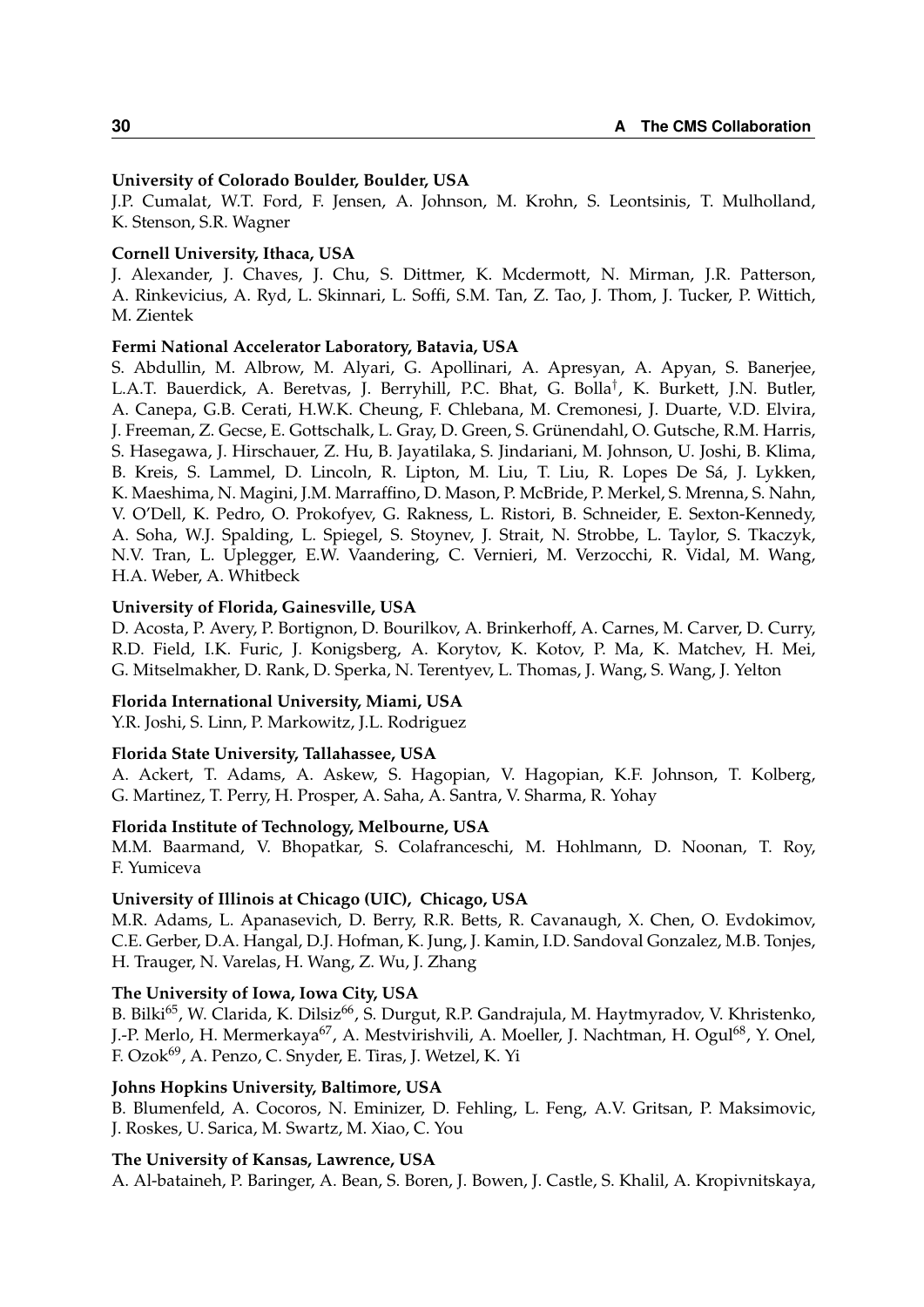D. Majumder, W. Mcbrayer, M. Murray, C. Royon, S. Sanders, E. Schmitz, J.D. Tapia Takaki, Q. Wang

#### **Kansas State University, Manhattan, USA**

A. Ivanov, K. Kaadze, Y. Maravin, A. Mohammadi, L.K. Saini, N. Skhirtladze, S. Toda

# **Lawrence Livermore National Laboratory, Livermore, USA**

F. Rebassoo, D. Wright

### **University of Maryland, College Park, USA**

C. Anelli, A. Baden, O. Baron, A. Belloni, B. Calvert, S.C. Eno, C. Ferraioli, N.J. Hadley, S. Jabeen, G.Y. Jeng, R.G. Kellogg, J. Kunkle, A.C. Mignerey, F. Ricci-Tam, Y.H. Shin, A. Skuja, S.C. Tonwar

#### **Massachusetts Institute of Technology, Cambridge, USA**

D. Abercrombie, B. Allen, V. Azzolini, R. Barbieri, A. Baty, R. Bi, S. Brandt, W. Busza, I.A. Cali, M. D'Alfonso, Z. Demiragli, G. Gomez Ceballos, M. Goncharov, D. Hsu, Y. Iiyama, G.M. Innocenti, M. Klute, D. Kovalskyi, Y.S. Lai, Y.-J. Lee, A. Levin, P.D. Luckey, B. Maier, A.C. Marini, C. Mcginn, C. Mironov, S. Narayanan, X. Niu, C. Paus, C. Roland, G. Roland, J. Salfeld-Nebgen, G.S.F. Stephans, K. Tatar, D. Velicanu, J. Wang, T.W. Wang, B. Wyslouch

#### **University of Minnesota, Minneapolis, USA**

A.C. Benvenuti, R.M. Chatterjee, A. Evans, P. Hansen, S. Kalafut, Y. Kubota, Z. Lesko, J. Mans, S. Nourbakhsh, N. Ruckstuhl, R. Rusack, J. Turkewitz

#### **University of Mississippi, Oxford, USA**

J.G. Acosta, S. Oliveros

#### **University of Nebraska-Lincoln, Lincoln, USA**

E. Avdeeva, K. Bloom, D.R. Claes, C. Fangmeier, R. Gonzalez Suarez, R. Kamalieddin, I. Kravchenko, J. Monroy, J.E. Siado, G.R. Snow, B. Stieger

# **State University of New York at Buffalo, Buffalo, USA**

J. Dolen, A. Godshalk, C. Harrington, I. Iashvili, D. Nguyen, A. Parker, S. Rappoccio, B. Roozbahani

#### **Northeastern University, Boston, USA**

G. Alverson, E. Barberis, A. Hortiangtham, A. Massironi, D.M. Morse, T. Orimoto, R. Teixeira De Lima, D. Trocino, D. Wood

#### **Northwestern University, Evanston, USA**

S. Bhattacharya, O. Charaf, K.A. Hahn, N. Mucia, N. Odell, B. Pollack, M.H. Schmitt, K. Sung, M. Trovato, M. Velasco

#### **University of Notre Dame, Notre Dame, USA**

N. Dev, M. Hildreth, K. Hurtado Anampa, C. Jessop, D.J. Karmgard, N. Kellams, K. Lannon, N. Loukas, N. Marinelli, F. Meng, C. Mueller, Y. Musienko<sup>36</sup>, M. Planer, A. Reinsvold, R. Ruchti, G. Smith, S. Taroni, M. Wayne, M. Wolf, A. Woodard

#### **The Ohio State University, Columbus, USA**

J. Alimena, L. Antonelli, B. Bylsma, L.S. Durkin, S. Flowers, B. Francis, A. Hart, C. Hill, W. Ji, B. Liu, W. Luo, D. Puigh, B.L. Winer, H.W. Wulsin

#### **Princeton University, Princeton, USA**

S. Cooperstein, O. Driga, P. Elmer, J. Hardenbrook, P. Hebda, S. Higginbotham, D. Lange, J. Luo, D. Marlow, K. Mei, I. Ojalvo, J. Olsen, C. Palmer, P. Piroué, D. Stickland, C. Tully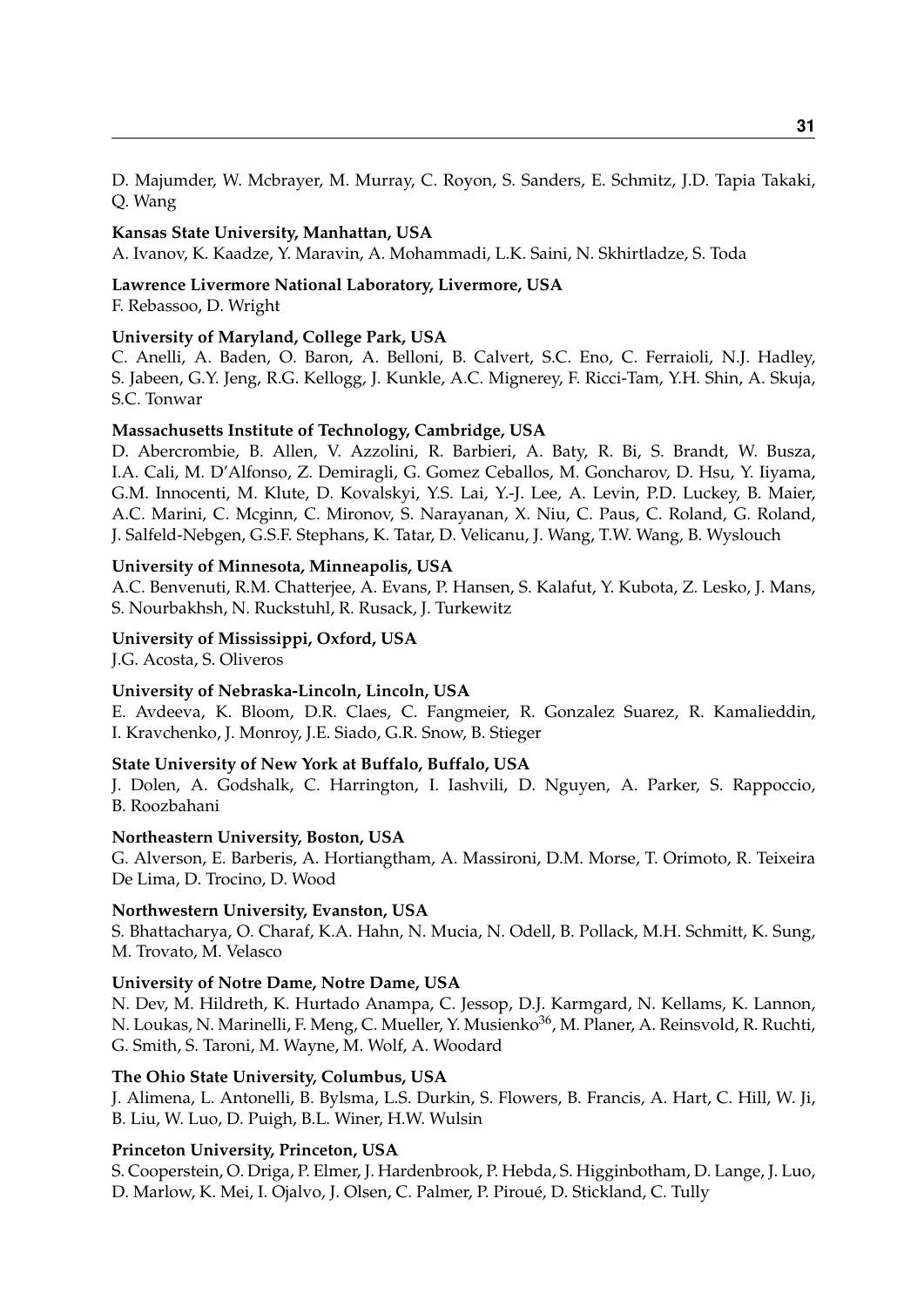# **University of Puerto Rico, Mayaguez, USA**

S. Malik, S. Norberg

### **Purdue University, West Lafayette, USA**

A. Barker, V.E. Barnes, S. Das, S. Folgueras, L. Gutay, M.K. Jha, M. Jones, A.W. Jung, A. Khatiwada, D.H. Miller, N. Neumeister, C.C. Peng, J.F. Schulte, J. Sun, F. Wang, W. Xie

### **Purdue University Northwest, Hammond, USA**

T. Cheng, N. Parashar, J. Stupak

# **Rice University, Houston, USA**

A. Adair, B. Akgun, Z. Chen, K.M. Ecklund, F.J.M. Geurts, M. Guilbaud, W. Li, B. Michlin, M. Northup, B.P. Padley, J. Roberts, J. Rorie, Z. Tu, J. Zabel

# **University of Rochester, Rochester, USA**

A. Bodek, P. de Barbaro, R. Demina, Y.t. Duh, T. Ferbel, M. Galanti, A. Garcia-Bellido, J. Han, O. Hindrichs, A. Khukhunaishvili, K.H. Lo, P. Tan, M. Verzetti

# **The Rockefeller University, New York, USA**

R. Ciesielski, K. Goulianos, C. Mesropian

# **Rutgers, The State University of New Jersey, Piscataway, USA**

A. Agapitos, J.P. Chou, Y. Gershtein, T.A. Gómez Espinosa, E. Halkiadakis, M. Heindl, E. Hughes, S. Kaplan, R. Kunnawalkam Elayavalli, S. Kyriacou, A. Lath, R. Montalvo, K. Nash, M. Osherson, H. Saka, S. Salur, S. Schnetzer, D. Sheffield, S. Somalwar, R. Stone, S. Thomas, P. Thomassen, M. Walker

#### **University of Tennessee, Knoxville, USA**

A.G. Delannoy, M. Foerster, J. Heideman, G. Riley, K. Rose, S. Spanier, K. Thapa

# **Texas A&M University, College Station, USA**

O. Bouhali<sup>70</sup>, A. Castaneda Hernandez<sup>70</sup>, A. Celik, M. Dalchenko, M. De Mattia, A. Delgado, S. Dildick, R. Eusebi, J. Gilmore, T. Huang, T. Kamon<sup>71</sup>, R. Mueller, Y. Pakhotin, R. Patel, A. Perloff, L. Pernie, D. Rathjens, A. Safonov, A. Tatarinov, K.A. Ulmer `

#### **Texas Tech University, Lubbock, USA**

N. Akchurin, J. Damgov, F. De Guio, P.R. Dudero, J. Faulkner, E. Gurpinar, S. Kunori, K. Lamichhane, S.W. Lee, T. Libeiro, T. Peltola, S. Undleeb, I. Volobouev, Z. Wang

#### **Vanderbilt University, Nashville, USA**

S. Greene, A. Gurrola, R. Janjam, W. Johns, C. Maguire, A. Melo, H. Ni, K. Padeken, P. Sheldon, S. Tuo, J. Velkovska, Q. Xu

# **University of Virginia, Charlottesville, USA**

M.W. Arenton, P. Barria, B. Cox, R. Hirosky, M. Joyce, A. Ledovskoy, H. Li, C. Neu, T. Sinthuprasith, Y. Wang, E. Wolfe, F. Xia

# **Wayne State University, Detroit, USA**

R. Harr, P.E. Karchin, J. Sturdy, S. Zaleski

#### **University of Wisconsin - Madison, Madison, WI, USA**

M. Brodski, J. Buchanan, C. Caillol, S. Dasu, L. Dodd, S. Duric, B. Gomber, M. Grothe, M. Herndon, A. Hervé, U. Hussain, P. Klabbers, A. Lanaro, A. Levine, K. Long, R. Loveless, G. Polese, T. Ruggles, A. Savin, N. Smith, W.H. Smith, D. Taylor, N. Woods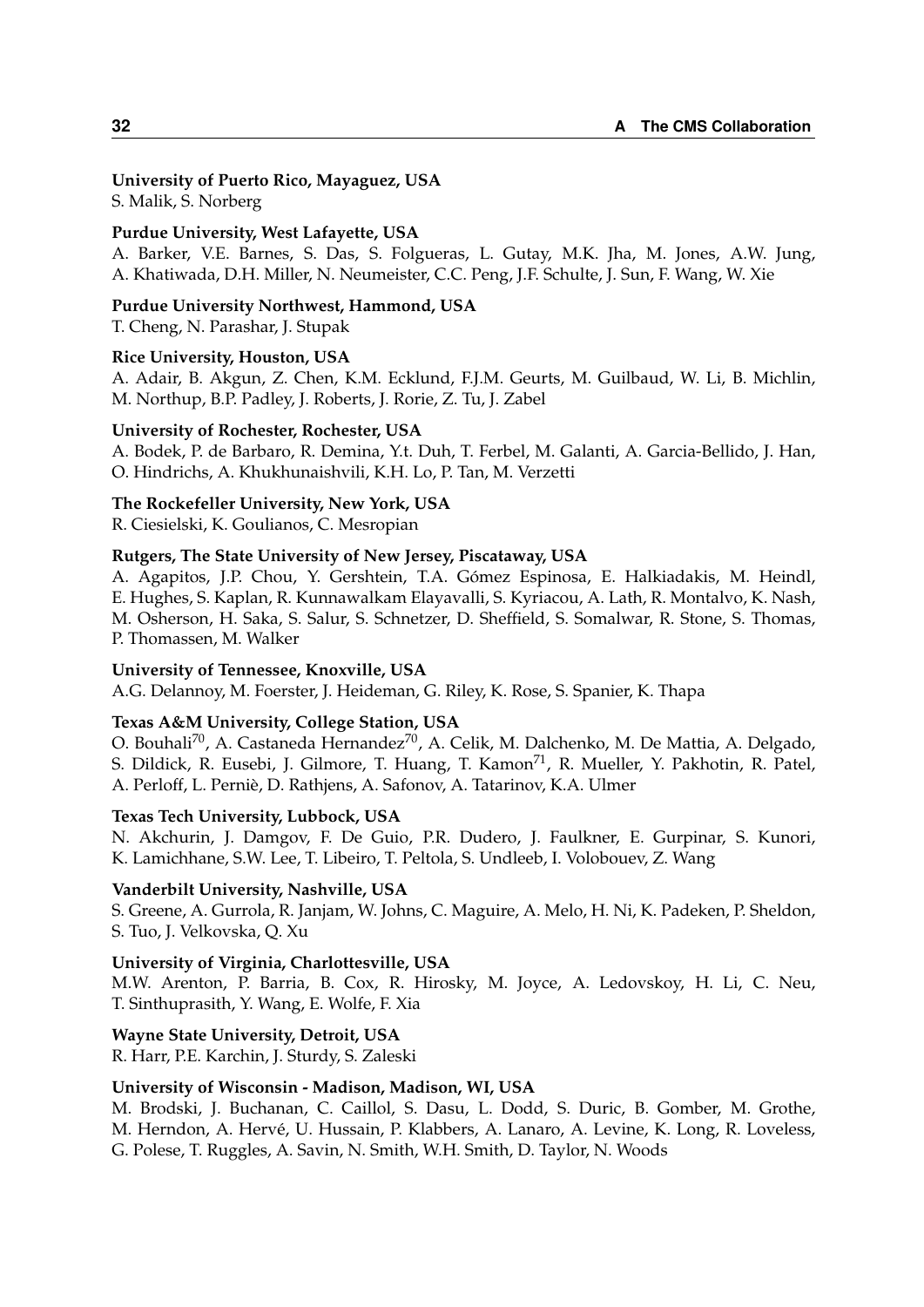†: Deceased

1: Also at Vienna University of Technology, Vienna, Austria

2: Also at State Key Laboratory of Nuclear Physics and Technology, Peking University, Beijing, China

- 3: Also at Universidade Estadual de Campinas, Campinas, Brazil
- 4: Also at Universidade Federal de Pelotas, Pelotas, Brazil
- 5: Also at Université Libre de Bruxelles, Bruxelles, Belgium
- 6: Also at Institute for Theoretical and Experimental Physics, Moscow, Russia
- 7: Also at Joint Institute for Nuclear Research, Dubna, Russia
- 8: Also at Suez University, Suez, Egypt
- 9: Now at British University in Egypt, Cairo, Egypt
- 10: Also at Fayoum University, El-Fayoum, Egypt
- 11: Now at Helwan University, Cairo, Egypt
- 12: Also at Universite de Haute Alsace, Mulhouse, France ´

13: Also at Skobeltsyn Institute of Nuclear Physics, Lomonosov Moscow State University, Moscow, Russia

- 14: Also at Tbilisi State University, Tbilisi, Georgia
- 15: Also at CERN, European Organization for Nuclear Research, Geneva, Switzerland
- 16: Also at RWTH Aachen University, III. Physikalisches Institut A, Aachen, Germany
- 17: Also at University of Hamburg, Hamburg, Germany
- 18: Also at Brandenburg University of Technology, Cottbus, Germany

19: Also at MTA-ELTE Lendület CMS Particle and Nuclear Physics Group, Eötvös Loránd University, Budapest, Hungary

- 20: Also at Institute of Nuclear Research ATOMKI, Debrecen, Hungary
- 21: Also at Institute of Physics, University of Debrecen, Debrecen, Hungary
- 22: Also at Indian Institute of Technology Bhubaneswar, Bhubaneswar, India
- 23: Also at Institute of Physics, Bhubaneswar, India
- 24: Also at University of Visva-Bharati, Santiniketan, India
- 25: Also at University of Ruhuna, Matara, Sri Lanka
- 26: Also at Isfahan University of Technology, Isfahan, Iran
- 27: Also at Yazd University, Yazd, Iran

28: Also at Plasma Physics Research Center, Science and Research Branch, Islamic Azad University, Tehran, Iran

- 29: Also at Universita degli Studi di Siena, Siena, Italy `
- 30: Also at INFN Sezione di Milano-Bicocca; Universita di Milano-Bicocca, Milano, Italy `
- 31: Also at Purdue University, West Lafayette, USA
- 32: Also at International Islamic University of Malaysia, Kuala Lumpur, Malaysia
- 33: Also at Malaysian Nuclear Agency, MOSTI, Kajang, Malaysia
- 34: Also at Consejo Nacional de Ciencia y Tecnología, Mexico city, Mexico
- 35: Also at Warsaw University of Technology, Institute of Electronic Systems, Warsaw, Poland
- 36: Also at Institute for Nuclear Research, Moscow, Russia

37: Now at National Research Nuclear University 'Moscow Engineering Physics Institute' (MEPhI), Moscow, Russia

38: Also at Institute of Nuclear Physics of the Uzbekistan Academy of Sciences, Tashkent, Uzbekistan

- 39: Also at St. Petersburg State Polytechnical University, St. Petersburg, Russia
- 40: Also at University of Florida, Gainesville, USA
- 41: Also at P.N. Lebedev Physical Institute, Moscow, Russia
- 42: Also at Budker Institute of Nuclear Physics, Novosibirsk, Russia